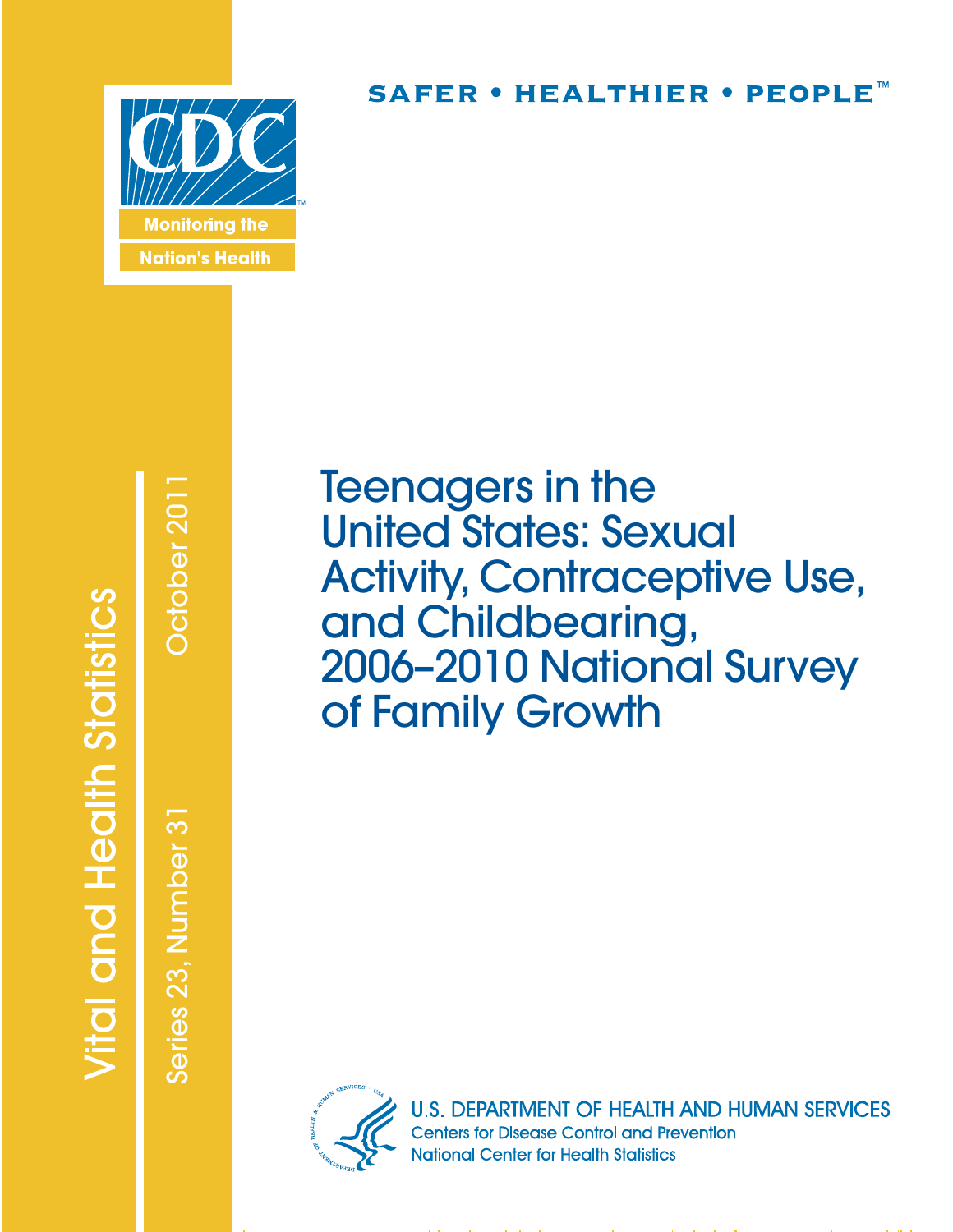#### **Copyright information**

All material appearing in this report is in the public domain and may be reproduced or copied without permission; citation as to source, however, is appreciated.

#### **Suggested citation**

Martinez G, Copen CE, Abma JC. Teenagers in the United States: Sexual activity, contraceptive use, and childbearing, 2006–2010 National Survey of Family Growth. National Center for Health Statistics. Vital Health Stat 23(31). 2011.

## **Library of Congress Catalog Number 306.70835' 09073090511—dc22**

For sale by the U.S. Government Printing Office Superintendent of Documents Mail Stop: SSOP Washington, DC 20402–9328 Printed on acid-free paper.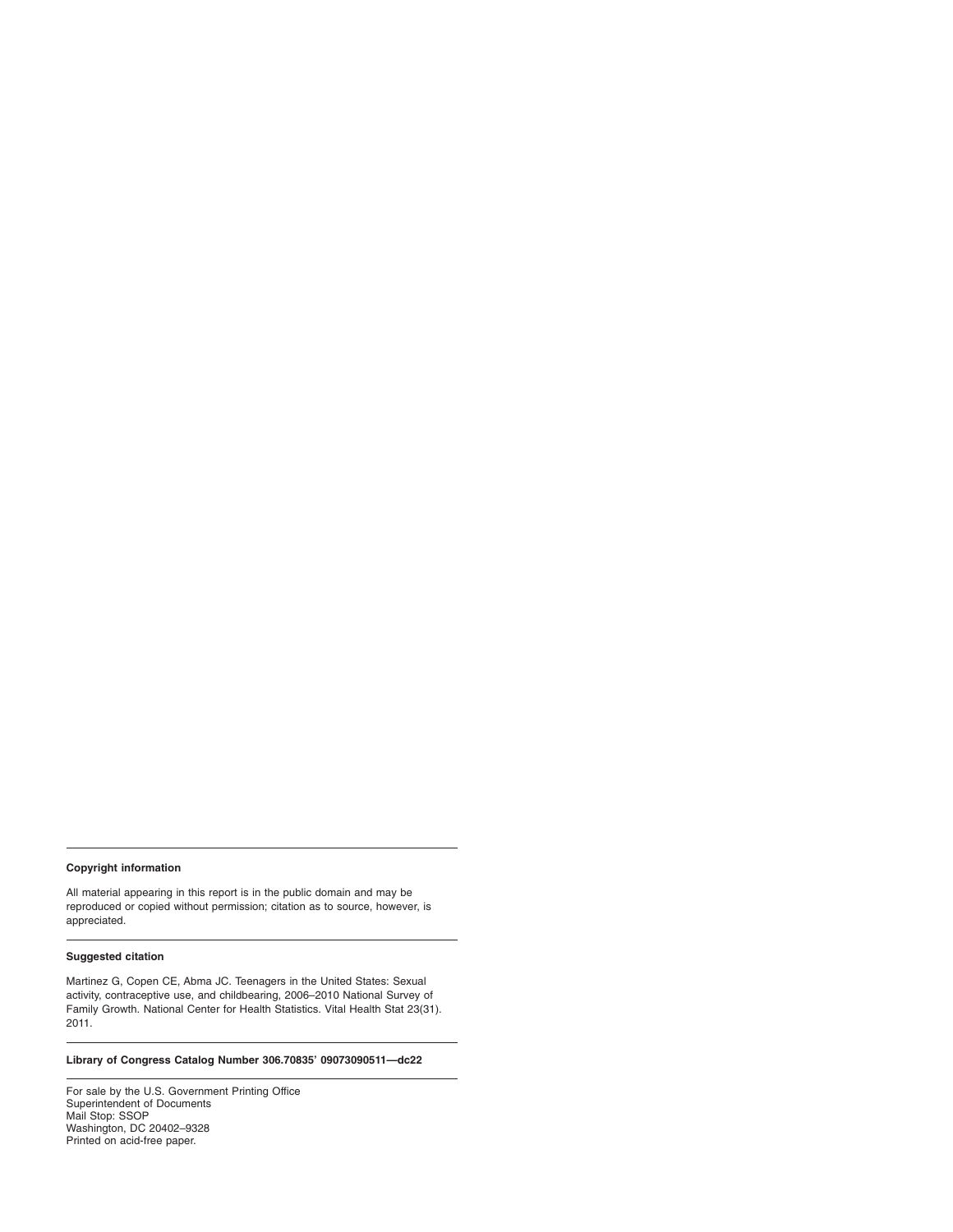# **Vital and Health Statistics**

Series 23, Number 31

Teenagers in the United States: Sexual Activity, Contraceptive Use, and Childbearing, 2006–2010 National Survey of Family Growth

Data From the National Survey of Family Growth

U.S. DEPARTMENT OF HEALTH AND HUMAN SERVICES Centers for Disease Control and Prevention National Center for Health Statistics

Hyattsville, Maryland October 2011 DHHS Publication No. (PHS) 2012–1983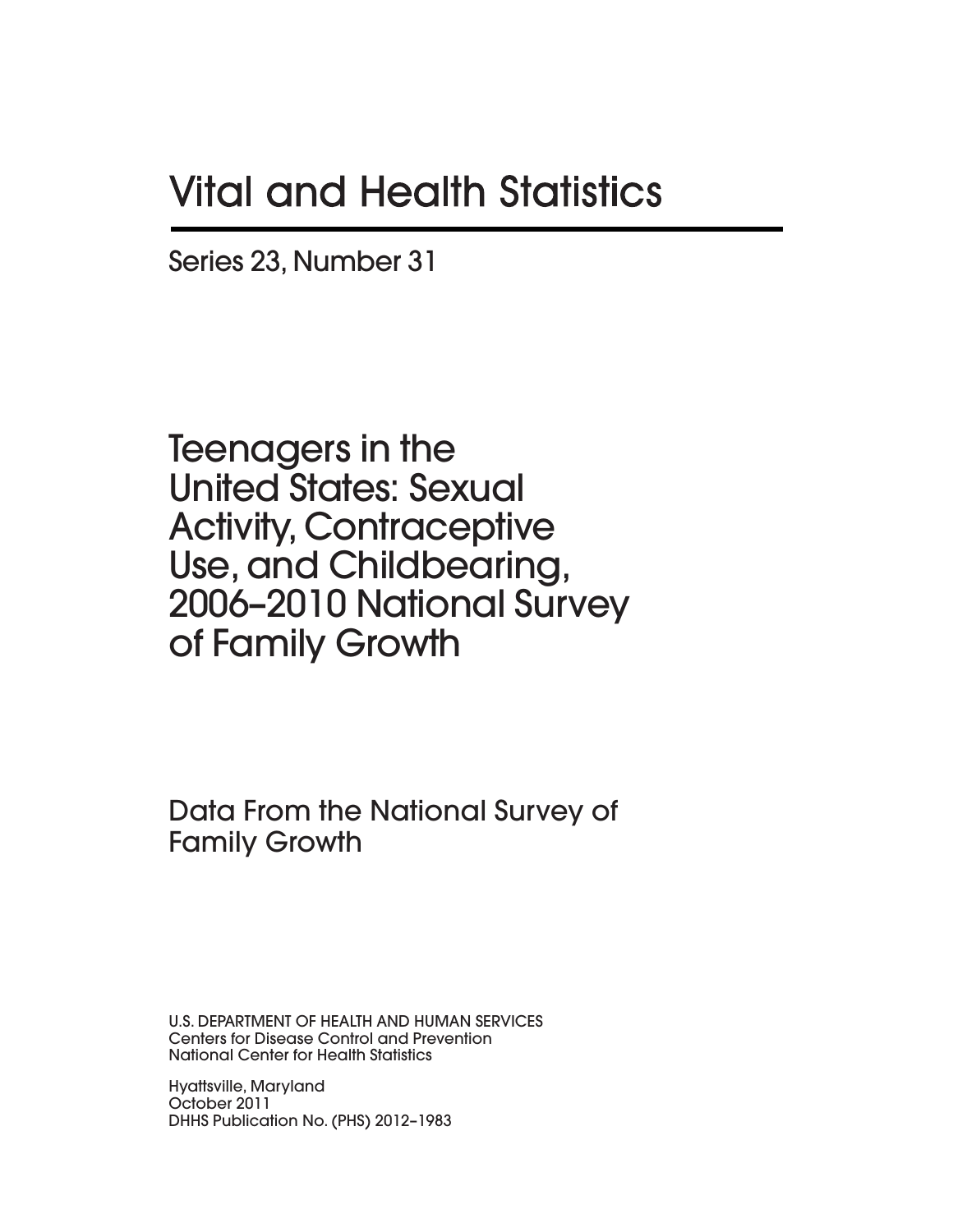# **National Center for Health Statistics**

Edward J. Sondik, Ph.D., *Director* Jennifer H. Madans, Ph.D., *Associate Director for Science*

# **Division of Vital Statistics**

Charles J. Rothwell, M.S., *Director*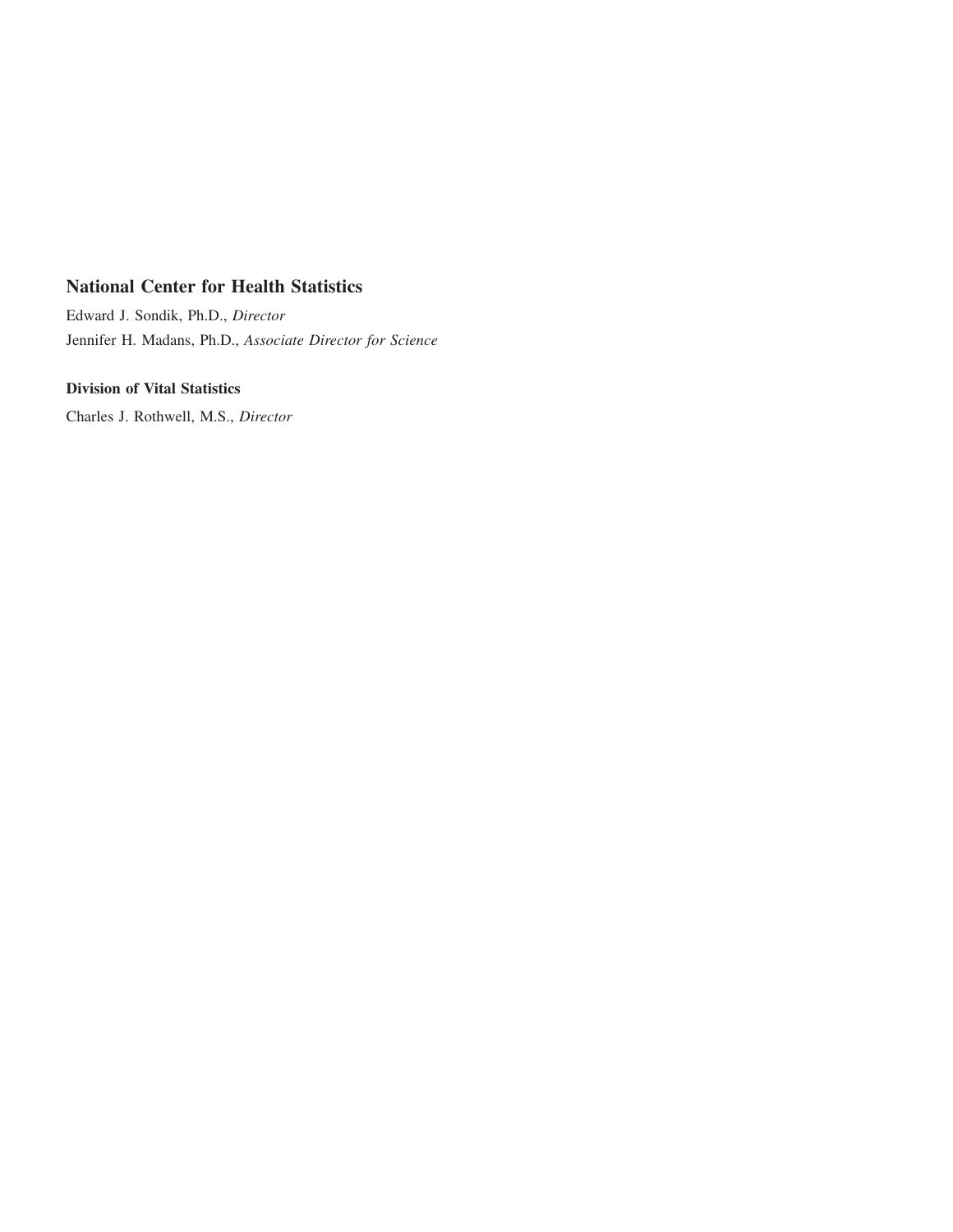# Contents

| Appendix. Data by Hispanic Origin and Race Using the 1997 Guidelines From the Office of Management and Budget<br>28                                                                                                                                                |
|--------------------------------------------------------------------------------------------------------------------------------------------------------------------------------------------------------------------------------------------------------------------|
| <b>Figures</b>                                                                                                                                                                                                                                                     |
| Never-married females and males aged 15–19 who have ever had sexual intercourse: United States, 1988–2010  6<br>$\mathbf{1}$ .<br>2.<br>Probability of a first birth by age 17, 18, 19, and 20 for females aged 15–24, by their mother's age at first birth:<br>3. |
| Use of contraception at first sex among females aged 15–19, by Hispanic origin and race: United States, 2002 and<br>$\overline{4}$ .<br>- 9                                                                                                                        |

5. [Use of contraception at first sex among males aged 15–19, by Hispanic origin and race: United States, 2002 and](#page-16-0) 2006–2010......................................................................................... 10 6. [Use of contraception at last sex among females aged 15–19, by race: United States, 2002 and 2006–2010](#page-16-0) ................... 10

# **Text Table**

| Pregnancy and live birth rates for females aged 15–19, by age, race, and Hispanic origin (rates per 1,000 women in |  |
|--------------------------------------------------------------------------------------------------------------------|--|
|                                                                                                                    |  |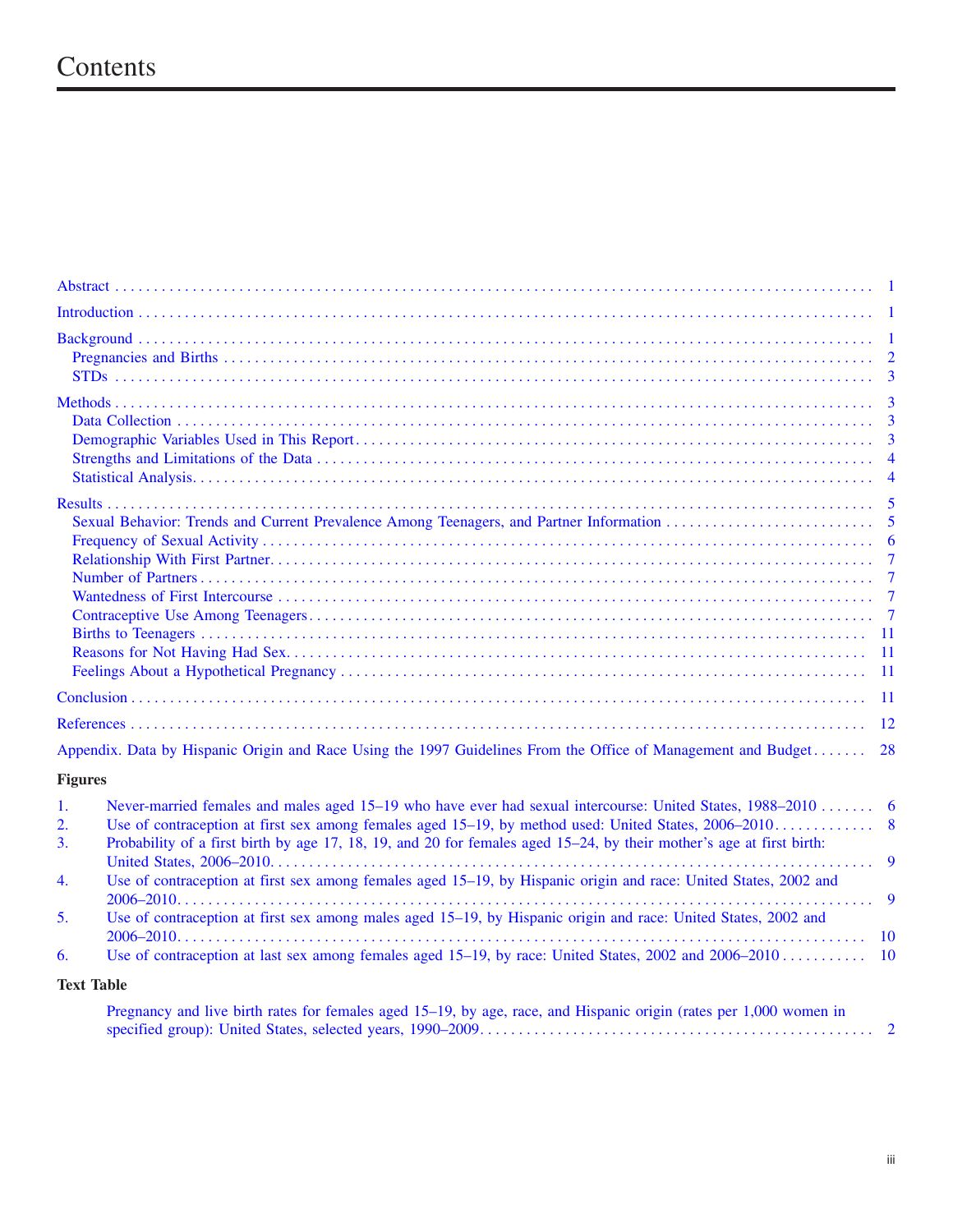# **Detailed Tables**

| 1.            | Never-married females and males aged 15–19 who have ever had sexual intercourse: United States, 1988, 1995,                                                                                                                       |               |
|---------------|-----------------------------------------------------------------------------------------------------------------------------------------------------------------------------------------------------------------------------------|---------------|
| 2.            | Never-married females aged 15–19 who have ever had sex in the past 12 months, in the past 3 months, and in the past                                                                                                               | 14            |
| 3.            | Never-married males aged 15–19 who have ever had sex in the past 12 months, in the past 3 months, and in the past                                                                                                                 | 15            |
|               |                                                                                                                                                                                                                                   | 15            |
| 4.<br>5.      | Relationship with partner at first sex for females and males aged 15–19: United States, 2002 and 2006–2010<br>Number of male sexual partners in the prior 12 months for never-married females aged 15–19: United States, 2002 and | 16            |
|               |                                                                                                                                                                                                                                   | <sup>17</sup> |
| 6.            | Number of female sexual partners in the prior 12 months for never-married males aged 15–19: United States, 2002 and                                                                                                               | 18            |
| 7.            | Number of male sexual partners in lifetime among sexually experienced never-married females aged 15-19:                                                                                                                           | 18            |
| 8.            | Number of female sexual partners in lifetime among sexually experienced never-married males aged 15-19:                                                                                                                           |               |
|               |                                                                                                                                                                                                                                   | <b>19</b>     |
| 9.            | Feelings about first sex for females and males aged 18-24 at interview who had first sex before age 20: United States,<br>$2006-2010$                                                                                             | <b>20</b>     |
| 10.           | Ever use of contraception among sexually experienced females aged 15–19, by method of contraception: United States,                                                                                                               |               |
| 11.           | Use of contraception at first sex among females and males aged 15–19, by method used: United States, 1988, 2002,                                                                                                                  | 21            |
|               |                                                                                                                                                                                                                                   | 22            |
| 12.           | Use of contraception at last sex in the prior 3 months among never-married females and males aged 15–19, by method                                                                                                                | 23            |
| 13.           | Consistency of condom use in the 4 weeks prior to the interview among never-married females and males aged 15–19:                                                                                                                 | 24            |
| 14.           | Probability of a first birth by age 15, 16, 17, 18, 19, and 20 for females aged 15–24: United States, 2002 and                                                                                                                    |               |
| 15.           | Main reason for never having had sex for females and males aged 15–19: United States, 2002 and 2006–2010                                                                                                                          | 25<br>26      |
| 16.           | Responses to the statement "If you got pregnant now/got a female pregnant now, how would you feel?" for never-                                                                                                                    | 27            |
|               | <b>Appendix Tables</b>                                                                                                                                                                                                            |               |
| I.            | Never-married females and males aged 15–19 who have ever had sexual intercourse: United States, 2006–2010                                                                                                                         | 28            |
| П.            | Never-married females aged 15-19 who have ever had sex in the past 12 months, in the past 3 months, and in the past                                                                                                               | 28            |
| Ш.            | Never-married males aged 15–19 who have ever had sex in the past 12 months, in the past 3 months, and in the past                                                                                                                 |               |
| IV.           | Relationship with partner at first sex for females and males aged 15-19: United States, 2006-2010                                                                                                                                 | 28<br>29      |
| V.            | Number of male sexual partners in the prior 12 months among never-married females aged 15–19: United States,                                                                                                                      |               |
| VI.           | Number of female sexual partners in the prior 12 months among never-married males aged 15–19: United States,                                                                                                                      | 29            |
| VII.          | Number of male sexual partners in lifetime among sexually experienced never-married females aged 15–19:                                                                                                                           | 29            |
|               |                                                                                                                                                                                                                                   | 30            |
| VIII.         | Number of female sexual partners in lifetime among sexually experienced never-married males aged 15–19:                                                                                                                           | 30            |
| IX.           | Feelings about first sex for females and males aged 18-24 at interview who had first sex before age 20: United States,                                                                                                            | 31            |
| X.            | Use of contraception at first sex among females and males aged 15–19, by method used: United States, 2006–2010                                                                                                                    | 32            |
| XI.           | Use of contraception at last sex in the prior 3 months among never-married females and males aged 15–19, by method                                                                                                                | 33            |
| XII.          | Consistency of condom use in the 4 weeks prior to the interview among never-married females and males aged 15–19:                                                                                                                 |               |
|               |                                                                                                                                                                                                                                   | 34            |
| XIII.<br>XIV. | Probability of a first birth by age 15, 16, 17, 18, 19, and 20 for females aged $15-24$ : United States, $2006-2010$                                                                                                              | 34            |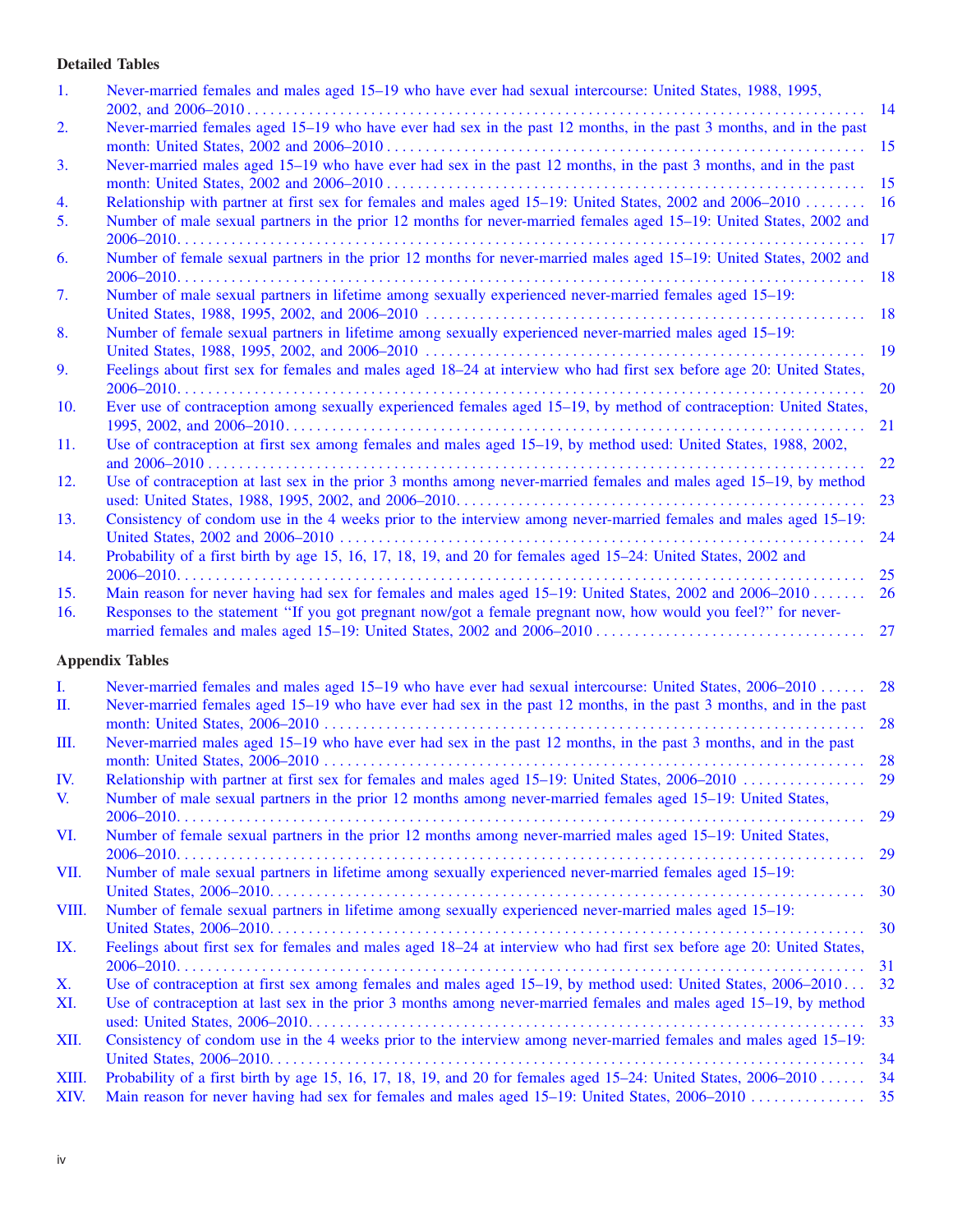# Acknowledgments

The 2006–2010 National Survey of Family Growth (NSFG) was conducted by the Centers for Disease Control and Prevention's (CDC) National Center for Health Statistics (NCHS) with the support and assistance of a number of other organizations and individuals. Interviewing and other tasks were carried out by the University of Michigan's Survey Research Center, Institute for Social Research, under a contract with NCHS. The 2006–2010 NSFG was jointly planned and funded by the following programs and agencies of the U.S. Department of Health and Human Services:

- Eunice Kennedy Shriver National Institute for Child Health and Human Development
- Office of Population Affairs
- National Center for Health Statistics (CDC)
- Division of HIV/AIDS Prevention (CDC)
- Division of Sexually Transmitted Disease Prevention (CDC)
- $\bullet$  Division of Reproductive Health (CDC)
- Children's Bureau of the Administration for Children and Families
- The Office of the Assistant Secretary for Planning and Evaluation

NCHS gratefully acknowledges the contributions of these programs and agencies, and all others who assisted in designing and carrying out the 2006–2010 NSFG.

This report was prepared under the general direction of Charles J. Rothwell, Director of NCHS' Division of Vital Statistics (DVS), and Stephanie J. Ventura, Chief of the Reproductive Statistics Branch of DVS. The authors are also grateful for the valuable comments provided by Stephanie Ventura as well as Julia Holmes, DVS Associate Director for Science, and Jennifer Madans, NCHS Associate Director for Science, and thank Yashodhara Patel for her helpful contributions to the preparation of this report.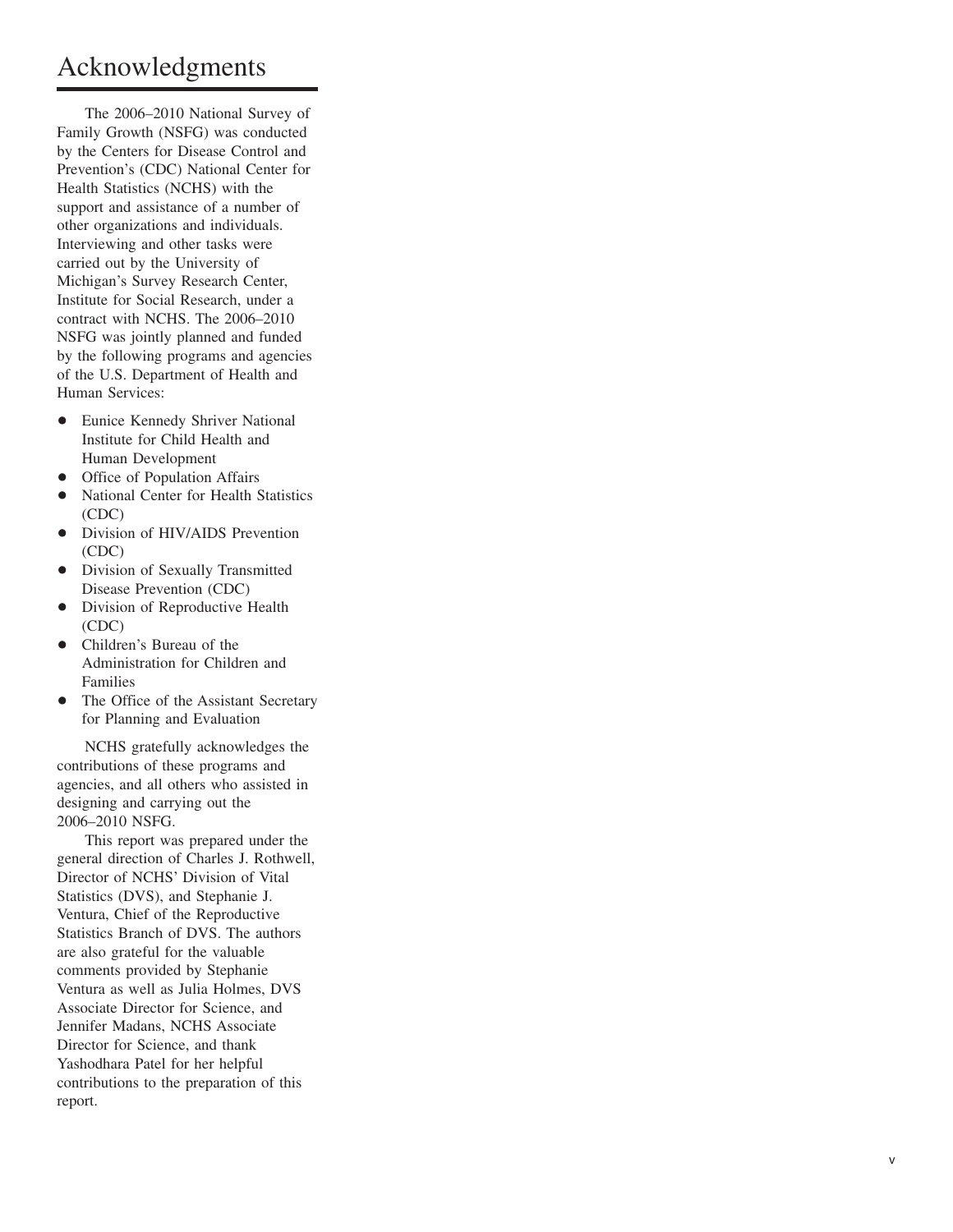# <span id="page-7-0"></span>Abstract

# **Objective**

This report presents national estimates of sexual activity, contraceptive use, and births among males and females aged 15–19 in the United States in 2006–2010 from the National Survey of Family Growth (NSFG). For selected indicators, data are also presented from the 1988, 1995, and 2002 NSFG, and from the 1988 and 1995 National Survey of Adolescent Males, conducted by the Urban Institute.

# **Methods**

Descriptive tables of numbers and percentages are presented and discussed. Data were collected through in-person interviews of the household population of males and females aged 15–44 in the United States, between July 2006 and June 2010. Interviews were conducted with 22,682 men and women, including 4,662 teenagers (2,284 females and 2,378 males). For both the teen subsample and the total sample, the response rate was 77%.

# **Results**

In 2006–2010, about 43% of never-married female teenagers (4.4 million), and about 42% of nevermarried male teenagers (4.5 million) had had sexual intercourse at least once. These levels of sexual experience have not changed significantly from 2002. Seventy-eight percent of females and 85% of males used a method of contraception at first sex according to 2006–2010 data, with the condom remaining the most popular method. Teenagers' contraceptive use has changed little since 2002, with a few exceptions: there was an increase among males in the use of condoms alone and in the use of a condom combined with a partner's hormonal contraceptive; and there was a significant increase in the percentage of female teenagers who used hormonal methods other than a birth-control pill, such as injectables and the contraceptive patch, at first sex. Six percent of female teenagers used a nonpill hormonal method at first sex.

**Keywords**: adolescents • sexual intercourse • number of sexual partners • method use at first sex

# Teenagers in the United States: Sexual Activity, Contraceptive Use, and Childbearing, 2006–2010 National Survey of Family Growth

*by Gladys Martinez, Ph.D.; Casey E. Copen, Ph.D.; and Joyce C. Abma, Ph.D., Division of Vital Statistics*

# **Introduction**

The Centers for Disease Control and Prevention's (CDC) National Center for Health Statistics (NCHS) conducts the National Survey of Family Growth (NSFG), a survey that collects data on factors affecting family formation, growth, and dissolution—including marriage, divorce, and cohabitation; contraception, sterilization, and infertility; pregnancy outcomes; and births. This information is gathered from women and men aged 15–44—generally, the reproductive age range. NSFG is jointly planned and funded by NCHS and several other programs of the U.S. Department of Health and Human Services (see ''Acknowledgments'').

NSFG was established and first conducted by NCHS in 1973. Since then, NSFG has been conducted seven times by NCHS—in 1973, 1976, 1982, 1988, 1995, 2002, and most recently, in 2006–2010. In 1973 and 1976 the survey interviewed women aged 15–44 who were currently married or had been married; it was then considered too sensitive to interview never-married women on these topics. In 1982, as the percentage of births to unmarried women continued to increase, the survey was expanded to include women aged 15–44 regardless of marital status. Thus the sample began to include all females aged 15–44 including never-married teenagers. In 2002, NSFG began to

interview males aged 15–44, allowing analysis of a national sample of teenaged males as well.

The primary purpose of this report is to publish selected data on the sexual activity, contraceptive use, and childbearing experience of males and females aged 15–19 in the United States in 2006–2010, and to present trends in these measures across selected years including 1988, 1995, and 2002. Prior to NSFG's inclusion of males in 2002, the National Survey of Adolescent Males (NSAM), conducted by the Urban Institute, interviewed a national sample of never-married teenaged males. This survey was conducted in the same years as the NSFG Cycles 4 and 5: 1988 and 1995. Thus, using the NSAM together with NSFG data, trends can be examined for male and female teenagers for 1988, 1995, 2002, and 2006–2010.

# Background

This report focuses on factors related to birth and pregnancy rates and sexually transmitted diseases (STDs) for teenagers in the United States. Explaining changes in these rates is central to the NSFG mission. This report updates some of the findings from a report published in 2004 based on the 2002 NSFG (1), and presents data on trends from the 1988 and 1995 NSFG and the 1988 and 1995 NSAM (2). The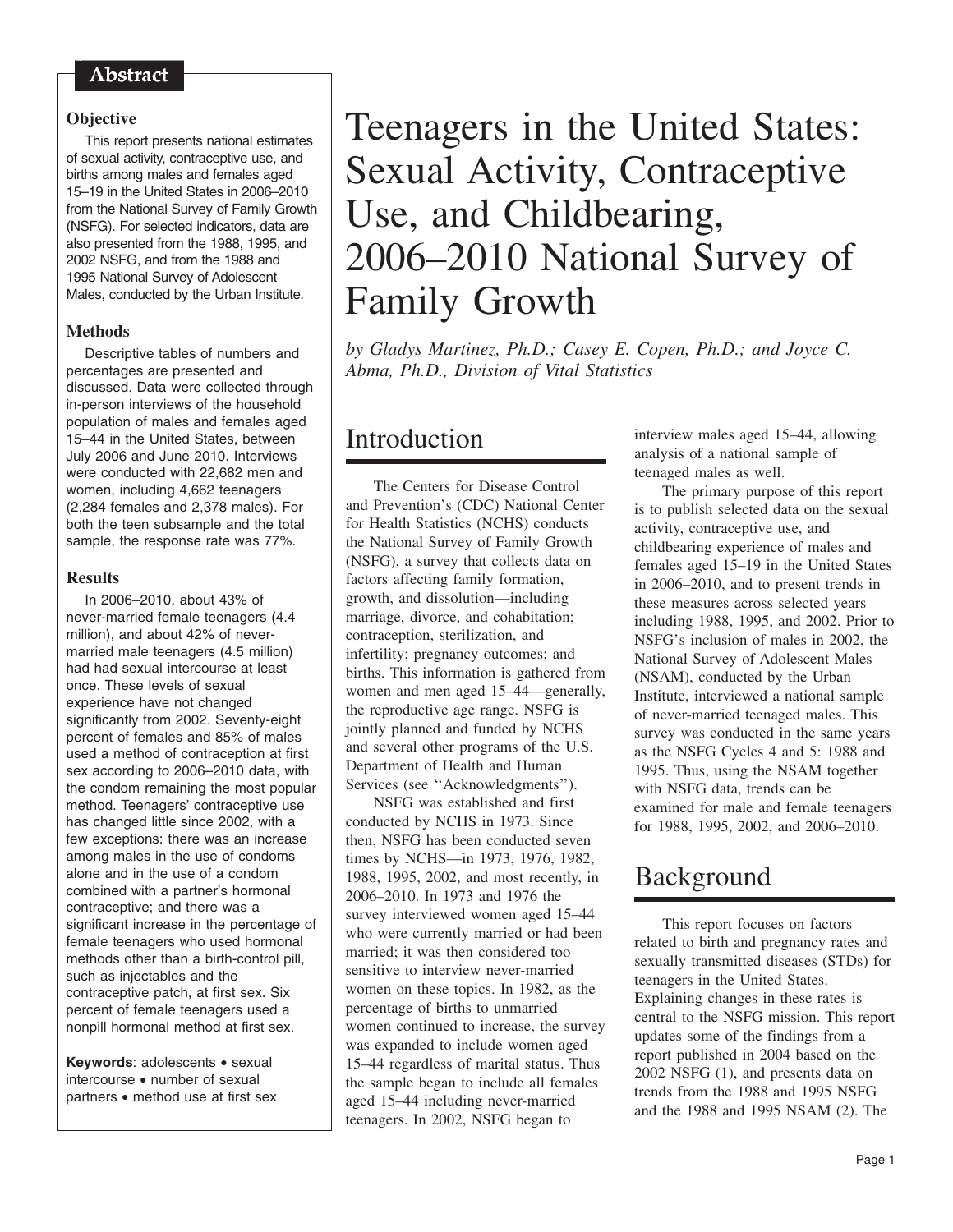#### <span id="page-8-0"></span>Page 2 □ Series 23, No. 31

present report presents new and expanded data from the full 2006–2010 data release and includes data and discussion for the largest Hispanic origin and race groups beyond the preliminary findings published in 2010 (3).

Monitoring sexual activity and contraceptive use among teenagers is important because of the health and social costs of pregnancy, childbearing, and STDs among the teenaged population (4,5). As a result of the concern with high rates of teen pregnancy and birth in the United States, a large number of federal, state, and local programs have been launched over the past few decades. In addition, concern remains high over the threat and incidence of human immunodeficiency virus (HIV) and other STDs among young people.

# **Pregnancies and Births**

The U.S. birth rate for females aged 15–19 was 39.1 births per 1,000 females in 2009, based on birth certificate data collected in NCHS' National Vital Statistics System (see Table) (6). Although this was a historic low for the United States, that rate was higher than in a number of other developed countries. For example, according to the latest available data from the United Nations Population Division, the teen birth rate in Canada was 14, or about one-third of the U.S. rate, the rate in Germany was 10 and in Italy, 7, less than one-quarter the U.S. rate (7).

The U.S. teen birth rate in 2009 was 37% lower than the peak rate in 1991, which was 61.8 per 1,000 (8). Teen birth rates declined continuously from 1991 until 2005, followed by a modest increase of 5% from 2005 to 2007 (9). The slight increase from 2005 to 2007 generated concern that progress over the past two decades in reducing teen pregnancies could have stalled (10,11). However, data for 2008 and 2009 show that the teen birth rate again declined from the rate in 2007  $(6,8,9,12)$ .

Estimates of age-specific pregnancy rates are produced by adding fetal losses (i.e., miscarriages and stillbirths collected from NSFG pregnancy

**Table. Pregnancy and live birth rates for females aged 15–19, by age, race, and Hispanic origin (rates per 1,000 women in specified group): United States, selected years, 1990–2009**

| Age, Hispanic origin and race   | Pregnancies<br>per 1,000<br>females | Live births<br>per 1,000<br>females |
|---------------------------------|-------------------------------------|-------------------------------------|
| $15-19$ years                   |                                     |                                     |
|                                 | 109.9                               | 53.0                                |
|                                 | 116.8                               | 59.9                                |
|                                 | 101.1                               | 56.0                                |
|                                 | 84.8                                | 47.7                                |
|                                 | 76.0                                | 43.0                                |
|                                 | 70.6                                | 40.5                                |
|                                 | $- - -$                             | 41.5                                |
|                                 | $- - -$                             | 39.1                                |
| $15 - 17$ years                 |                                     |                                     |
|                                 | 74.1                                | 33.6                                |
|                                 | 77.1                                | 37.5                                |
|                                 | 67.4                                | 35.5                                |
|                                 | 50.8                                | 26.9                                |
|                                 | 44.1                                | 23.2                                |
|                                 | 40.2                                | 21.4                                |
|                                 | $---$                               | 21.7                                |
|                                 | $---$                               | 20.1                                |
|                                 |                                     |                                     |
| $18-19$ years                   | 158.7                               | 79.9                                |
|                                 | 167.7                               | 88.6                                |
|                                 | 153.4                               | 87.7                                |
|                                 | 134.5                               | 78.1                                |
|                                 | 124.4                               | 72.8                                |
|                                 | 117.7                               | 69.9                                |
|                                 | $- - -$                             | 70.6                                |
|                                 | $- - -$                             | 66.2                                |
|                                 |                                     |                                     |
| 15-19 years, Hispanic           | 167.4                               | 100.2                               |
|                                 | 163.3                               | 99.3                                |
|                                 | 142.1                               | 87.3                                |
|                                 | 134.7                               | 83.4                                |
|                                 | 128.9                               | 81.7                                |
|                                 | $---$                               | 77.5                                |
|                                 |                                     | 70.1                                |
|                                 |                                     |                                     |
| 15-19 years, Non-Hispanic white |                                     |                                     |
|                                 | 86.8                                | 42.6                                |
|                                 | 70.6                                | 39.3                                |
|                                 | 56.3                                | 32.6                                |
|                                 | 49.0                                | 28.5                                |
|                                 | 44.0                                | 25.9                                |
|                                 | $- - -$<br>---                      | 26.7                                |
|                                 |                                     | 25.6                                |
| 15-19 years, Non-Hispanic black |                                     |                                     |
|                                 |                                     |                                     |
|                                 | 232.7                               | 116.2                               |
|                                 | 189.6                               | 97.2                                |
|                                 | 158.8                               | 79.2                                |
|                                 | 138.0                               | 68.3                                |
|                                 | 123.8                               | 60.9                                |
|                                 | $---$                               | 62.8                                |
|                                 | $- - -$                             | 59.0                                |

 $---$  Data not available.

SOURCES: CDC/NCHS, NVSR 59 no 3 and NVSR 58 no 4.

histories) and induced abortions (based Promotion, which are adjusted to abortion patients collected from states Institute). In 2005—the latest date for by CDC's National Center for Chronic which estimates are available using Disease Prevention and Health methodology consistent with past

on demographic characteristics of national estimates from the Guttmacher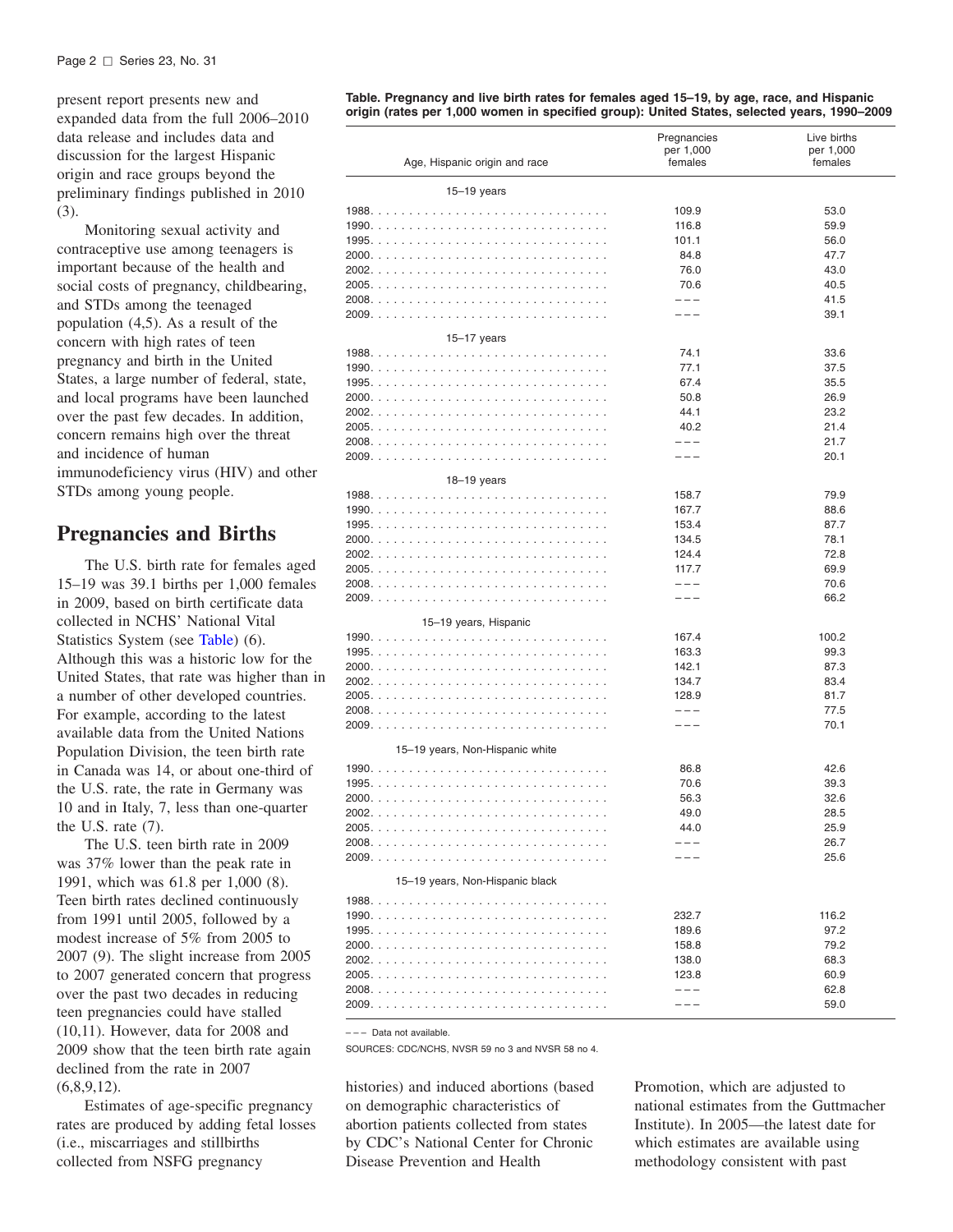<span id="page-9-0"></span>rates—the teen pregnancy rate in the United States was 71 per 1,000 females aged 15–19, about 39% lower than in 1990 (13). By age, the pregnancy rate for those aged 15–17 declined from 77 in 1990 to 40 in 2005, while for those aged 18–19, the pregnancy rate declined from 168 in 1990 to 118 in 2005. A report by the Guttmacher Institute suggests that pregnancy rates increased slightly from 2005 to 2006, paralleling the birth rate increase. According to their calculations, the teen pregnancy rate rose 3% from 2005 to 2006, reflecting increases in both birth and abortion rates among teenagers (14).

The same report also showed that in 2005, teen pregnancy rates varied by age and Hispanic origin and race. In 2005, while the teen pregnancy rate for non-Hispanic white teenagers was 44, it was 124 for non-Hispanic black and 129 for Hispanic teenagers (13). These differentials in pregnancy rates existed in 1990 as well, although the difference between non-Hispanic black and non-Hispanic white rates was much larger in 1990 than in 2005.

# **STDs**

Sexually active adolescents are at higher risk for acquiring some STDs than are adults for behavioral, biological, and cultural reasons (15). According to the most recent estimates, females aged 15–19 continue to have higher rates of chlamydia and gonorrhea than any other age or sex group (15). While rates of syphilis among teenaged females and males are lower than those of other age groups, these rates have increased every year since the early 2000s (15). Estimates suggest that while representing 25% of the sexually experienced population, those aged 15–24 acquire nearly one-half of all new STDs (16). Chesson et al. estimate that the direct medical cost of these diseases among those aged 15–24 was at least \$6.5 billion in 2000 alone (17).

This report presents data that may help to explain trends and differences in rates of birth, pregnancy, and STDs among teenagers. NSFG data on sexual and contraceptive behavior will be useful in understanding these and other issues that affect the health and

well-being of teenagers in the United States.

# Methods

# **Data Collection**

The 2006–2010 NSFG was based on 22,682 face-to-face interviews in the U.S. household population aged 15–44 (12,279 with women and 10,403 with men). Interviews were conducted with 4,662 teenagers: 2,284 females and 2,378 males. These were the largest samples of teenagers ever interviewed in the NSFG. Men and women living on military bases or in institutions were not included in the survey. The sample did include persons temporarily living away from the household in a college dormitory, sorority, or fraternity (18). The interviews were administered in person by trained female interviewers primarily in the respondents' homes. The 2006–2010 sample is a nationally representative multistage area probability sample drawn from 110 areas, or ''primary sampling units'' (PSUs) across the country. To protect the respondent's privacy, only one person was interviewed in each selected household. In 2006–2010, those aged 15–19 were sampled at higher rates than others, as were black and Hispanic adults. These groups were also oversampled in 2002.

All respondents were given written and oral information about the survey and informed that participation was voluntary. Adult respondents aged 18–44 were asked to sign a consent form but were not required to do so. For minors aged 15–17, signed consent was required first from a parent or guardian, and then signed assent was required from the minor. If either the parent or the minor declined to give written consent, the minor did not participate in the survey. The response rate for the 2006–2010 NSFG was 77% overall and 77% for male and female teenagers. Overall, the interviews lasted an average of about 80 minutes for females and 60 minutes for males. For teenagers, interviews averaged about 53 minutes for females and 42 minutes for males.

Most of the data in this report were collected by computer-assisted personal interviewing (CAPI). The questionnaires were programmed into laptop computers and administered by an interviewer. The data in this report concerning whether first intercourse was wanted comes from the self-administered portion of the interview. This audio computer-assisted self-interview (ACASI) mode of interviewing is a more private mode of data collection because it allows the respondent to hear the questions and response choices over headphones, read it on the screen if so desired, and enter a response into the computer without the interviewer knowing what the response was. This mode of interviewing was used to ask the more sensitive items in the survey. More detailed information about the methods and procedures of NSFG and its sample design, weighting, imputation, and variance estimation has been published (18,19).

# **Demographic Variables Used in This Report**

The data on sexual activity, contraceptive use, and childbearing presented in this report are shown with respect to several key demographic characteristics, including age, family living arrangement, mother's education, and Hispanic origin and race. Whether a respondent ever had sexual intercourse was ascertained from a single question in the male and female questionnaires, asked of respondents who had never been pregnant (females), and had never cohabited or been married. For those respondents, it was assumed that they were sexually experienced. The questions were as follows, with wording consistent with prior years for each gender:

## **Male questionnaire**

*''Have you ever had sexual intercourse with a female (sometimes this is called making love, having sex, or going all the way)?''*

#### **Female questionnaire**

*''At any time in your life, have you ever had sexual intercourse with a*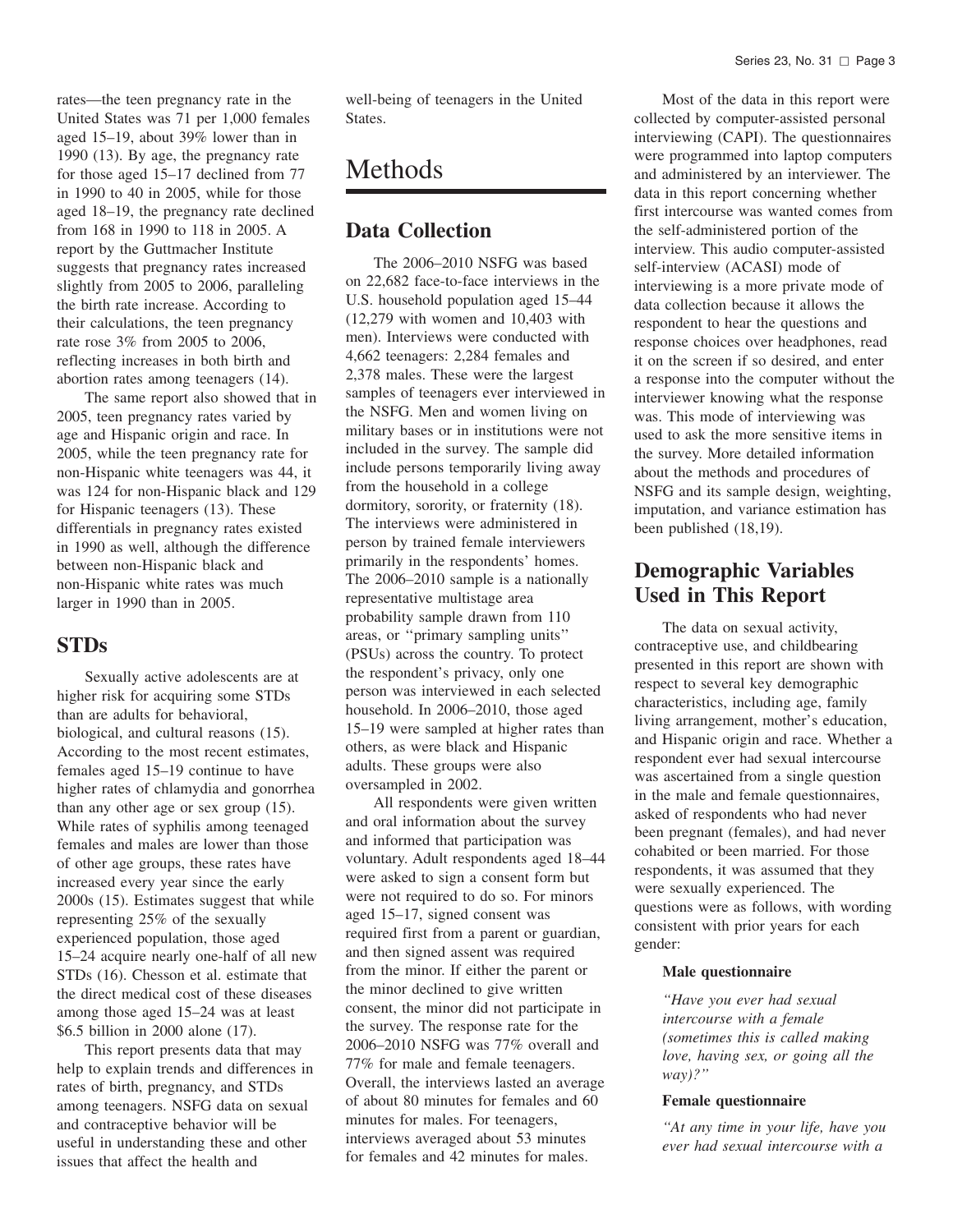<span id="page-10-0"></span>*man, that is, made love, had sex, or gone all the way?''*

The definition of Hispanic origin and race used in the main tables of this report is based on the 1977 classification standard used in federal surveys (20). This reporting standard was used in prior reports on this topic and allows comparison across the four most recent NSFGs: 1988, 1995, 2002, and 2006–2008. This classification shows all respondents by the race group they chose, or in the case of multiplerace respondents, by the single-race group that best described them. In NSFG, respondents who identify multiple-race categories were asked to select one group that best described them. Data by Hispanic origin and race using the 1997 guidelines from the Office of Management and Budget (21) are shown in the [Appendix](#page-34-0) (Tables I– XIV). This takes into account the reporting of more than one race and presents data for single-race non-Hispanic black and white males and females. Differences in the percentages using the two racial classifications (in the detailed tables and Appendix tables) are small.

Measures of education and family income have strong associations with sexual risk behaviors, but are not included in this report because this report focuses on teenagers. Education is not meaningful because among teenagers it is a ''proxy'' for age, and family income is not reliably reported by teenagers. Instead, parental characteristics that are easier to report, not confounded with age, and yet strongly correlated with sexual risk behaviors are included in the tables. The characteristic directly related to family socioeconomic status is mother's education. Detailed information has been previously published on the definition of this and the other measures in this report (3). Any changes in questions and question design between years were done with the goal of maintaining comparability as a top priority so that trends could be measured reliably.

# **Strengths and Limitations of the Data**

The strengths of the data in this report, based primarily on the 2006–2010 NSFG, include the following:

- Data were drawn from interviews with large nationally representative samples of teenagers.
- Data from each survey were processed and coded in ways to make them as comparable as possible, so that trends could be measured reliably across cycles.
- Interviews in each cycle were conducted in person by professional and trained female interviewers. Interviewers were supplied with visual aids, such as show-cards, life-history calendars, and ''help screens'' containing definitions of terms and other guides. These were used to help clarify terms and concepts for the respondent, so that meanings were standardized across respondents, thereby enhancing the quality of the data.
- Because NSFG is a household survey as opposed to a school survey, it represents all teenagers (aged 15–19) in the household population of the United States.
- NSFG includes an array of characteristics to identify groups in which sexual risk behaviors are more and less common: for example, age, education of the teenager's mother, and age of the teenager's mother when she had her first child. NSFG also collected extensive data on contraceptive use, sexual activity, and childbearing experience, including retrospective histories of these. In addition, NSFG collects information on sexual partners, such as his/her age, and information on the circumstances surrounding first sexual intercourse such as degree to which it was wanted and type of relationship with the partner.
- Response rates for the survey have been high—about 80% in 1988, 1995, and 2002. Despite an

increasingly challenging climate for surveys (22), response rates remain high for 2006–2010 at 77%.

The data in this report also have some limitations:

- Like all survey data, these data are subject to sources of nonsampling error. These include interviewer and respondent factors such as possible misunderstanding of questions on the part of the interviewer or respondent and bias due to giving socially desirable answers. The preparation and the conduct of the survey were designed specifically to minimize these sources of error  $(19)$ .
- Because NSFG is a cross-sectional survey, it is also subject to recall error. Questions rely on respondents' recall when reporting on their past experiences. However, the experiences that are highlighted in this report are likely to have occurred in the very recent past to individuals aged 15–19.
- NSFG is designed to provide national estimates by demographic subgroups; it is not designed to yield estimates for individual states. Therefore no state data are available from this survey.

# **Statistical Analysis**

All estimates in this report were weighted to reflect the approximately 21 million teenagers in the U.S. population, that is, persons aged 15–19. Statistics for this report were produced using SAS software, version 9.2 [\(http://www.sas.](http://www.sas.com/) com/). For most tables, PROC SURVEYFREQ was used to produce weighted cross-tabulations that took into account the complex sampling design of NSFG in calculating estimates of standard errors. Each table in this report includes standard errors as a measure of the precision of each point estimate. In addition, PROC LIFETEST was used for [Table](#page-31-0) 14 to calculate probabilities of a first birth at each age from 15 through 20 using life table methodology.

For two tables in this report [\(Tables](#page-26-0) 9 and [14\)](#page-31-0) women who were over age 19 at interview were also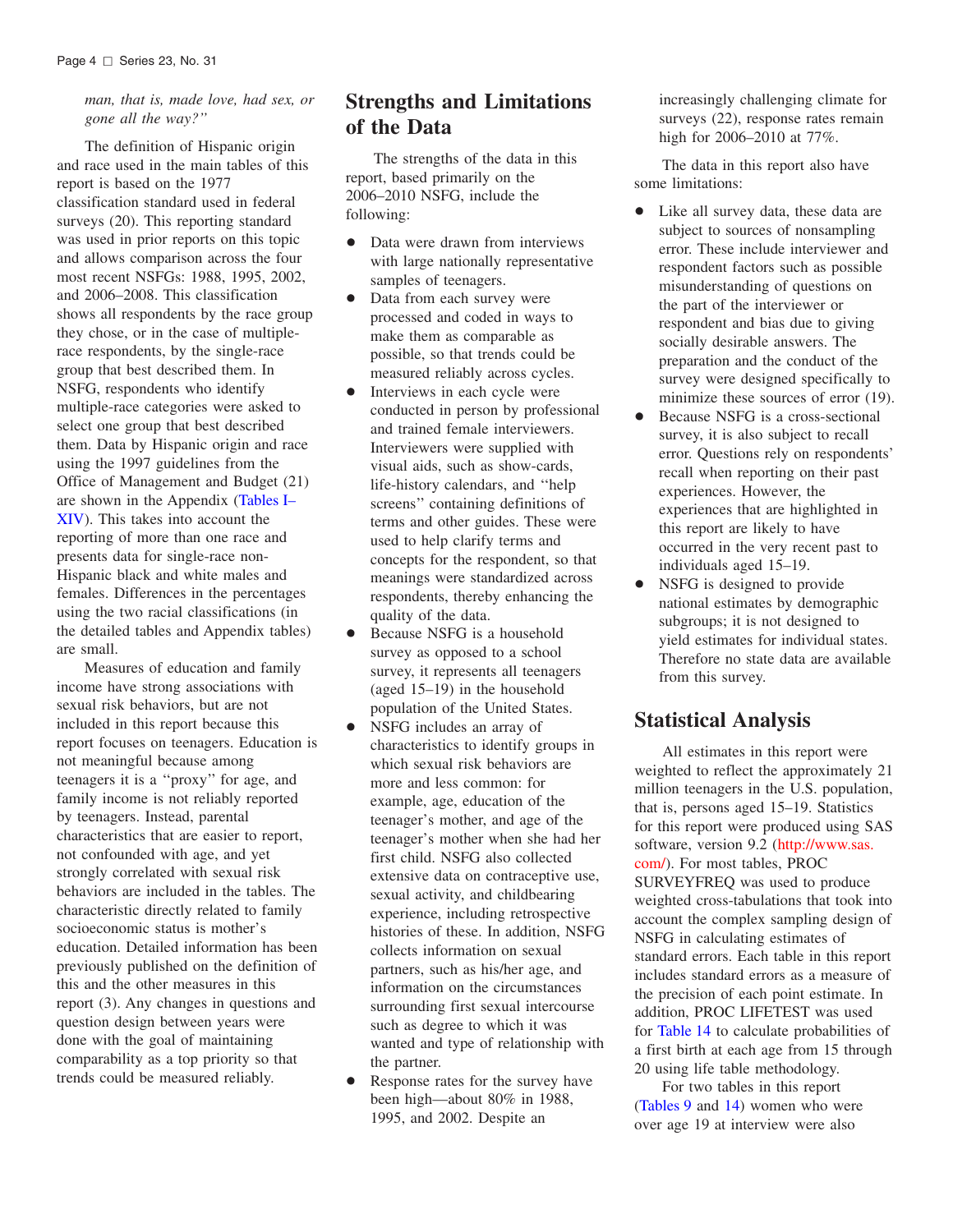<span id="page-11-0"></span>included. The age was expanded in these tables because additional ages were needed to provide information on events that happened *during their teen years*, when using ages 15–19 at interview was not possible or practical. [Table](#page-26-0) 9 presents data on unwanted first sexual intercourse. Only women aged 18–44 were asked these questions, so this information does not exist for minors (those aged 15–17 at interview). The questions asked respondents aged 18–44 to recall their first sex, which could have happened at any age. Therefore, it is possible to present data on this important aspect of first intercourse for women who had first sex as a teenager, even if they are currently over age 19. Interviews were conducted with 3,078 females aged 18–24 and 2,700 males aged 18–24.

[Table](#page-31-0) 14 presents life table estimates of the probability of a first birth at each age up to age 20, and for statistical stability, it is necessary to have sufficient observations at each age year to contribute enough person-years to calculate the risk of having had a first birth before reaching each individual age. Probabilities are calculated based on retrospective reporting of the age at the first birth. Including ages up to 24 allows sufficient observations at each age during the teen years. The response rates for those aged 20 and over were 78% for females and 75% for males. These response rates are similar to the rates for teenagers.

Some tables present statistics for all teenagers while most tables show data for teenagers who have never been married. Teenagers who have never been married are a population of particular interest because they are at risk of nonmarital pregnancy and childbearing. In addition, in 1988 the NSAM universe was limited to never-married teenaged males. Therefore, to analyze the time series since 1988, the universe of teenagers must be consistent for each survey year, across female and male teenagers. In 2006–2010, as in past cycles, very few teenagers had ever been married: 1.1% of females and 0.5% of males.

Significance of differences among subgroups was determined by standard two-tailed *t* tests using point estimates and

their standard errors. No adjustments were made for multiple comparisons. The difference between any two estimates is mentioned in the text only if it is statistically significant. However, if a comparison is not made, it may or may not be significant. Otherwise, terms such as ''similar'' or ''no significant differences'' are used to indicate that the estimates being compared were not significantly different. A weighted least squares regression method was used to test the significance of trends that involved more than two time points.

In the description of the results, when the percentage being cited is below 10%, the text will cite the exact percentage to one decimal point. To make reading easier and to remind the reader that the results are based on samples and subject to sampling error, percentages above 10% will generally be shown rounded to the nearest whole percentage. Readers should pay close attention to the sampling errors for small groups. In this report, percentages are not shown if the sample denominator is fewer than 75 cases or if the numerator is fewer than 5 cases. When a percentage or other statistic is not shown for this reason, the table contains an asterisk signifying that the ''statistic does not meet standards of reliability or precision.'' For most statistics presented in this report, the numerators and denominators are much larger. This report is intended to present selected statistics on trends and differences in the sexual, contraceptive, and pregnancy experience of teenagers in the United States through 2006–2010. The results presented in this report are descriptive and do not attempt to demonstrate cause-and-effect relationships.

# Results

# **Sexual Behavior: Trends and Current Prevalence Among Teenagers, and Partner Information**

*Sexual experience*[—Table](#page-20-0) 1 and [Figure](#page-12-0) 1 present the percentage of never-married female and male

teenagers who were sexually experienced (had ever had heterosexual vaginal intercourse). [Table](#page-20-0) 1 shows that in 2006–2010, 43% of never-married teenaged females and 42% of never-married teenaged males had experienced sexual intercourse at least once. Observed differences between 2002 and 2006–2010 in the percentage of sexually experienced females (3 percentage points) and males (4 percentage points), were not statistically significant.

Overall, in the 20-year period from 1988 through 2006–2010, the percentage of teenaged females who were sexually experienced declined significantly (from 51% in 1988 to 43% in 2006–2010). This decline has been gradual and steady over these years with very small, nonsignificant changes between any two of the survey years. From a long-term perspective, this significant long-term decline is a reversal from a period during which the percentage of teenagers who were sexually experienced was steadily increasing. According to the National Survey of Young Women, only 30% of teenaged females were sexually experienced in 1971 (23) and this percentage rose each survey year through 1988 before it began declining.

For males, the lack of significant change in sexual experience from 2002 through 2006–2010 is a departure from a past trend of large and statistically significant declines in sexual experience prior to 2002. It declined 5 percentage points between 1988 (60%) and 1995 (55%), and 9 percentage points between 1995 and 2002 (46%).

For never-married male and female teenagers, within Hispanic origin and race groups, none of the changes from 2002 through 2006–2010 in the percentage sexually experienced were statistically significant, with one exception: among non-Hispanic black females, there was a significant decrease in the percentage sexually experienced (from 57% in 2002 to 46% in 2006–2010). However, virtually all the Hispanic origin and race groups experienced significant long-term declines in percentage sexually experienced, from 1988 through 2006–2010. The one exception was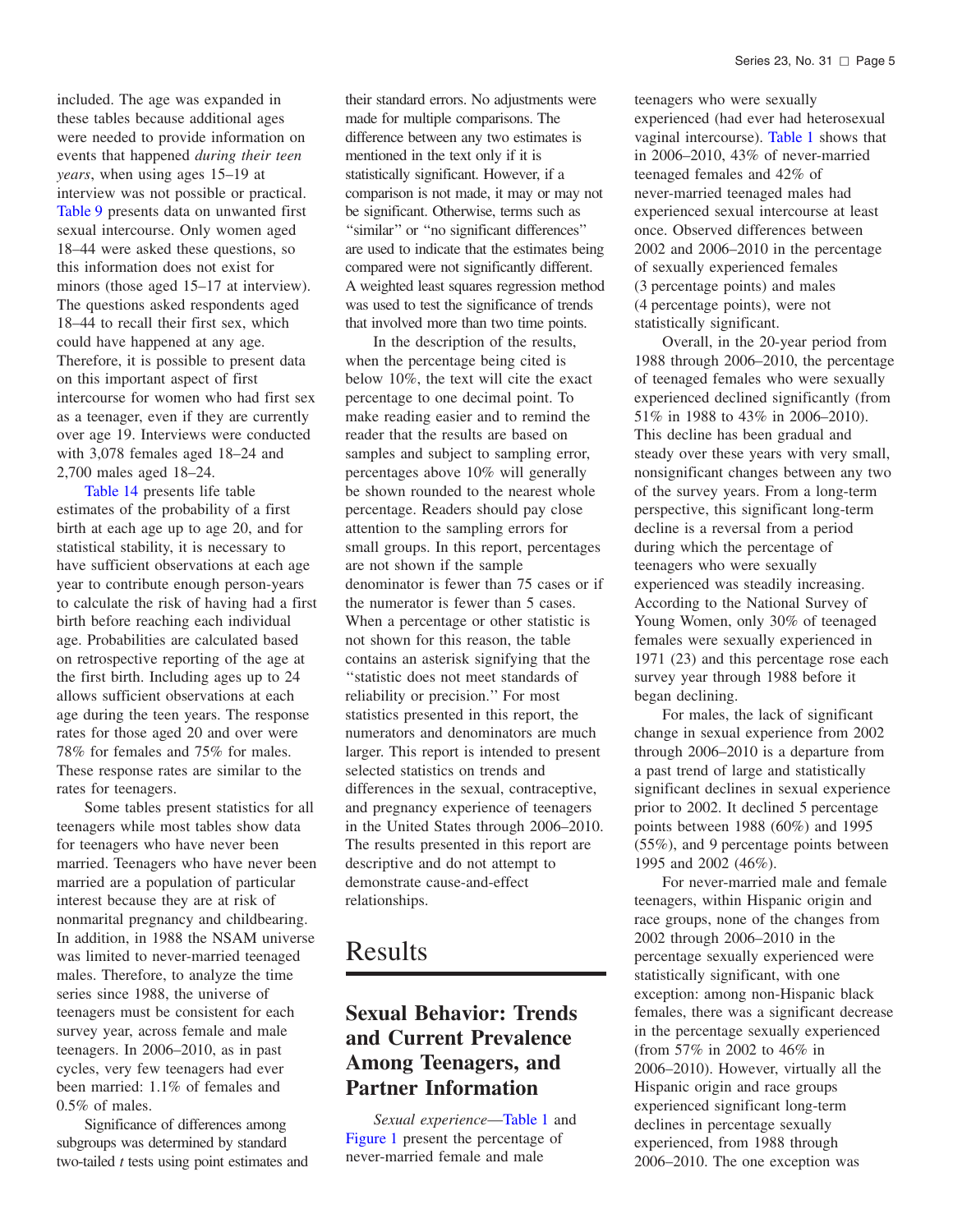<span id="page-12-0"></span>



female Hispanic teenagers, for whom the trend has fluctuated since 1988.

Differences in the percentage sexually experienced among nevermarried Hispanic, non-Hispanic white, and non-Hispanic black female teenagers were not significant in 2006–2010. This is a departure from the past when non-Hispanic black female teenagers were more likely to be sexually experienced than non-Hispanic white teenagers (1,2). For never-married males, non-Hispanic black teenagers had a higher percentage sexually experienced than the other two groups, and Hispanic teenagers were more likely to be sexually experienced than non-Hispanic white teenagers, who were the least likely to be sexually experienced.

Another current national source of information on teenagers is the Youth Risk Behavior Survey (YRBS), a biennial survey of high school students in the United States, conducted by CDC (24). In this survey of students in 9th–12th grades, the majority are aged 15–17.

Thus, comparability between NSFG teenagers and the YRBS sample is limited: the YRBS population is younger and does not contain out-of-school youth; however, despite some

differences in the long-term trends within gender and Hispanic origin and race groups, the overall long-term decreases in sexual experience among female and male teenagers are similar across surveys (25). The two surveys are also consistent with each other with respect to current differences by Hispanic origin and race in the percentage of sexually experienced males (2009 YRBS and 2006–2010 NSFG).

The 2006–2010 NSFG data show clear patterns of sexual experience among teenagers by family and parental characteristics. For both male and female teenagers, a significantly smaller percentage were sexually experienced if:

- $\bullet$  they lived with both parents when they were aged 14
- their mothers had their first birth at age 20 or over
- $\bullet$  the teenager's mother was a college graduate
- $\bullet$  the teenager lived with both of her/his parents.

For example, 35% of female never-married teenagers who lived with both parents were sexually experienced, compared with 54% among those who lived in any other parental arrangement.

# **Frequency of Sexual Activity**

Teenagers who were sexually experienced, that is, have had sex at least once, varied as to how recently they had had sex [\(Tables](#page-21-0) 2 and [3\).](#page-21-0) Recent sexual activity is an important component of risk of pregnancy and STDs. [Tables](#page-21-0) 2 and [3](#page-21-0) show the percentage having sex within different time frames, for the years 2002 and 2006–2010, for never-married females and males, respectively. [Table](#page-21-0) 2 shows, for never-married female teenagers in 2006–2010: about one-quarter had sex within a month of the survey, 31% within 3 months, and 39% within 12 months. The findings are very similar for males (22% had sex within a month of the survey, 28% within 3 months, and 37% within 12 months). There was no significant change from 2002 to 2006–2010 for females or males in the percentage who had sex within 1 month, 3 months, or 12 months of the survey.

Having had sex in the past 3 months is a commonly used indicator of current risk of pregnancy and STDs and signifies the population ''sexually active'' at a given time. Among never-married female teenagers, the percentage who were sexually active varied little among Hispanic, non-Hispanic white, and non-Hispanic black females. This is consistent with the findings for sexual experience [\(Table](#page-20-0) 1). For male teenagers, however, non-Hispanic black teenagers had significantly higher percentages sexually active (38%) compared with both Hispanic (30%) and non-Hispanic white (25%) teenagers. These differences are long-standing as shown by data for 1988, 1995 and 2002 (1,2).

Older male and female teenagers were about twice as likely to have had sex at all, and three times more likely to have had sex within the past 3 months and within the past month, compared with younger teenagers. A much lower percentage of female teenagers from households with both parents present had sex in the past 3 months compared with those from both stepparent and single-parent households. For example, among female teenagers from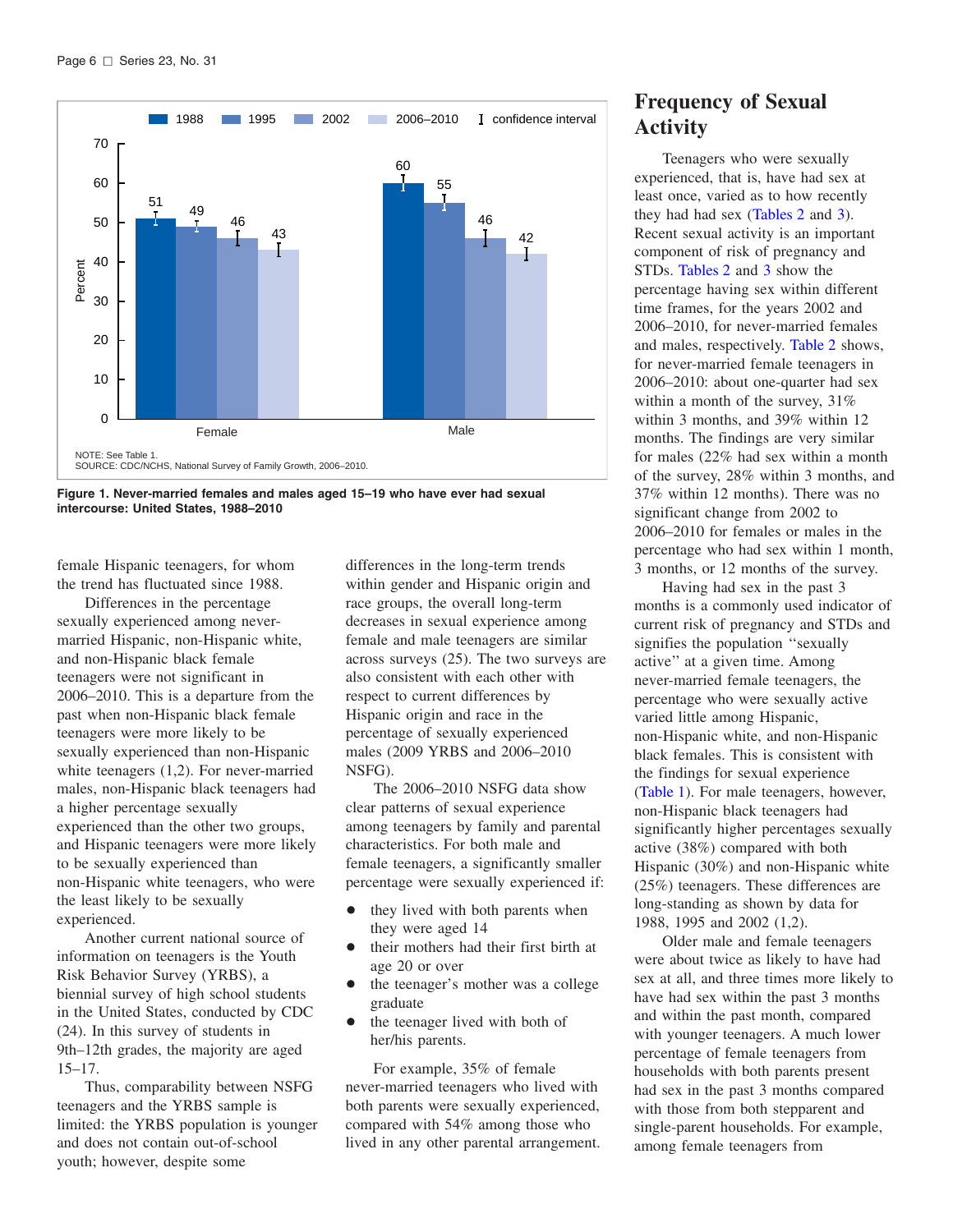<span id="page-13-0"></span>two-parent households, 21% had sex in the past 3 months compared with 32% from stepparent households and 35% from single-parent households. For both female and male teenagers, those whose mothers had a birth as a teenager were much more likely to have had sex in the past 3 months [\(Tables](#page-21-0) 2 and [3\).](#page-21-0)

# **Relationship With First Partner**

The majority of teenagers had first sexual intercourse with someone with whom they were "going steady" [\(Table](#page-22-0) 4), but the percentage was higher for female (70%) than for male (56%) teenagers. The distribution of sexually experienced teenagers across these types of relationships with first partners was very similar to the distribution in 2002.

Sixteen percent of female teenagers and 28% of male teenagers had first sex with someone they had just met or with whom they were "just friends." There were large differences by Hispanic origin and race in the percentage of female teenagers whose first sex was with someone they were not regularly involved with. Among female teenagers, Hispanic teenagers were less likely (8.7%) than non-Hispanic white (16%) or non-Hispanic black (21%) teenagers to have had first sex with someone they had just met. There was no significant difference between non-Hispanic black and non-Hispanic white females in the percentage who had ''just met'' their first sexual partner.

Younger age at first sex for teenaged females was associated with a higher likelihood that their first sexual partner was someone she was not regularly involved with. Among teenaged females whose first sex was at age 14 or under, 24% had ''just met'' or were ''just friends'' with their first partner, compared with only 9.8% of those who were aged 17–19 at first intercourse. The same relationship holds true for males.

# **Number of Partners**

During the year prior to the survey, 25% of teenaged females had sex with only one partner, compared with 21% of male teenagers [\(Table](#page-23-0) 5 and [6\).](#page-24-0) Older age was associated with having had two or three sexual partners over the past year. For example, 6.1% of females aged 15–17 had two or three partners in the past 12 months, compared with 16% of females aged 18–19. But this age difference was significant only for males who had four or more partners in the past year (3.0% for those aged 15–17 compared with 6.9% for those aged 18–19). Only about 4% of male and female teenagers had sex with four or more partners in the last year (3.7% of females and 4.5% of males). In 2006–2010 the number of sexual partners in the past 12 months for male and female teenagers is similar to the number of partners reported in 2002.

[Tables](#page-24-0) 7 and [8](#page-25-0) show the total numbers of opposite-sex sexual partners in lifetime (defined as ''to this point in their lives'' or ''by the time of interview'') among never-married sexually experienced female and male teenagers. For sexually experienced female teenagers in 2006–2010, 35% had one male sexual partner in their lives, 16% had two male partners, 32% had between three and five male partners, and 17% had six or more male partners. For sexually experienced male teenagers in 2006–2010, 30% had one female sexual partner in their lives, 15% had two female partners, 33% had between three and five female partners, and 22% had six or more female partners. Males aged 18–19 were more likely to report six or more partners in their lifetime (28%) than males aged 15–17 (15%). For both male and female teenagers, younger age at first sex leads to higher numbers of partners, if only because those who began having sex at an earlier age had more time to accumulate partners. The distribution of opposite-sex lifetime partners in 2006–2010 is comparable to those found in the 1988, 1995, and 2002 NSFGs.

# **Wantedness of First Intercourse**

To provide a fuller understanding of the context of first sexual intercourse, NSFG asked the degree to which first intercourse was wanted by the

respondent. This question allowed respondents to choose from ''really didn't want it to happen at the time,'' ''I had mixed feelings—part of me wanted it to happen at the time and part of me didn't,'' and ''I really wanted it to happen at the time.'' This was asked of both males and females aged 18–44.

[Table](#page-26-0) 9 shows wantedness of first intercourse for females and males for 2006–2010. Among females aged 18–24 whose first sex was before age 20, 11% ''didn't really want it to happen at the time,'' 48% had mixed feelings, and 41% ''really wanted it to happen at the time.'' This distribution differs by age at first sex. For those who had first sex at age 14 years or under, 18% really didn't want it to happen, compared with only 8.9% among those who delayed first sex to age 18 or 19. On the other hand, almost one-third of those whose first sex was at age 14 or under (30%) reported they really wanted it to happen at the time. Young non-Hispanic black females were less likely (31%) than non-Hispanic white (44%) and Hispanic females (42%) to report that they really wanted their first sex to happen at the time it happened.

Males were more likely to report that first intercourse was wanted at the time it happened. Among males aged 18–24 whose first sex was before age 20, 63% reported really wanting it to happen at the time, while 33% reported mixed feelings and only 5.0% reported not really wanting it to happen. Very small percentages of males chose this "least wanted" category, across all demographic and partner-age subgroups. Young non-Hispanic black males were less likely (52%) than young non-Hispanic white males (67%) to report that they really wanted to have sexual intercourse at the time it happened. Non-Hispanic black males were more likely (9.0%) than non-Hispanic white males (3.2%) to report they did not want to have sexual intercourse the first time it happened.

# **Contraceptive Use Among Teenagers**

The next several tables (Tables 10– 13) show findings on several [different](#page-27-0)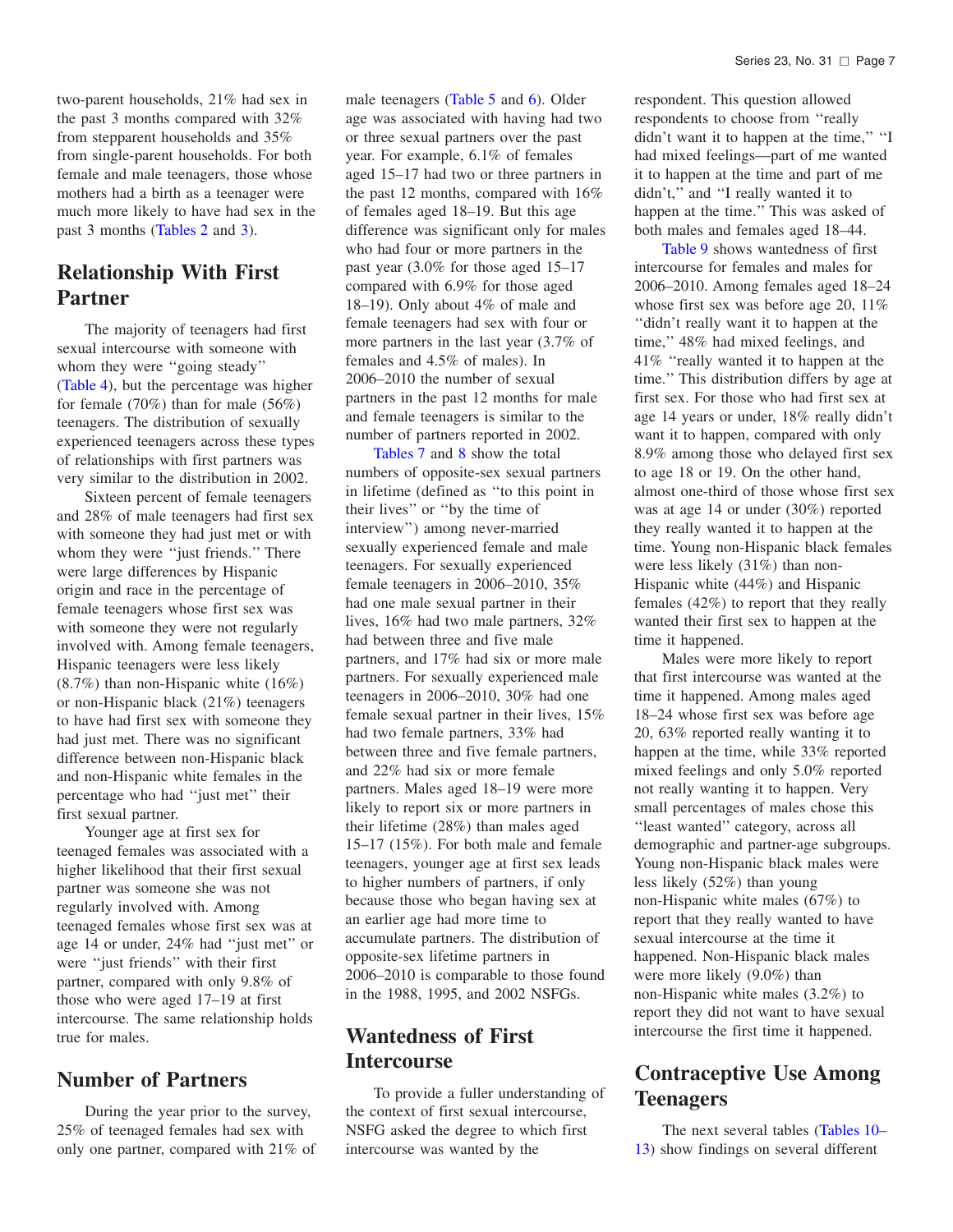<span id="page-14-0"></span>aspects, or measures, of contraceptive use among teenagers: having ever used a method, use at first intercourse, and use at the most recent intercourse. The first two of these tables are limited to teenagers who have ever had vaginal intercourse. The third table presents recent contraceptive use, limited to teenagers who had sex within the 3 months before the interview, and the fourth table is limited to those who had sex within the month before the interview.

# **Ever-use of contraceptives**

[Table](#page-27-0) 10 shows the percentage of sexually experienced females aged 15–19 who had ever used each of several methods of birth control. From 1995 through 2006–2010, the data show that virtually all sexually experienced teenagers have used some method of contraception. Since 1995, more than 96% of sexually experienced female teenagers had ever used a contraceptive method. The most commonly used method among teenagers in 2006–2010 remained the condom (reported by 96% of females), followed by withdrawal (57%) and the pill (56%). Since 2002, the use of highly effective hormonal contraceptive injectables (primarily Depo-Provera) remained stable. About 20% of females in 2002 and 2006–2010 reported using hormonal contraceptive injectables.

Use of the contraceptive patch by teenagers increased significantly from about 2% in 2002, when it was newly introduced, to 10% by 2006–2010. Since 2002, the use of emergency contraception has significantly increased, from 8% in 2002 to 14% in 2006–2010. The percentage of sexually experienced teenaged females ever using periodic abstinence, or the calendar rhythm method, appeared to increase from 11% in 2002 to 15% in 2006–2010, but this observed difference was not statistically significant. A small percentage of teenagers (5.2%) had used the recently introduced contraceptive ring.

# **Contraceptive use at first intercourse**

[Table](#page-28-0) 11 shows never-married sexually experienced females and males



**Figure 2. Use of contraception at first sex among females aged 15–19, by method used: United States, 2006–2010**

aged 15–19 by their use of contraception at their first intercourse. Among teenaged females in 2006–2010, 78% used a contraceptive method at first sex. The most common method at first intercourse was the condom (68%) followed by the pill (16%) (Figure 2). Teenaged females showed a significant increase in the percentage using ''other hormonal'' methods, from 2% in 2002 to 6% in 2006–2010. These methods include injectables, emergency contraception, the contraceptive patch, and as of 2006–2010, the contraceptive ring. No other significant change occurred in teenaged females' use of contraception at first intercourse overall and in use of the pill, condom, other methods, and dual methods, from 2002 through 2006–2010. While the proportion of teenagers who have protected first intercourse has not changed over the past 6 or so years, significant improvements have occurred over the past 20 years. Since 1988, significantly larger proportions of female teenagers have used the pill, the condom, and the condom and a hormonal method combined. This translates to significant increases in method use overall at first sex, between 1988 and 2006–2010, for teenaged females.

Hispanic origin and race groups differ in their use of contraception at first sex. While 82% of non-Hispanic white females used a method at first sex, 71% of non-Hispanic black females did so—a significant 11 percentage-point difference [\(Figure](#page-15-0) 4). Hispanic females' use of any method at first sex did not differ significantly from the other two groups. Non-Hispanic white female teenagers were more likely to use the pill at first sex than were non-Hispanic black and Hispanic female teenagers. Non-Hispanic white female teenagers also had the highest percentages using dual methods (a condom and a hormonal method combined). Condom use at first sex did not differ significantly among the three groups. This varies from the pattern that existed in 1988 and 2002, when non-Hispanic black females' use of condoms was significantly lower than that of non-Hispanic white females' use (1,2).

Important differences exist for female teenagers' likelihood of using contraception at first sex, by their age and their partner's age at first sex. Both younger age at first sex and having an older partner are associated with a lower likelihood of contraceptive use. For example, among female teenagers whose first partner was the same age or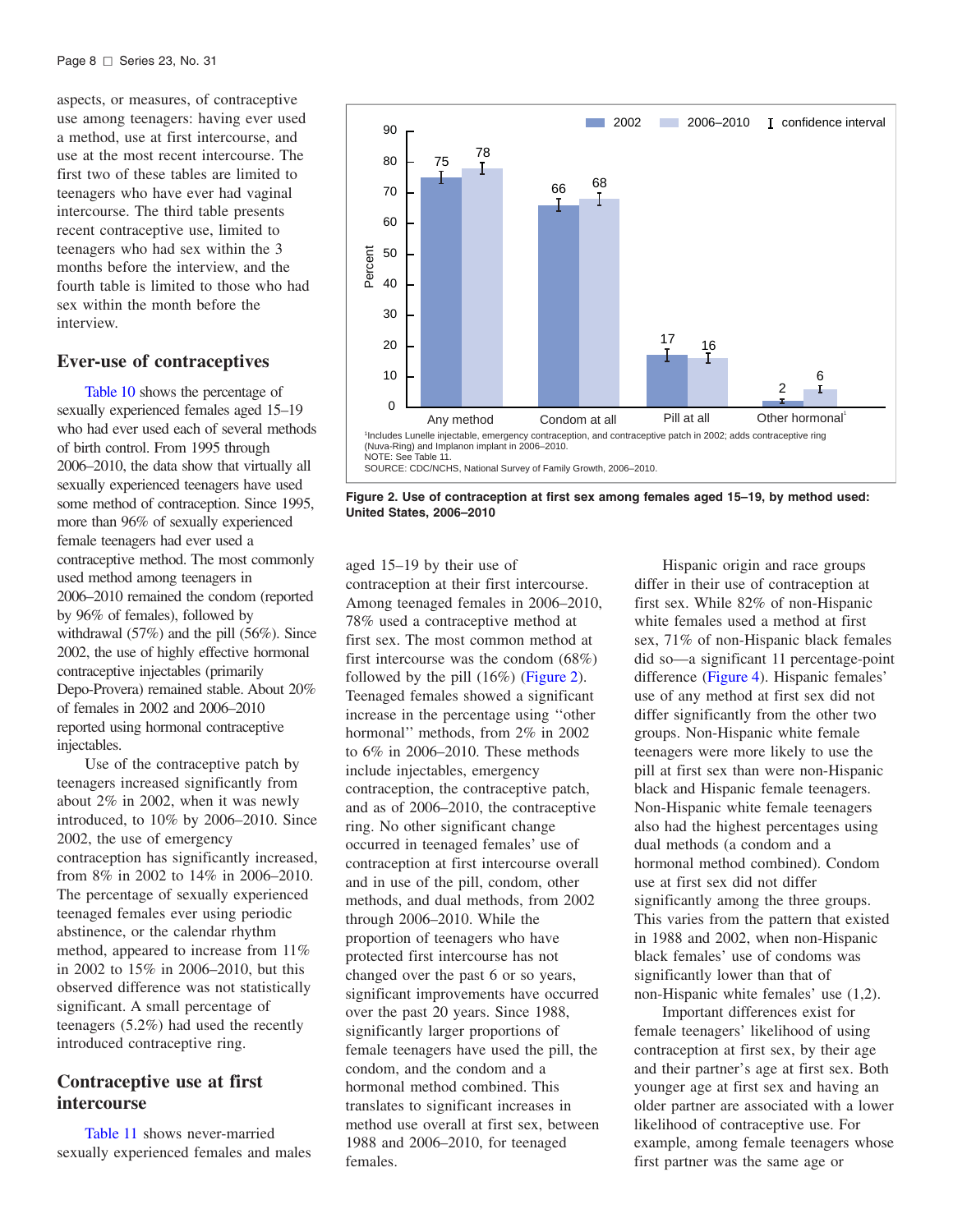<span id="page-15-0"></span>

**Figure 3. Probability of a first birth by age 17, 18, 19, and 20 for females aged 15–24, by their mother's age at first birth: United States, 2006–2010** 



**Figure 4. Use of contraception at first sex among females aged 15–19, by Hispanic origin and race: United States, 2002 and 2006–2010**

younger than themselves, 83% used contraception at first sex compared with 64% among those with first partners who were 4 or more years older.

Among never-married sexually experienced male teenagers, 85% reported having used contraception at first intercourse. Sexually experienced

male teenagers' use of the condom and of dual methods at first sex increased significantly between 2002 and 2006–2010. Eighty percent of teenaged males used a condom at first sex, an increase of 9 percentage points from 2002, and 16% used a condom in combination with a female hormonal

method (dual methods), an increase of 6 percentage points from 2002. The use of any contraceptive method at first sex was not significantly different from 2002 through 2006–2010 for sexually experienced males. As was the case for females, use of a contraceptive method at first sex has increased for male teenagers: significant increases occurred in the 20 years from 1988 through 2006–2010 in use of the condom, (partner's use of the) pill, other hormonal methods, and the use of dual methods at first sex.

Male teenagers were somewhat similar to female teenagers in their contraceptive use at first sex by Hispanic origin and race groups [\(Figure](#page-16-0) 5). Non-Hispanic white males reported higher levels of (partner's) pill use and dual-method use than non-Hispanic black or Hispanic male teenagers, as was the case for females. Male teenagers showed no significant differences in condom use at first sex, and no significant differences in overall method use at first sex, across Hispanic origin and race groups. This is a clear change from past patterns, when Hispanic and non-Hispanic black males were more likely than non-Hispanic white males to have unprotected first sex (1,2). This is consistent with converging birth and pregnancy rates among the Hispanic origin and race groups.

# **Contraceptive use at most recent intercourse**

For never-married females and males aged 15–19 who had sexual intercourse in the 3 months before the interview, [Table](#page-29-0) 12 shows the percentage that used a method of birth control at the most recent (last) sexual intercourse. Contraceptive use at last intercourse among sexually active females has remained stable since 2002, as was the case for contraceptive use at first intercourse. Thus, the increases in contraceptive use seen between 1995 and 2002 (1) did not continue into the later 2000s. For example, between 1995 and 2002 the percentage of females not using contraception at last sex dropped from 29% to 17%, and in 2006–2010 it was similar to the 2002 level, at 14%.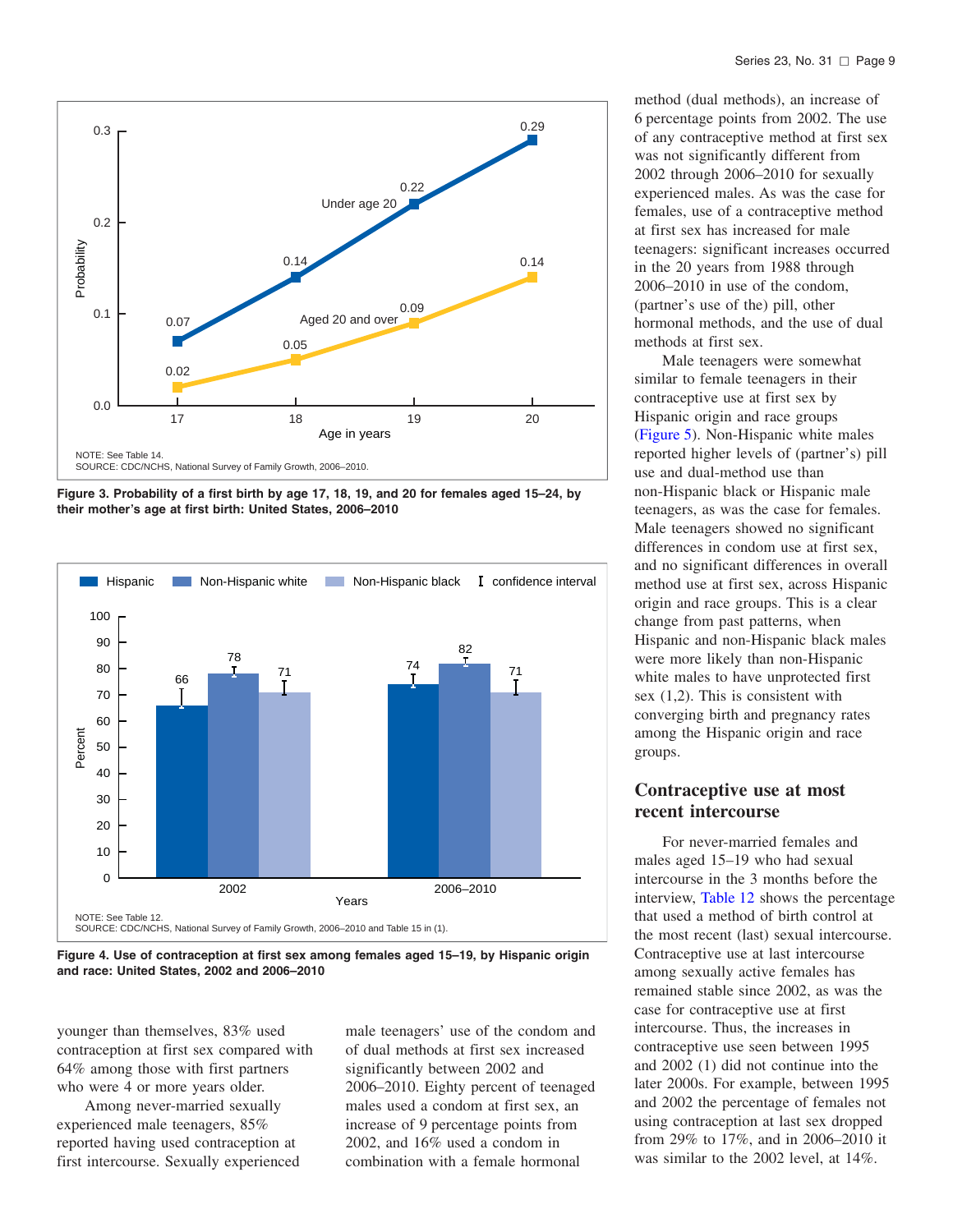<span id="page-16-0"></span>

**Figure 5. Use of contraception at first sex among males aged 15–19, by Hispanic origin and race: United States, 2002 and 2006–2010**



**Figure 6. Use of contraception at last sex among females aged 15–19, by race: United States, 2002 and 2006–2010**

As was the case for method use at first sex, there were significant changes across the longer term in method use at last sex: from 1988 through 2006–2010, significantly *higher* percentages of never-married, sexually active female teenagers used any method at last sex, used the condom at last sex, and used dual methods at last sex. Significantly

*lower* percentages of never-married sexually active females used the pill at last sex, but this trend appears to be compensated for by significantly higher percentages using other hormonal methods such as injectables and the patch. In 2006–2010, 86% of never-married sexually active female teenagers used a method at their most

recent intercourse: 52% used the condom, 31% used the pill, and 20% used both the condom and the pill (or another hormonal method) at the same time. Eleven percent used other hormonal methods including injectables, emergency contraception, the patch, and the ring.

Similar to the trend for females, never-married, sexually active males experienced no significant change between 2002 and 2006–2010 in the use of any method of contraception at last intercourse [\(Table](#page-29-0) 12). Contraceptive use remained at a very high level: 93% used a method of contraception at last intercourse. Condom use remained high: 75% used a condom at last sex in 2006–2010, similar to the level in 2002, which was 71%. However, males' reports of their partner's pill use increased significantly from 31% to 39% at last sex, as did the use of dual methods, from 24% to 34% from 2002 to 2006–2010.

Differences in teen contraceptive use at last sex by Hispanic origin and race mirror some of those for method use at first sex. Among females, there were no significant differences across Hispanic origin and race groups in percentages using a method at last sex; this is a departure from 2002 and 1988 when black females had lower percentages using contraception at last sex (Figure 6) (1,2). Among sexually active males, however, Hispanic males were less likely to use contraception at last sex than their non-Hispanic white and black counterparts.

Non-Hispanic white sexually active teenagers were more likely to have used the pill at last sex than were non-Hispanic black and Hispanic teenagers: 39% of sexually active non-Hispanic white teenagers used the pill at last sex compared with 14% of non-Hispanic black and 17% of Hispanic counterparts.

For never-married sexually active male and female teenagers, the age at which they had first intercourse made a difference in the likelihood of using contraception at the most recent sex. For example, among never-married sexually active females who were aged 14 or under at first sex, 73% used contraception at last sex compared with 93% of those who were aged 17–19 at first sex.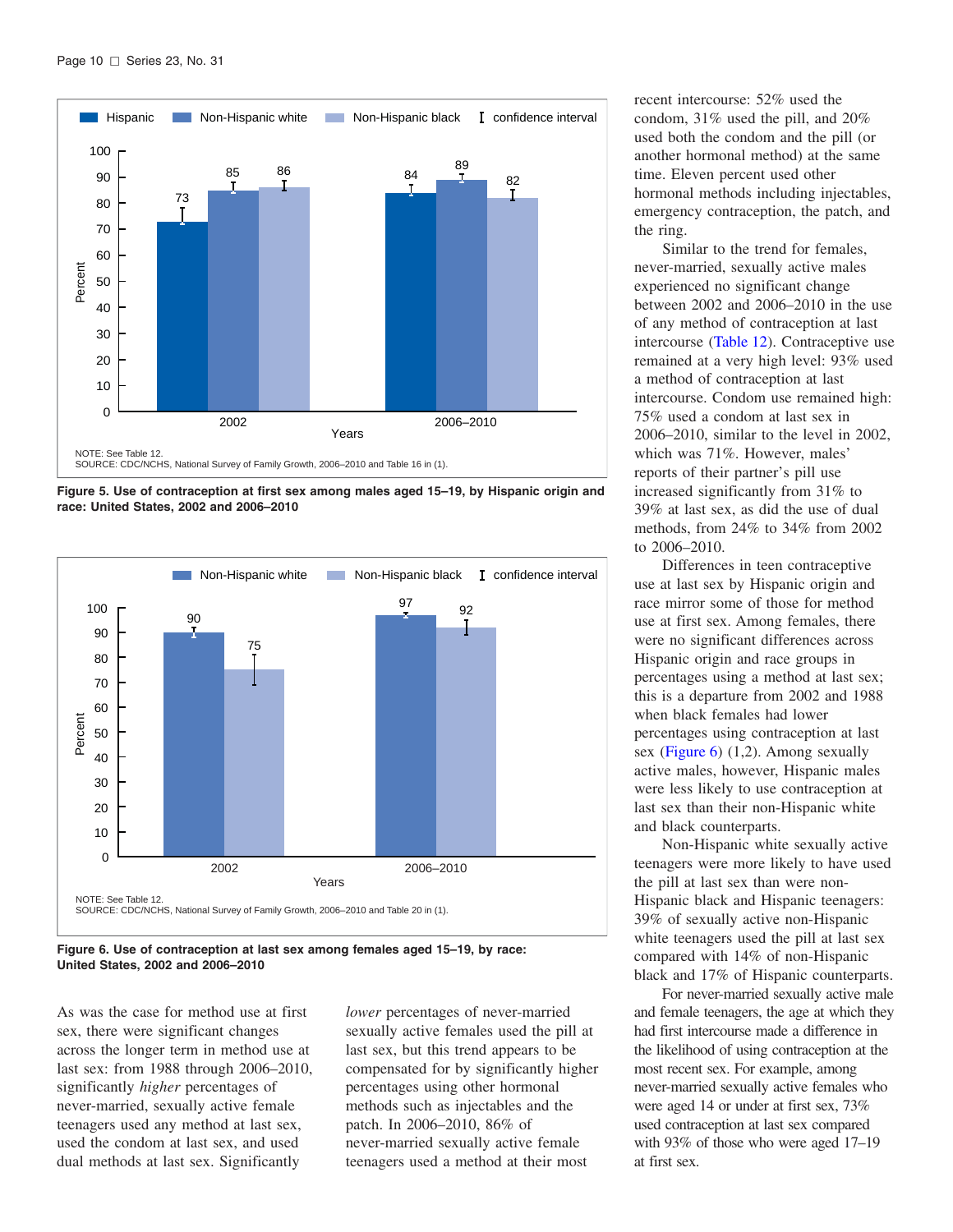<span id="page-17-0"></span>[Table](#page-30-0) 13 shows consistency of condom use for never-married male and female teenagers who were sexually active in the 4 weeks prior to the interview. About one-half of females and 67% of males reported using condoms consistently (100% of the time) in the last 4 weeks. For female teenagers, a higher percentage reported not using the condom at all if they only had one partner in the past 12 months (45%) compared with those who had two or more partners in the past 12 months  $(31\%).$ 

# **Births to Teenagers**

The 2006–2010 NSFG data show that for females aged 15–24, the probability of having had a birth before age 20 was 18% [\(Table](#page-31-0) 14). This probability is the same as that shown in the 2002 NSFG data (1) and was calculated using life table methodology (26). As expected, the probability of having had a birth increases with age. In 2006–2010, the probability of young females aged 15–24 having had a birth by age 15 was less than 1% compared with 18% by age 20.

There are significant differences by race and ethnicity in the probability of having had a first birth by the end of each adolescent year. Non-Hispanic white youth generally had the lowest risk of having a birth at each age. Hispanic teenagers, on the other hand, had the highest risk of having a teen birth. Non-Hispanic black teenagers' probability of having had a first birth between the ages of 15 and 19 was higher than that of non-Hispanic white teenagers but lower than for Hispanic teenagers. Only 14% of non-Hispanic white females had a first birth by age 20, compared with 26% of non-Hispanic black and 30% of Hispanic females.

As has been widely documented, characteristics of adolescents' mothers also influence their timing of a first birth (27). For young females whose mother also had a birth before age 20, the probability of a birth by age 19 was 22%, compared with 9% of those whose mother delayed childbearing until after age 20 [\(Figure](#page-15-0) 3). The probability of having had a birth in the teen years is also higher for young females whose

mother had lower levels of education. In addition, having lived with both biological parents at age 14 had a positive impact on delaying the age at first birth. The probability of having a birth by age 19 was 7% for young females who lived with both parents at age 14, compared with 21% for those who lived with a biological mother and a stepfather at age 14 and 23% for those who had other living arrangements. Having used a method of contraception at first sexual intercourse also lowered the probability that a young female had a birth in her teen years.

# **Reasons for Not Having Had Sex**

[Table](#page-32-0) 15 shows responses of teenagers who have never had sex to a question asking them to choose the most important reason for not having had intercourse yet. The response choices were: ''against religion or morals,'' ''don't want to get pregnant/get a female pregnant,'' ''don't want to get a sexually transmitted disease,'' ''haven't found the right person yet,'' ''in a relationship, but waiting for the right time,'' and ''other.'' The most frequent reason given for not having had sex remained the same as it had been in 2002: that it is ''against religion or morals.'' Among teenagers who had never had sex, 41% of females and 31% of males chose this as their main reason for not having had sex. In 2006–2010, the second most common reason chosen by males was ''haven't found the right person yet.'' This response increased significantly for male teenagers from 21% in 2002 to 29% in 2006–2010. For females in 2006–2010, ''don't want to get pregnant'' (18%) and ''haven't found the right person yet'' (19%) were the second and third most common reasons chosen. The percentage of males choosing ''don't want to get (a female) pregnant'' as their main reason for not having had sex declined by one-half between 2002 and 2006–2010, from 25% to 13%. Teenagers were least likely to choose ''don't want to get a sexually transmitted disease'' as the reason for not having had sex.

In 2006–2010 non-Hispanic white females (48%) were more likely to choose ''against religion or morals'' as their most important reason for not

having had sex compared with Hispanic (28%) and non-Hispanic black females (29%). Non-Hispanic white males (33%) were more likely than non-Hispanic black males (21%) to report ''against religion or morals'' as their most important reason for not having had sex.

# **Feelings About a Hypothetical Pregnancy**

Finally, [Table](#page-33-0) 16 depicts teenagers' reactions to the prospect of getting (a female) pregnant ''now.'' Neither male nor female teenagers showed any changes since 2002 in their reactions to a hypothetical pregnancy. In 2006–2010, among never-married teenagers, 13% of females and 19% of males reported they would be ''a little pleased'' or ''very pleased'' if they became pregnant now or got a female pregnant now. On the other hand, 57% of females and 46% of males reported they would be ''very upset'' if this happened. Teenagers who had never had sex and teenagers living with both biological parents at age 14 were more likely than other groups to report they would be very upset if they became pregnant.

# Conclusion

The data in this report provide an update of information from the 2002 and earlier time points of NSFG data, on the indicators of sexual activity, contraceptive use, childbearing, and other factors affecting the risk of pregnancy and STD and HIV infection among the U.S. teenaged population. Compared with data from 2002, the 2006–2010 NSFG shows that fewer changes occurred in the determinants of pregnancy and STD risk (sexual activity and contraceptive use) as well as the nature and circumstances of sexual experiences. These stand in contrast to the long-term trends from 1988 through 2002 that were more consistently toward reductions in sexual risk behaviors.

The two determinants of pregnancy—sexual activity and contraceptive use—remained stable among teenagers from 2002 through 2006–2010 overall. Specifically, the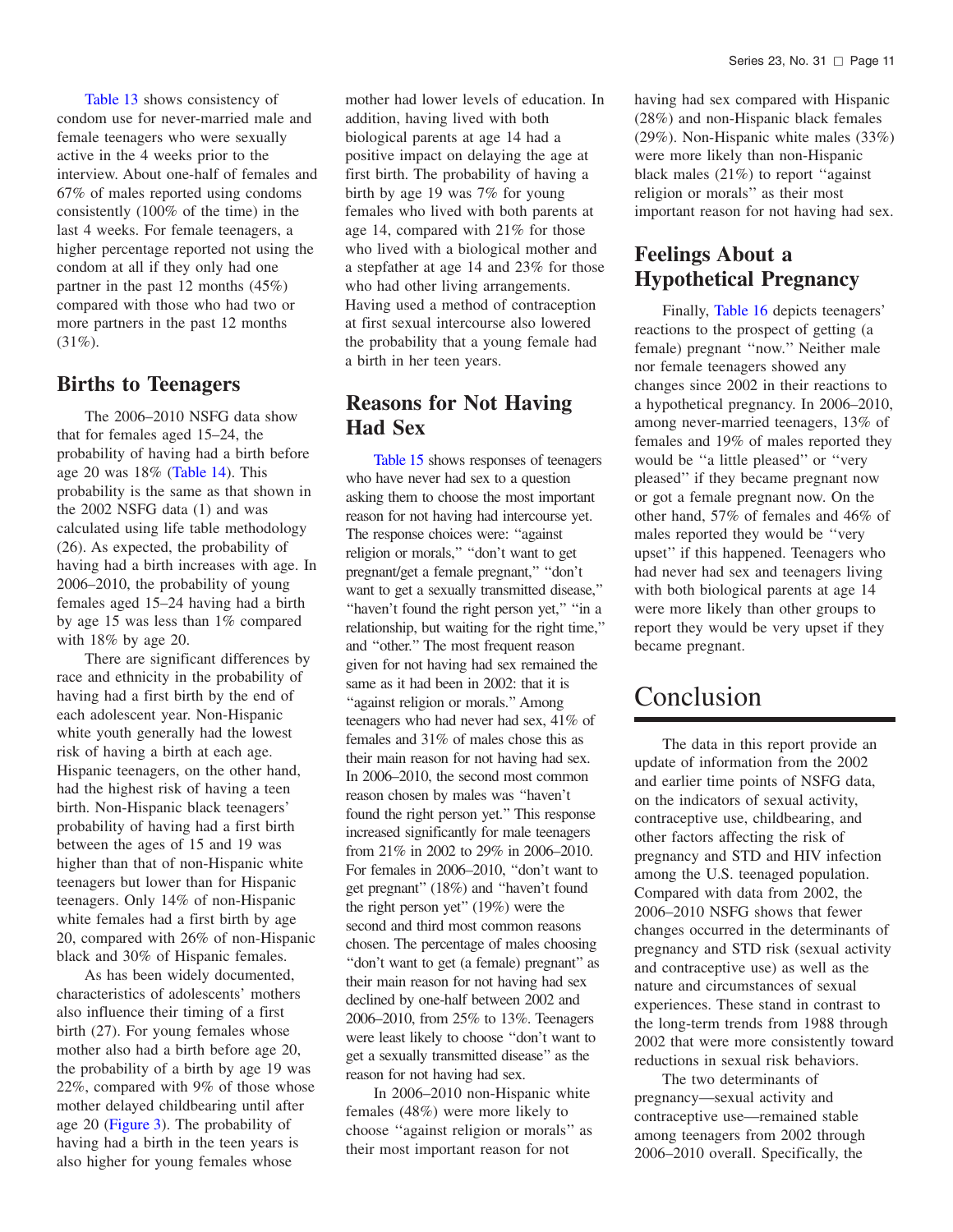<span id="page-18-0"></span> percentage of never-married male and female teenagers who were sexually experienced, the percentage having had sex recently, and the percentage using a method of contraception at first and at last intercourse, remained unchanged from 2002 through 2006–2010. However, the use of some specific contraceptive methods increased: males' use of the condom and of dual methods at *first* intercourse increased, as did their reporting of female pill use and use of dual methods at *last* intercourse. The 2006–2010 data showed that female teenagers were using a wider array of hormonal methods than was available in previous years: a larger proportion used hormonal methods other than the pill at first sex, and a higher percentage had ever used emergency contraception (14%), the contraceptive patch (10%), and the contraceptive ring (5%). Pill and injectable use have not changed significantly since 2002.

 Together these developments suggest, overall, no clear-cut direction of trend in exposure to the risk of pregnancy and STDs since 2002. This is a departure from the trends during prior years (for example, 1988 through 2002), when there were declines in sexual activity and increases in contraceptive use among teenagers, consistent with declines in teen pregnancy and birth rates during that period. The lack of change in risk behaviors between 2002 and 2006–2010 is consistent with recent trends in teen pregnancy and birth rates, when despite small fluctuations in rates between 2005 and 2008, the birth rates were essentially the same in 2002 and 2008—years that correspond to the last two NSFG years.

 In 2006–2010 fewer differences existed among Hispanic origin and race groups in sexual experience and contraceptive use than in the past. For females, differences by Hispanic origin and race in the percentage who were sexually experienced were smaller in 2006–2010 than in the past (in 2002, 1995, and 1988) (2), due to the large and significant decline in percentage sexually experienced among never- married non-Hispanic black female teenagers from 2002 through 2006–2010. Among never-married male teenagers, however, differences across

 the three Hispanic origin and race groups persisted, with non-Hispanic black males having the highest percentages sexually experienced and the highest percentages sexually active (had sex in the past 3 months).

 In 2006–2010, there were also fewer differences by Hispanic origin and race in overall contraceptive use at first and last sex. This was due largely to the increasing prevalence of condom use among all three Hispanic origin and race groups. A few differences were still evident, however: non-Hispanic black females were more likely to have unprotected first sex than were non-Hispanic white females. Hispanic males were more likely to have unprotected recent sex than were non-Hispanic white males.

 These patterns translate to persisting higher risk for pregnancy among non-Hispanic black and Hispanic teenagers compared with non-Hispanic white teenagers, which can be seen in their higher birth and pregnancy rates. However, the 2006–2010 data also show that while differences in risk of pregnancy persist, the gap between the three groups is narrowing. For example, in 1990, the birth rate for non-Hispanic black teenagers was higher than the rate for non-Hispanic white teenagers by 73 births per 1,000 women. In 2009, this difference was 33. Similarly, in 1990 the birth rate for Hispanic teenagers exceeded that of non-Hispanic white teenagers by 57 births per 1,000 women, while in 2009 it had decreased to a difference of 44 (see Table).

 As previous data showed, having first sex at a younger age within the teen years is associated with more negative circumstances and consequences. It is associated with less familiarity with first partner, higher likelihood that first sexual intercourse was unwanted, higher numbers of sexual partners, and lower likelihood of using contraception at both first and last sex.

 These notable findings are presented in this report with the intention of providing some basic descriptive statistics on teen risk behaviors and to update previous reports. Over the past 20 years, early large reductions in teen pregnancy and STD risk behaviors overall have abated somewhat,

 consistent with trends in teen birth rates. However, there has been no reversal back to earlier levels of risky behaviors, newer contraceptive methods continue to become more widespread, and Hispanic origin and race group differences have diminished for many risk behaviors. Further analyses are needed to take advantage of the detailed information and retrospective histories available in NSFG data.

# References

- $1$  Dawson BS. Teenagers in the United States: Sexual activity, contraceptive use, and childbearing, 2002. National Center for Health Statistics. Vital Abma JC, Martinez GM, Mosher WD, Health Stat 23(24). 2004. Available [from: http://www.cdc.gov/nchs/data/](http://www.cdc.gov/nchs/data/series/sr_23/sr23_024.pdf)  series/sr\_23/sr23\_024.pdf.
- $2^{\circ}$  and contraceptive practices among teenagers in the United States, 1988 and 1995. National Center for Health Statistics. Vital Health Stat 23(21). 2001. Available Abma JC, Sonenstein FL. Sexual activity [from: http://www.cdc.gov/nchs/data/series/](http://www.cdc.gov/nchs/data/series/sr_23/sr23_021.pdf)  sr\_23/sr23\_021.pdf.
- 3. Abma JC, Martinez GM, Copen CE. Teenagers in the United States: Sexual activity, contraceptive use, and childbearing, National Survey of Family Growth 2006–2008. National Center for Health Statistics. Vital Health Stat 23(30). 2010. Available [from: http://www.cdc.gov/nchs/data/](http://www.cdc.gov/nchs/data/series/sr_23/sr23_030.pdf)  series/sr\_23/sr23\_030.pdf.
- $4.$  WM, Spitz AM, Anderson JE, et al. Vital signs: Teen pregnancy—United States, 1991–2009. MMWR 60(13): 414–20. 2011. Available from: Pazol K, Warner L, Gavin L, Callaghan [http://www.cdc.gov/mmwr/pdf/wk/](http://www.cdc.gov/mmwr/pdf/wk/mm6013.pdf)  mm6013.pdf.
- 5. Teen and Unplanned Pregnancy. Counting it up: The public costs of teen childbearing: Key data. 2011. Available The National Campaign to Prevent [from: http://www.thenationalcampaign.](http://www.thenationalcampaign.org/costs/pdf/counting-it-up/key-data.pdf)  org/costs/pdf/counting-it-up/keydata.pdf.
- 6. Births: Preliminary data for 2009. National vital statistics reports; vol 59 no 3. National Center for Health Statistics. 2010. Available from: http://www.cdc.gov/ Hamilton BE, Martin JA, Ventura SJ. [nchs/data/nvsr/nvsr59/nvsr59\\_03.pdf.](http://www.cdc.gov/nchs/data/nvsr/nvsr59/nvsr59_03.pdf)
- 7. Demographic yearbook 2008. Available United Nations Statistics Division.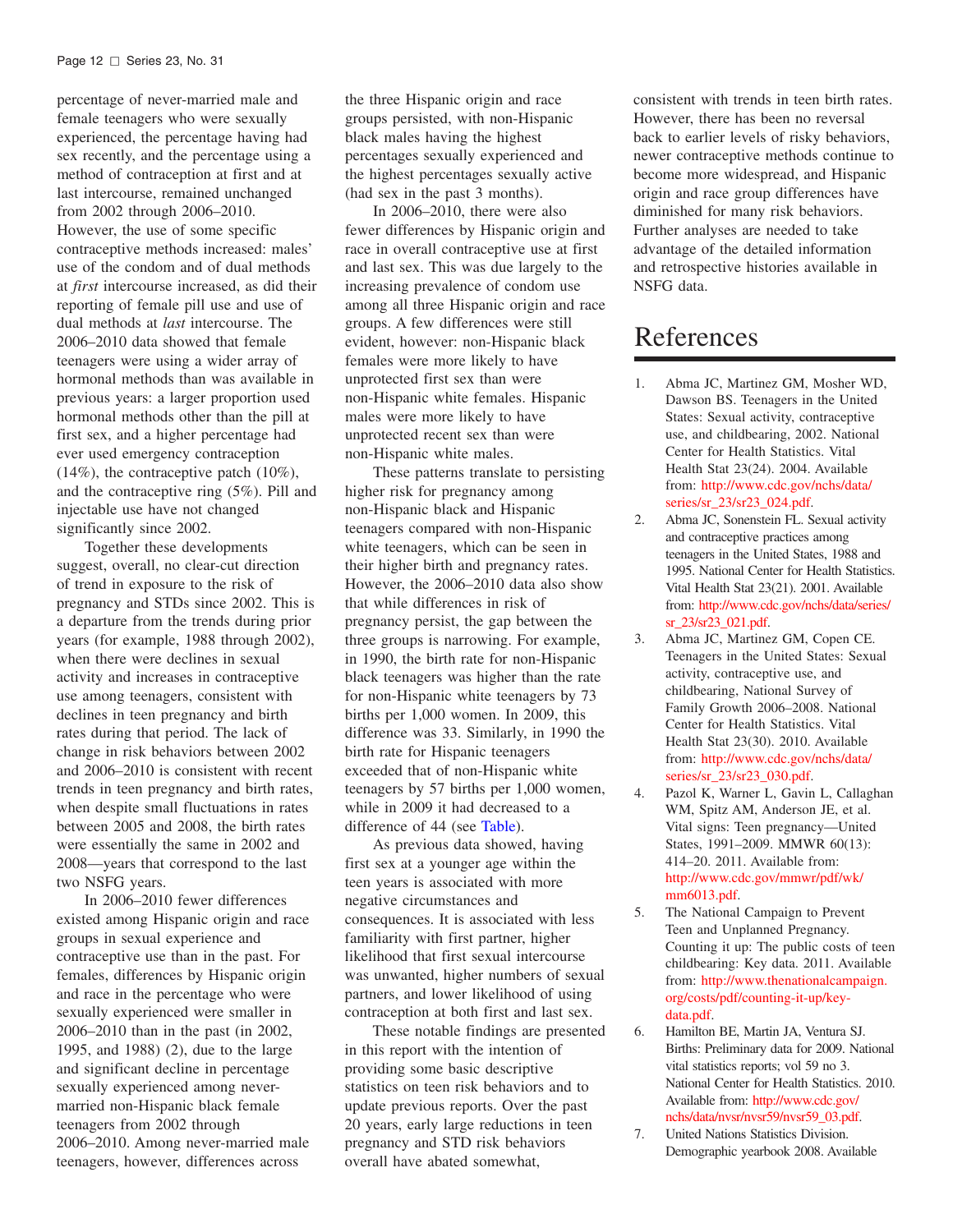from: http://unstats.un.org/unsd/ [demographic/products/dyb/dyb2008.htm.](http://unstats.un.org/unsd/demographic/products/dyb/dyb2008.htm)

- 8. Ventura SJ, Hamilton BE. U.S. teenage birth rate resumes decline. NCHS data brief, no 58. Hyattsville, MD: National Center for Health Statistics. 2011. 18. Available from: http://www.cdc.gov/ [nchs/data/databriefs/db58.htm.](http://www.cdc.gov/nchs/data/databriefs/db58.htm)
- 9. Martin JA, Hamilton BE, Sutton PD, et al. Births: Final data for 2008. National vital statistics reports; vol 59 no 1. Hyattsville, MD: National Center for Health Statistics. 2010. Available from: [http://www.cdc.gov/nchs/data/nvsr/](http://www.cdc.gov/nchs/data/nvsr/nvsr59/nvsr59_01.pdf) nvsr59/nvsr59\_01.pdf.
- 10. Moore KA. Teen births: Examining the recent increase. Research Brief. Washington, DC: Child Trends, Inc. 2009. Available from: http://www. [childtrends.org/Files//Child\\_Trends\\_](http://www.childtrends.org/Files//Child_Trends_2009_03_13_FS_TeenBirthRate.pdf) 2009\_03\_13\_FS\_TeenBirthRate.pdf.
- 11. The National Campaign to Prevent Teen and Unplanned Pregnancy. Briefly ...A national campaign analysis of the increase in the teen birth rate. 2009. Available from: http://www.thenationalcampaign.org/ [resources/birthdata/Teen\\_Birth\\_Rate\\_](http://www.thenationalcampaign.org/resources/birthdata/Teen_Birth_Rate_Increase_Analysis.pdf) Increase\_Analysis.pdf.
- 12. Mathews TJ, Sutton PD, Hamilton BE, Ventura SJ. State disparities in teenage birth rates in the United States. NCHS data brief, no 46. Hyattsville, MD: National Center for Health Statistics. 2010. Available from: http://www.cdc. [gov/nchs/data/databriefs/db46.pdf.](http://www.cdc.gov/nchs/data/databriefs/db46.htm)
- 13. Ventura SJ, Abma JC, Mosher WD. Estimated pregnancy rates for the United States: 1990–2005: An update. National vital statistics reports; vol 58 no 4. Hyattsville, MD: National Center for Health Statistics. 2009. Available from: [http://www.cdc.gov/nchs/data/](http://www.cdc.gov/nchs/data/nvsr/nvsr58/nvsr58_04.pdf) nvsr/nvsr58/nvsr58\_04.pdf.
- 14. Kost K, Henshaw S, Carlin L. U.S. teenage pregnancies, births and abortions: National and state trends and 25. Centers for Disease Control and trends by race and ethnicity. New York, Prevention. Trends in HIV- and NY: Guttmacher Institute. 2010. Available from: http://www.guttmacher. [org/pubs/USTPtrends.pdf.](http://www.guttmacher.org/pubs/USTPtrends.pdf)
- 15. Centers for Disease Control and Prevention. Sexually transmitted disease surveillance 2009. Atlanta, GA: 26. U.S. Department of Health and Human Services. 2010. Available from: [http://www.cdc.gov/std/stats09/](http://www.cdc.gov/std/stats09/surv2009-Complete.pdf) surv2009-Complete.pdf.
- 16. Weinstock H, Berman S, Cates W. Sexually transmitted diseases among American youth: Incidence and prevalence estimates, 2000. Perspect Sex Reprod Health 36(1):6–10. 2004.
- 17. Chesson HW, Blandford JM, Gift TL,

Tao G, Irwin KL. 2004. The estimated direct medical cost of sexually transmitted diseases among American youth, 2000. Perspect Sex Reprod Health 36(1):11–19. 2004.

- Lepkowski JM, Mosher WD, Davis KE, et al. The 2006–2010 National Survey of Family Growth: Sample design and analysis of a continuous survey. National Center for Health Statistics. Vital Health Stat 2(150). 2010. Available from: http://www.cdc. [gov/nchs/data/series/sr\\_02/sr02\\_150.pdf.](http://www.cdc.gov/nchs/data/series/sr_02/sr02_150.pdf)
- 19. Groves RM, Mosher WD, Lepkowski J, Kirgis NG. Planning and development of the continuous National Survey of Family Growth. National Center for Health Statistics. Vital Health Stat 1(48). 2009. Available from: http:// [www.cdc.gov/nchs/data/series/sr\\_01/](http://www.cdc.gov/nchs/data/series/sr_01/sr01_048.pdf) sr01\_048.pdf.
- 20. Office of Management and Budget. Race and ethnic standards for federal statistics and administrative reporting. Statistical Policy Directive 15. 1977.
- 21. Office of Management and Budget. Revisions to the standards for the classification of federal data on race and ethnicity. Statistical Policy Directive 15. Federal Register 62(210):58782–90. 1997.
- 22. Krosnick JA. Response rates, Huffington, and more: Reflections on the 58th annual conference. AAPOR News. American Association for Public Opinion Research. 31(2):4–5. 2003.
- 23. Zelnick M, Kantner J, Ford K. Sex and pregnancy in adolescence. Beverly Hills, CA: Sage. 1981.
- 24. Centers for Disease Control and Prevention. Youth risk behavior surveillance–United States, 2009. Surveillance Summaries. MMWR 59(SS–5). Available from: http:// [www.cdc.gov/mmwr/PDF/ss/ss5905.pdf.](http://www.cdc.gov/mmwr/PDF/ss/ss5905.pdf)
- STD-related behaviors among high school students—United States, 1991–2007. MMWR 57(30). 2008. Available from: [http://www.cdc.gov/mmwr/preview/](http://www.cdc.gov/mmwr/preview/mmwrhtml/mm5730a1.htm) mmwrhtml/mm5730a1.htm.
- Preston SM, Heuveline P, Guillot M. Demography: Measuring and modeling population processes. Oxford: Blackwell Publishers. 2001.
- 27. Jaffee S, Caspi A, Moffitt TE, Belsky J, Silva P. Why are children born to teen mothers at risk for adverse outcomes in young adulthood? Results from a 20-year longitudinal study. Dev Psychopathol 13(2):377–97. 2001.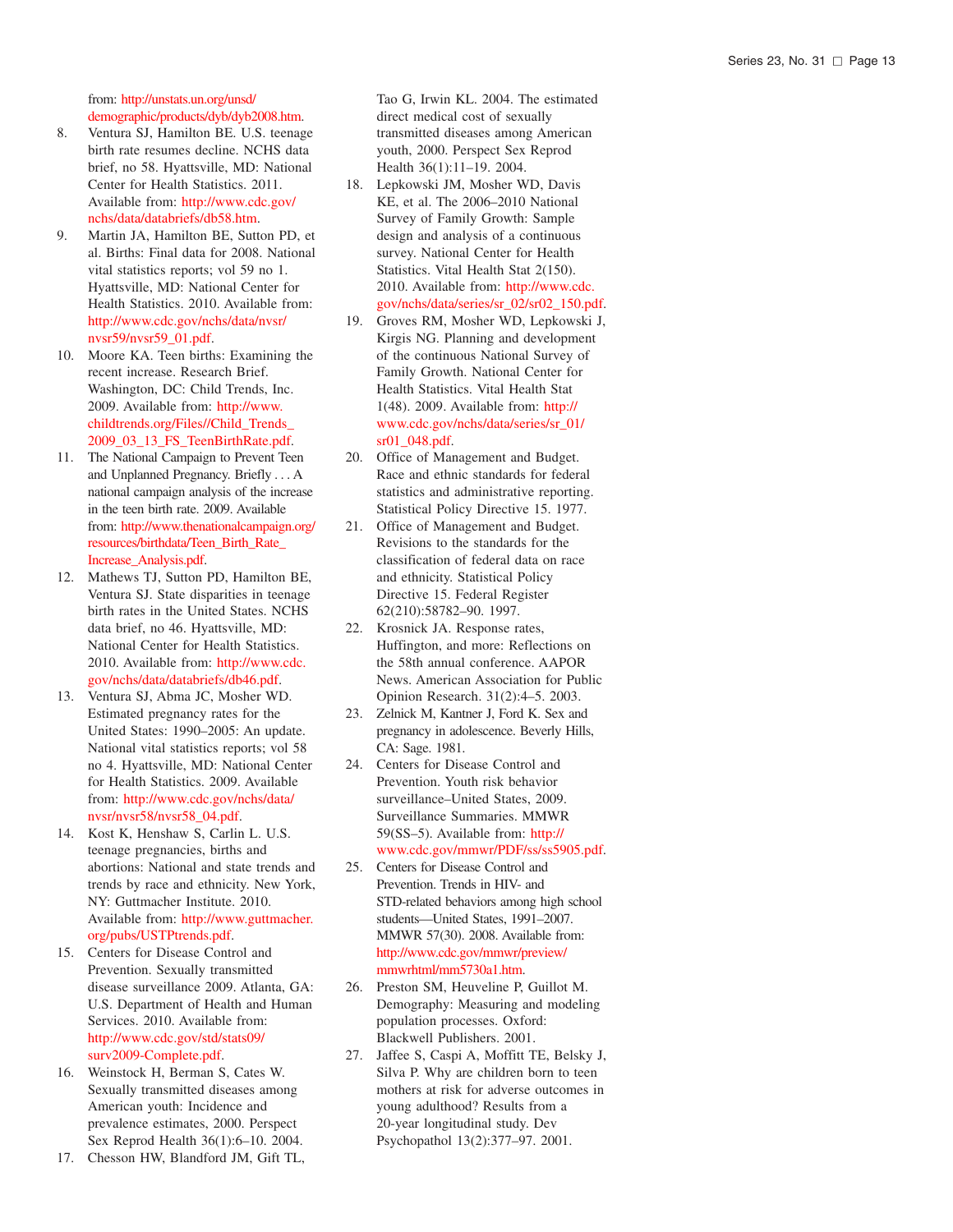#### <span id="page-20-0"></span>Table 1. Never-married females and males aged 15-19 who have ever had sexual intercourse: United States, 1988, 1995, 2002, and **2006–2010**

|                                                       |                        | 1988         |                   |                        | 1995         |                   |                        | 2002         |                   |                        | 2006-2010    |                   |
|-------------------------------------------------------|------------------------|--------------|-------------------|------------------------|--------------|-------------------|------------------------|--------------|-------------------|------------------------|--------------|-------------------|
| Characteristic                                        | Number in<br>thousands | Percent      | Standard<br>error | Number in<br>thousands | Percent      | Standard<br>error | Number in<br>thousands | Percent      | Standard<br>error | Number in<br>thousands | Percent      | Standard<br>error |
| Female                                                |                        |              |                   |                        |              |                   |                        |              |                   |                        |              |                   |
| Total <sup>1</sup>                                    | 8,631                  | 51.1         | 1.7               | 8,509                  | 49.3         | 1.4               | 9,598                  | 45.5         | 1.8               | 10,361                 | 42.6         | 1.7               |
| Hispanic origin and race:                             |                        |              |                   |                        |              |                   |                        |              |                   |                        |              |                   |
| Hispanic or Latina                                    | 927                    | 45.8         | 6.2               | 1,050                  | 52.7         | 4.0               | 1,447                  | 37.4         | 3.6               | 1,849                  | 42.1         | 3.3               |
| Non-Hispanic white                                    | 6,113                  | 50.4         | 2.2               | 5,650                  | 48.5         | 1.8               | 6,099                  | 45.1         | 2.6               | 6,150                  | 41.9         | 2.4               |
| Non-Hispanic black                                    | 1,315                  | 60.4         | 3.1               | 1,355                  | 59.3         | 3.1               | 1,496                  | 56.9         | 3.0               | 1,691                  | 46.4         | 3.0               |
| Age:                                                  |                        |              |                   |                        |              |                   |                        |              |                   |                        |              |                   |
| 15-17 years.                                          | 5,244                  | 37.2         | 2.4               | 5,293                  | 38.0         | 1.8               | 5,815                  | 30.3         | 2.1               | 5,820                  | 27.0         | 1.8               |
| 18-19 years                                           | 3,387                  | 72.6         | 2.5               | 3,216                  | 68.0         | 2.1               | 3,783                  | 68.8         | 2.4               | 4,541                  | 62.7         | 2.7               |
| Mother's age at first birth:                          |                        |              |                   |                        |              |                   |                        |              |                   |                        |              |                   |
| Under 20 years                                        | 3,161                  | 63.7         | 2.8               | 2,761                  | 59.8         | 2.8               | 2,983                  | 56.3         | 3.2               | 3,093                  | 52.0         | 2.5               |
| 20 years or over                                      | 5,470                  | 43.8         | 2.3               | 5,666                  | 43.8         | 1.6               | 6,531                  | 40.6         | 2.5               | 7,109                  | 38.4         | 2.0               |
| Mother's education:                                   |                        |              |                   |                        |              |                   |                        |              |                   |                        |              |                   |
| No high school diploma or                             |                        |              |                   |                        |              |                   |                        |              |                   |                        |              |                   |
| GED.                                                  | 2,199                  | 55.4         | 3.3               | 1,547                  | 60.2         | 3.8               | 1,565                  | 43.9         | 3.8               | 1,604                  | 50.5         | 3.7               |
| High school diploma or GED.<br>Some college or higher | 3,574<br>2,858         | 49.4<br>49.8 | 2.8<br>$---$      | 3,407<br>3,474         | 47.2<br>45.8 | 2.3<br>$---$      | 3,172<br>4,826         | 50.8<br>42.2 | 3.1<br>2.6        | 3,080<br>5,652         | 43.1<br>40.2 | 2.7<br>2.6        |
|                                                       |                        |              |                   |                        |              |                   |                        |              |                   |                        |              |                   |
| Family structure at age 14:                           |                        |              |                   |                        |              |                   |                        |              |                   |                        |              |                   |
| Both biological or adoptive<br>parents                | 5,547                  | 44.9         | 2.2               | 4,851                  | 42.5         | 1.8               | 6,078                  | 38.7         | 2.1               | 6,345                  | 35.2         | 2.1               |
| Other <sup>2</sup>                                    | 3,084                  | 62.2         | $---$             | 3,659                  | 58.3         | $---$             | 3,520                  | 57.2         | 3.1               | 4,016                  | 54.4         | 2.4               |
|                                                       |                        |              |                   |                        |              |                   |                        |              |                   |                        |              |                   |
| Male                                                  |                        |              |                   |                        |              |                   |                        |              |                   |                        |              |                   |
| Total <sup>1</sup>                                    | 8,905                  | 60.4         | 2.0               | 9,038                  | 55.2         | 2.0               | 10,139                 | 45.7         | 2.1               | 10,766                 | 41.8         | 1.6               |
| Hispanic origin and race:                             |                        |              |                   |                        |              |                   |                        |              |                   |                        |              |                   |
| Hispanic or Latino                                    | 828                    | 59.7         | 4.4               | 1.148                  | 60.9         | 3.8               | 1,603                  | 54.8         | 4.3               | 2,000                  | 46.0         | 3.0               |
| Non-Hispanic white                                    | 6,491                  | 56.8         | 2.6               | 6,491                  | 56.8         | 2.7               | 6.462                  | 40.8         | 2.5               | 6,405                  | 36.7         | 2.2               |
| Non-Hispanic black                                    | 1,300                  | 80.6         | 2.4               | 1,301                  | 80.4         | 1.9               | 1,468                  | 63.3         | 4.4               | 1,673                  | 58.4         | 3.0               |
| Age:                                                  |                        |              |                   |                        |              |                   |                        |              |                   |                        |              |                   |
| 15-17 years                                           | 5,485                  | 50.0         | 2.4               | 5,658                  | 43.1         | 1.9               | 5.726                  | 31.3         | 2.4               | 6,623                  | 28.0         | 1.8               |
| 18-19 years.                                          | 3,419                  | 77.3         | 2.6               | 3,380                  | 75.4         | 2.7               | 4,413                  | 64.3         | 3.0               | 4,143                  | 63.9         | 2.4               |
| Mother's age at first birth:                          |                        |              |                   |                        |              |                   |                        |              |                   |                        |              |                   |
| Under 20 years                                        | 2,832                  | 71.6         | 2.9               | 3,597                  | 68.6         | 2.3               | 2,485                  | 55.6         | 3.6               | 2,733                  | 56.3         | 3.0               |
| 20 years or over                                      | 6,073                  | 55.0         | 2.4               | 5,441                  | 46.8         | 2.6               | 7,575                  | 42.2         | 2.5               | 7,880                  | 36.9         | 1.7               |
| Mother's education:                                   |                        |              |                   |                        |              |                   |                        |              |                   |                        |              |                   |
| No high school diploma or                             |                        |              |                   |                        |              |                   |                        |              |                   |                        |              |                   |
| GED.                                                  | 1,380                  | 67.3         | 3.4               | 1,419                  | 59.8         | 4.4               | 1,240                  | 48.0         | 4.7               | 1,395                  | 48.5         | 3.6               |
| High school diploma or                                | 4,078                  | 65.3         | 3.0               | 3,751                  | 58.0         | 2.7               | 3,283                  | 51.4         | 3.4               | 3,585                  | 46.7         | 2.5               |
| GED.<br>Some college or higher                        | 3,446                  | 52.0         | $---$             | 3,877                  | 50.5         | $---$             | 5,600                  | 41.8         | 2.6               | 5,736                  | 36.9         | 2.1               |
|                                                       |                        |              |                   |                        |              |                   |                        |              |                   |                        |              |                   |
| Family structure at age 14:                           |                        |              |                   |                        |              |                   |                        |              |                   |                        |              |                   |
| Both biological or adoptive<br>parents                | 6,278                  | 57.0         | 2.4               | 6,173                  | 50.4         | 2.6               | 6,974                  | 40.4         | 2.5               | 6,752                  | 35.1         | 2.0               |
| Other <sup>2</sup>                                    | 2,628                  | 68.3         | $---$             | 2,865                  | 65.1         | $- - -$           | 3,165                  | 57.1         | 3.4               | 4,014                  | 53.0         | 2.3               |
|                                                       |                        |              |                   |                        |              |                   |                        |              |                   |                        |              |                   |

– – – Data not available.

<sup>1</sup>Includes persons of other or unknown origin and race groups, those with a mother-figure who had no births, and those who reported no mother-figure, not shown separately.

<sup>2</sup>Refers to anything other than two biological or adoptive parents, including single parent, stepparent, and no parents.

NOTES: Numbers and percentages reflect heterosexual vaginal sexual intercourse only, not other types of sexual activity. GED is General Educational Development high school equivalency diploma. SOURCES: CDC/NCHS, National Survey of Family Growth (females, 1988, 2002, and 2006-2010 and males, 2002 and 2006-2010) and Urban Institute, National Survey of Adolescent Males (males, 1988 and 1995).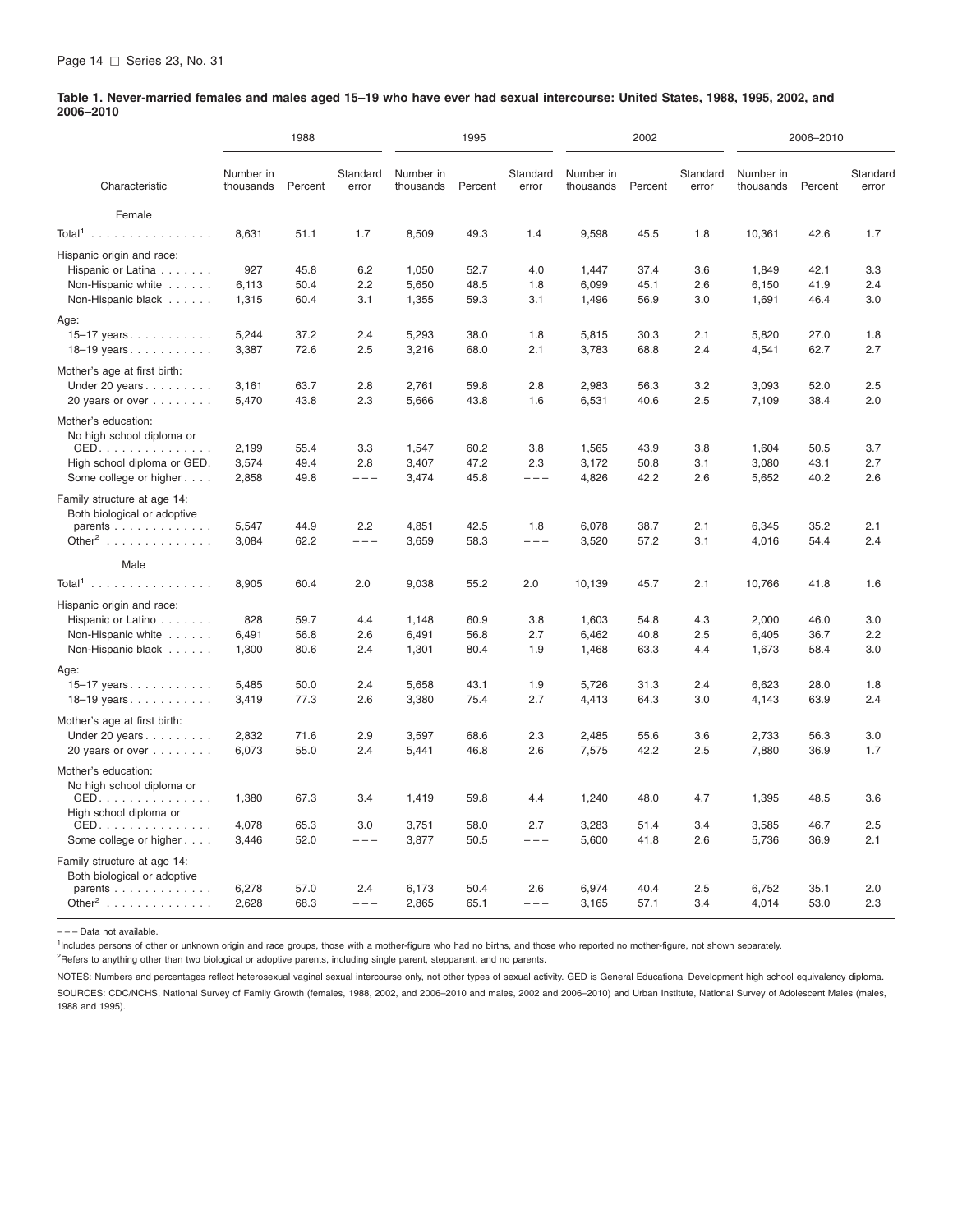#### <span id="page-21-0"></span>Table 2. Never-married females aged 15-19 who have ever had sex in the past 12 months, in the past 3 months, and in the past month: **United States, 2002 and 2006–2010**

|                                                                                                                                                             |                         |                      | Ever had sex      |                      | Had sex in<br>last 12 months |                      | Had sex in<br>last 3 months | Had sex<br>last month |                   |
|-------------------------------------------------------------------------------------------------------------------------------------------------------------|-------------------------|----------------------|-------------------|----------------------|------------------------------|----------------------|-----------------------------|-----------------------|-------------------|
| Characteristic                                                                                                                                              | Number in<br>thousands  | Percent              | Standard<br>error | Percent              | Standard<br>error            | Percent              | Standard<br>error           | Percent               | Standard<br>error |
| Total 2002.<br>Total 2006-2010 <sup>1</sup>                                                                                                                 | 9,598<br>10,361         | 45.5<br>42.6         | 1.8<br>1.7        | 41.3<br>39.1         | 1.9<br>1.7                   | 34.4<br>30.6         | 1.7<br>1.5                  | 27.8<br>25.5          | 1.8<br>1.3        |
| Total 2006-2010                                                                                                                                             |                         |                      |                   |                      |                              |                      |                             |                       |                   |
| Hispanic origin and race:<br>Hispanic or Latina                                                                                                             | 1,849<br>6,150<br>1,691 | 42.1<br>41.9<br>46.4 | 3.3<br>2.4<br>3.0 | 38.3<br>38.4<br>43.6 | 3.7<br>2.3<br>3.0            | 29.1<br>30.5<br>33.4 | 3.3<br>2.0<br>2.8           | 23.6<br>25.3<br>28.5  | 2.9<br>1.8<br>2.7 |
| Age:                                                                                                                                                        | 5,820<br>4,541          | 27.0<br>62.7         | 1.8<br>2.7        | 24.6<br>57.7         | 1.8<br>2.6                   | 18.0<br>46.9         | 1.5<br>2.4                  | 13.6<br>40.7          | 1.3<br>2.2        |
| Living arrangement:<br>Both biological or adoptive parents<br>Biological and step or adoptive parent<br>Single parent (biological, adoptive, or stepparent) | 4,688<br>1,358<br>2,876 | 29.8<br>53.8<br>47.6 | 2.1<br>4.1<br>2.5 | 26.4<br>49.8<br>43.9 | 2.1<br>4.2<br>2.4            | 20.7<br>32.0<br>35.1 | 1.9<br>3.8<br>2.3           | 17.1<br>23.5<br>29.5  | 1.7<br>3.2<br>2.0 |
| Mother's age at first birth:                                                                                                                                | 3,093<br>7,109          | 52.0<br>38.4         | 2.5<br>2.0        | 47.8<br>35.1         | 2.6<br>1.9                   | 38.2<br>27.1         | 2.5<br>1.7                  | 31.5<br>22.8          | 2.3<br>1.6        |

<sup>1</sup>Includes persons of other or unknown origin and race groups, those in living arrangements that did not include parents or parent-figures, and those with a mother-figure who had no births, not shown separately.

NOTE: Numbers and percentages reflect heterosexual vaginal sexual intercourse only, not other types of sexual activity.

SOURCE: CDC/NCHS, National Survey of Family Growth, 2002 and 2006–2010.

#### Table 3. Never-married males aged 15–19 who have ever had sex in the past 12 months, in the past 3 months, and in the past month: **United States, 2002 and 2006–2010**

|                                                                                                                                                             |                         |                      | Ever had sex      |                      | Had sex in<br>last 12 months |                      | Had sex in<br>last 3 months | Had sex<br>last month |                   |
|-------------------------------------------------------------------------------------------------------------------------------------------------------------|-------------------------|----------------------|-------------------|----------------------|------------------------------|----------------------|-----------------------------|-----------------------|-------------------|
| Characteristic                                                                                                                                              | Number in<br>thousands  | Percent              | Standard<br>error | Percent              | Standard<br>error            | Percent              | Standard<br>error           | Percent               | Standard<br>error |
| Total 2002.<br>Total 2006-2010 <sup>1</sup>                                                                                                                 | 10,139<br>10.766        | 45.7<br>41.8         | 2.1<br>1.6        | 39.4<br>37.4         | 2.1<br>1.5                   | 31.2<br>27.6         | 1.8<br>1.5                  | 25.0<br>21.5          | 1.6<br>1.2        |
| Total 2006-2010                                                                                                                                             |                         |                      |                   |                      |                              |                      |                             |                       |                   |
| Hispanic origin and race:                                                                                                                                   | 2,000<br>6,405<br>1,673 | 46.0<br>36.7<br>58.4 | 3.0<br>2.2<br>3.0 | 41.5<br>33.5<br>49.3 | 2.7<br>2.1<br>2.7            | 29.7<br>24.5<br>38.1 | 2.5<br>2.1<br>2.5           | 22.1<br>19.5<br>29.6  | 2.4<br>1.6<br>2.4 |
| Age:                                                                                                                                                        | 6,623<br>4,143          | 28.0<br>63.9         | 1.8<br>2.4        | 24.9<br>57.2         | 1.6<br>2.3                   | 17.9<br>43.1         | 1.5<br>2.3                  | 12.1<br>36.5          | 1.2<br>2.0        |
| Living arrangement:<br>Both biological or adoptive parents<br>Biological and step or adoptive parent<br>Single parent (biological, adoptive, or stepparent) | 5,282<br>1,540<br>2,828 | 29.3<br>46.8<br>50.4 | 2.2<br>3.6<br>2.7 | 25.6<br>42.2<br>45.2 | 2.1<br>3.6<br>2.7            | 17.8<br>31.9<br>31.7 | 1.9<br>3.8<br>2.4           | 12.9<br>22.1<br>25.5  | 1.4<br>3.4<br>2.3 |
| Mother's age at first birth:<br>20 years or over                                                                                                            | 2,733<br>7,880          | 56.3<br>36.9         | 3.0<br>1.7        | 50.8<br>32.9         | 3.1<br>1.6                   | 39.6<br>23.4         | 3.2<br>1.6                  | 30.6<br>18.5          | 2.5<br>1.4        |

<sup>1</sup>Includes persons of other or unknown origin and race groups, those in living arrangements that did not include parents or parent-figures, and those with a mother-figure who had no births, not shown separately.

NOTE: Numbers and percentages reflect heterosexual vaginal sexual intercourse only, not other types of sexual activity.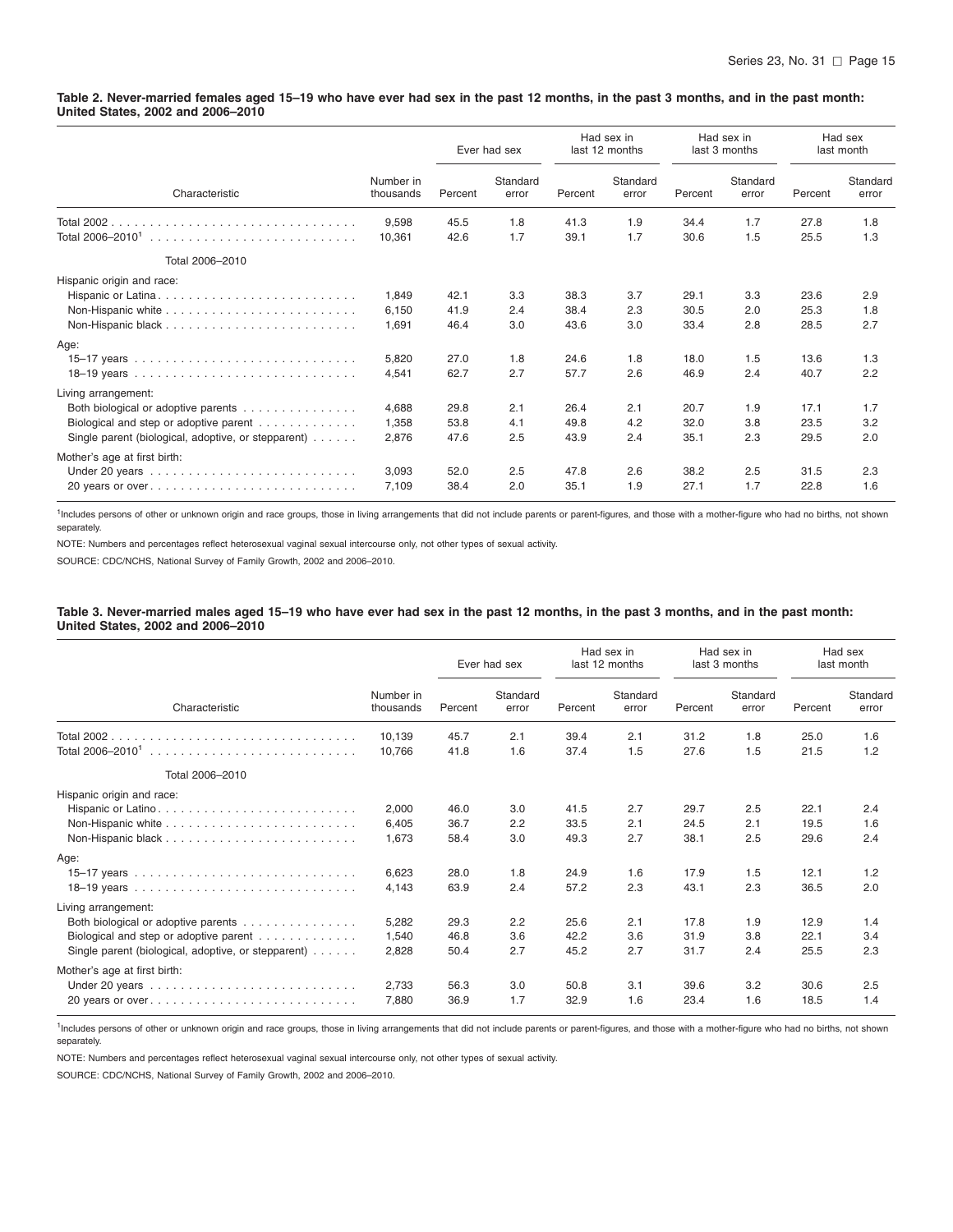#### <span id="page-22-0"></span>Table 4. Relationship with partner at first sex for females and males aged 15-19: United States, 2002 and 2006-2010

| Characteristic                                  | Number in<br>thousands | Total          | Just met<br>or just<br>friends | Standard<br>error | Going out<br>once in<br>a while | Standard<br>error    | Going<br>steady | Standard<br>error | Cohabiting,<br>engaged, or<br>married | Standard<br>error |
|-------------------------------------------------|------------------------|----------------|--------------------------------|-------------------|---------------------------------|----------------------|-----------------|-------------------|---------------------------------------|-------------------|
| Female                                          |                        |                |                                |                   |                                 | Percent distribution |                 |                   |                                       |                   |
| Total 2006–2010 <sup>1</sup>                    | 4,598<br>4,531         | 100.0<br>100.0 | 14.0<br>15.7                   | 2.1<br>1.6        | 6.6<br>8.6                      | 1.2<br>1.1           | 74.3<br>69.8    | 2.6<br>2.1        | 3.7<br>2.6                            | 1.1<br>0.6        |
| Female 2006-2010                                |                        |                |                                |                   |                                 |                      |                 |                   |                                       |                   |
| Hispanic origin and race:                       |                        |                |                                |                   |                                 |                      |                 |                   |                                       |                   |
| Hispanic or Latina                              | 833                    | 100.0          | 8.7                            | 2.8               | 10.0                            | 2.4                  | 75.7            | 3.8               | 3.8                                   | 1.6               |
| Non-Hispanic white                              | 2,633                  | 100.0          | 16.1                           | 2.1               | 8.2                             | 1.6                  | 69.0            | 3.2               | 2.6                                   | 0.9               |
| Non-Hispanic black                              | 785                    | 100.0          | 21.1                           | 3.6               | 7.3                             | 2.1                  | 66.1            | 3.3               | $\star$                               | $\star$           |
| Age at first sex:                               |                        |                |                                |                   |                                 |                      |                 |                   |                                       |                   |
| 14 years or under $\ldots \ldots \ldots \ldots$ | 1,244                  | 100.0          | 24.1                           | 3.3               | 8.3                             | 2.2                  | 60.1            | 4.0               | 1.0                                   | 0.5               |
|                                                 | 2,108                  | 100.0          | 14.0                           | 2.3               | 11.2                            | 2.1                  | 68.9            | 3.1               | 2.7                                   | 1.0               |
|                                                 | 1,180                  | 100.0          | 9.8                            | 3.0               | 4.1                             | 1.2                  | 81.7            | 3.2               | 4.2                                   | 1.7               |
| Family structure at age 14:                     |                        |                |                                |                   |                                 |                      |                 |                   |                                       |                   |
| Both biological/adoptive parents.               | 2.302                  | 100.0          | 17.1                           | 2.4               | 7.3                             | 1.4                  | 71.9            | 2.9               | 1.9                                   | 0.9               |
|                                                 | 2,231                  | 100.0          | 14.2                           | 1.8               | 9.8                             | 1.9                  | 67.7            | 2.7               | 3.3                                   | 0.9               |
| Mother's education:                             |                        |                |                                |                   |                                 |                      |                 |                   |                                       |                   |
| No high school diploma or GED.                  | 851                    | 100.0          | 12.2                           | 2.7               | 11.5                            | 3.3                  | 65.6            | 4.6               | 3.3                                   | 1.4               |
| High school diploma or GED.                     | 1,381                  | 100.0          | 15.4                           | 2.6               | 7.9                             | 2.2                  | 69.5            | 3.6               | 4.3                                   | 1.7               |
| Some college or higher                          | 2,296                  | 100.0          | 17.1                           | 2.5               | 7.8                             | 1.6                  | 71.5            | 3.0               | 1.4                                   | 0.5               |
| Male                                            |                        |                |                                |                   |                                 |                      |                 |                   |                                       |                   |
|                                                 | 4,551                  | 100.0          | 32.8                           | 2.5               | 14.6                            | 2.0                  | 51.7            | 2.4               | 0.9                                   | 0.3               |
|                                                 | 4,551                  | 100.0          | 27.8                           | 1.8               | 11.7                            | 1.1                  | 56.2            | 2.0               | 1.7                                   | 0.7               |
| Male 2006-2010                                  |                        |                |                                |                   |                                 |                      |                 |                   |                                       |                   |
| Hispanic origin and race:                       |                        |                |                                |                   |                                 |                      |                 |                   |                                       |                   |
| Hispanic or Latino                              | 931                    | 100.0          | 32.5                           | 3.5               | 11.3                            | 2.1                  | 49.2            | 3.7               | 5.3                                   | 2.3               |
| Non-Hispanic white                              | 2,387                  | 100.0          | 26.1                           | 2.8               | 8.8                             | 1.5                  | 61.8            | 3.4               | $\star$                               |                   |
| Non-Hispanic black                              | 977                    | 100.0          | 30.1                           | 3.8               | 15.9                            | 2.9                  | 49.2            | 3.8               | $\star$                               | $\star$           |
| Age at first sex:                               |                        |                |                                |                   |                                 |                      |                 |                   |                                       |                   |
| 14 years or under $\ldots \ldots \ldots \ldots$ | 1,513                  | 100.0          | 38.1                           | 3.2               | 13.0                            | 2.1                  | 45.3            | 3.1               | $\star$                               | $\star$           |
|                                                 | 1,994                  | 100.0          | 23.7                           | 2.6               | 11.4                            | 1.8                  | 60.0            | 3.1               | 1.9                                   | 1.1               |
|                                                 | 1,044                  | 100.0          | 20.5                           | 3.4               | 10.5                            | 3.0                  | 64.8            | 4.8               | $\star$                               | $\star$           |
| Family structure at age 14:                     |                        |                |                                |                   |                                 |                      |                 |                   |                                       |                   |
| Both biological/adoptive parents.               | 2,414                  | 100.0          | 21.6                           | 2.4               | 12.9                            | 1.8                  | 60.6            | 2.6               | 2.3                                   | 1.2               |
|                                                 | 2,137                  | 100.0          | 34.7                           | 2.7               | 10.5                            | 1.7                  | 51.3            | 2.7               | 1.1                                   | 0.6               |
| Mother's education:                             |                        |                |                                |                   |                                 |                      |                 |                   |                                       |                   |
| No high school diploma or GED.                  | 678                    | 100.0          | 35.2                           | 4.7               | 7.6                             | 2.0                  | 51.3            | 5.1               | 4.3                                   | 2.6               |
| High school diploma or GED.                     | 1,969                  | 100.0          | 31.5                           | 3.3               | 11.0                            | 2.1                  | 53.1            | 3.3               | $\star$                               | $\star$           |
| Some college or higher                          | 2,144                  | 100.0          | 22.0                           | 2.4               | 13.7                            | 1.9                  | 61.0            | 2.8               | $\ddot{\phantom{1}}$                  |                   |

\* Figure does not meet standards of reliability or precision.

1 Includes persons of other or unknown origin and race groups and persons in ''other'' types of relationships, not shown separately.

<sup>2</sup>Refers to anything other than two biological or adoptive parents, including single parent, stepparent, and no parents.

NOTES: Numbers and percentages reflect heterosexual vaginal sexual intercourse only, not other types of sexual activity. Percentages may not add to 100 due to rounding. GED is General Educational Development high school equivalency diploma.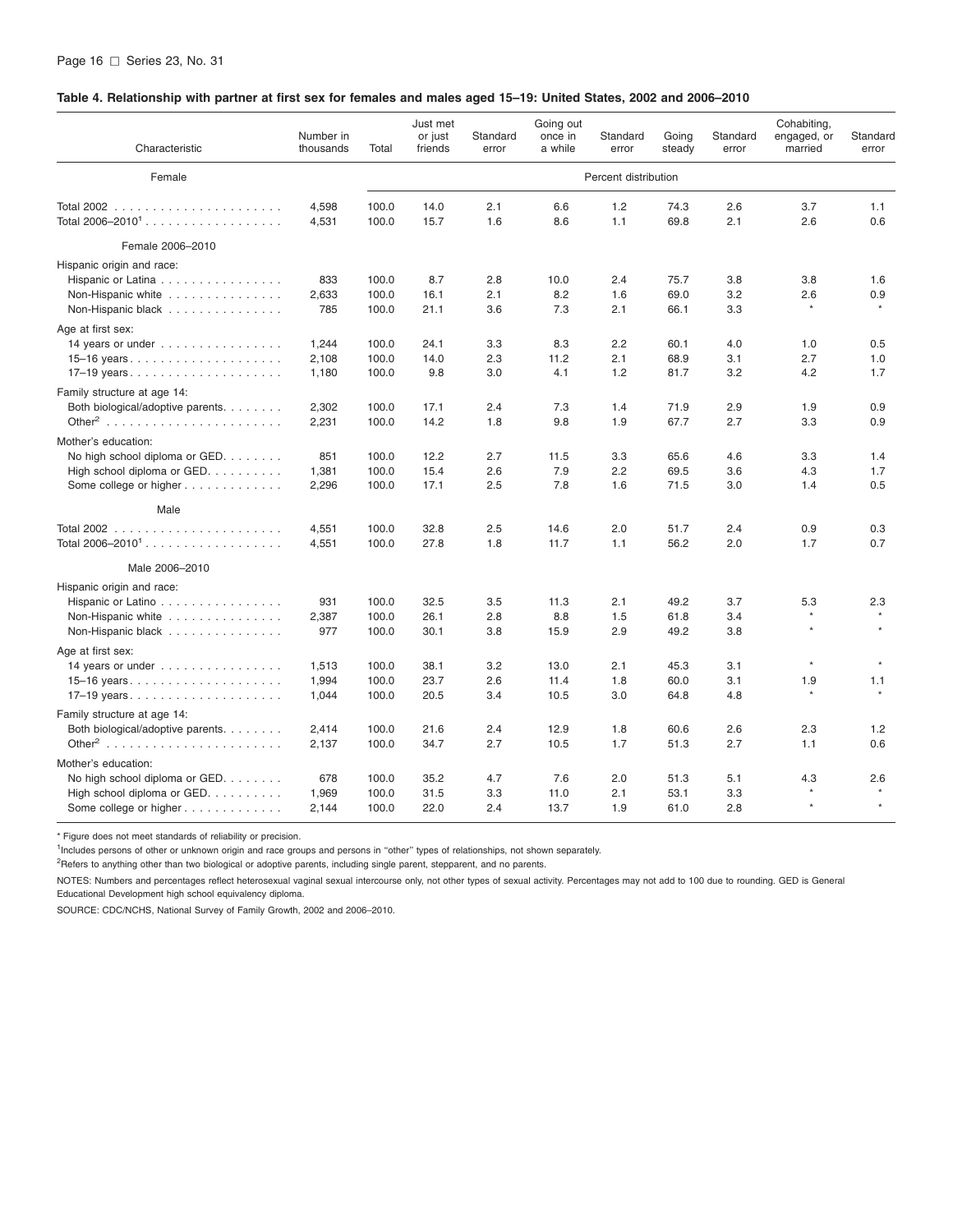# <span id="page-23-0"></span>Table 5. Number of male sexual partners in the prior 12 months for never-married females aged 15-19: United States, 2002 and 2006-2010

|                                                                                                                                 |                                  |                                  |                                           |                                              |                                |                                         |                                  |                                           |                                  | Number of partners in last 12 months |                                            |                                           |
|---------------------------------------------------------------------------------------------------------------------------------|----------------------------------|----------------------------------|-------------------------------------------|----------------------------------------------|--------------------------------|-----------------------------------------|----------------------------------|-------------------------------------------|----------------------------------|--------------------------------------|--------------------------------------------|-------------------------------------------|
|                                                                                                                                 |                                  |                                  |                                           | Never had sex                                |                                | Had sex but not<br>in last 12 months    |                                  | 1                                         |                                  | $2 - 3$                              |                                            | 4 or more                                 |
| Characteristic<br>Total 2006-2010<br>Single parent (biological, adoptive, or                                                    | Number in<br>thousands           | Total                            | Percent                                   | Standard<br>error                            | Percent                        | Standard<br>error                       | Percent                          | Standard<br>error                         | Percent                          | Standard<br>error                    | Percent                                    | Standard<br>error                         |
|                                                                                                                                 |                                  |                                  |                                           |                                              |                                | Percent distribution and standard error |                                  |                                           |                                  |                                      |                                            |                                           |
| <b>Total 2002</b>                                                                                                               | 9,598<br>10,361                  | 100.0<br>100.0                   | 54.6<br>57.4                              | 1.9<br>1.7                                   | 4.2<br>3.6                     | 0.7<br>0.5                              | 27.5<br>24.8                     | 1.4<br>1.4                                | 10.2<br>10.6                     | 1.1<br>0.9                           | 3.7<br>3.7                                 | 0.7<br>0.6                                |
|                                                                                                                                 |                                  |                                  |                                           |                                              |                                |                                         |                                  |                                           |                                  |                                      |                                            |                                           |
| Hispanic origin and race:<br>Hispanic or Latina<br>Non-Hispanic white<br>Non-Hispanic black                                     | 1,849<br>6,150<br>1,691          | 100.0<br>100.0<br>100.0          | 57.9<br>58.1<br>53.6                      | 3.3<br>2.4<br>3.0                            | 3.8<br>3.5<br>2.8              | 1.1<br>0.7<br>0.7                       | 26.7<br>23.3<br>27.9             | 2.7<br>1.9<br>2.4                         | 8.0<br>11.7<br>11.3              | 1.8<br>1.4<br>1.7                    | 3.6<br>3.4<br>4.4                          | 1.1<br>0.7<br>1.4                         |
| Age:<br>15-17 years<br>18-19 years                                                                                              | 5,820<br>4,541                   | 100.0<br>100.0                   | 73.0<br>37.3                              | 1.8<br>2.7                                   | 2.4<br>5.1                     | 0.5<br>0.9                              | 15.0<br>37.3                     | 1.3<br>2.7                                | 6.1<br>16.3                      | 0.8<br>1.7                           | 3.5<br>4.1                                 | 0.8<br>0.7                                |
| Living arrangement:<br>Both biological or adoptive parents<br>Biological and step or adoptive parent<br>stepparent). $\ldots$ . | 4,688<br>1,358<br>2,876          | 100.0<br>100.0<br>100.0          | 70.2<br>46.2<br>52.4                      | 2.1<br>4.1<br>2.5                            | 3.4<br>4.0<br>3.7              | 0.6<br>1.9<br>1.1                       | 16.0<br>31.7<br>28.8             | 1.7<br>4.1<br>2.3                         | 8.1<br>13.2<br>9.6               | 1.1<br>3.1<br>1.6                    | 2.3<br>4.8<br>5.5                          | 0.6<br>2.0<br>1.4                         |
| Age at first sex:<br>Never had sex<br>Under 15 years                                                                            | 5,944<br>1,173<br>2,069<br>1,175 | 100.0<br>100.0<br>100.0<br>100.0 | 100.0<br>$\cdots$<br>$\cdots$<br>$\ldots$ | $\cdots$<br>$\cdots$<br>$\ldots$<br>$\ldots$ | $\cdots$<br>11.4<br>7.5<br>6.7 | $\cdots$<br>2.5<br>1.5<br>2.1           | $\cdots$<br>48.0<br>60.8<br>63.5 | $\sim$ $\sim$ $\sim$<br>4.1<br>3.0<br>4.5 | $\cdots$<br>27.3<br>24.9<br>22.2 | $\cdots$<br>3.9<br>3.0<br>3.8        | $\sim$ $\sim$ $\sim$<br>13.3<br>6.8<br>7.6 | $\sim$ $\sim$ $\sim$<br>2.9<br>1.6<br>1.8 |

... Category not applicable.

<sup>1</sup>Includes persons of other or unknown origin and race groups and those in living arrangements that did not include parents or parent-figures, not shown separately.

NOTE: Numbers and percentages reflect heterosexual vaginal sexual intercourse only, not other types of sexual activity.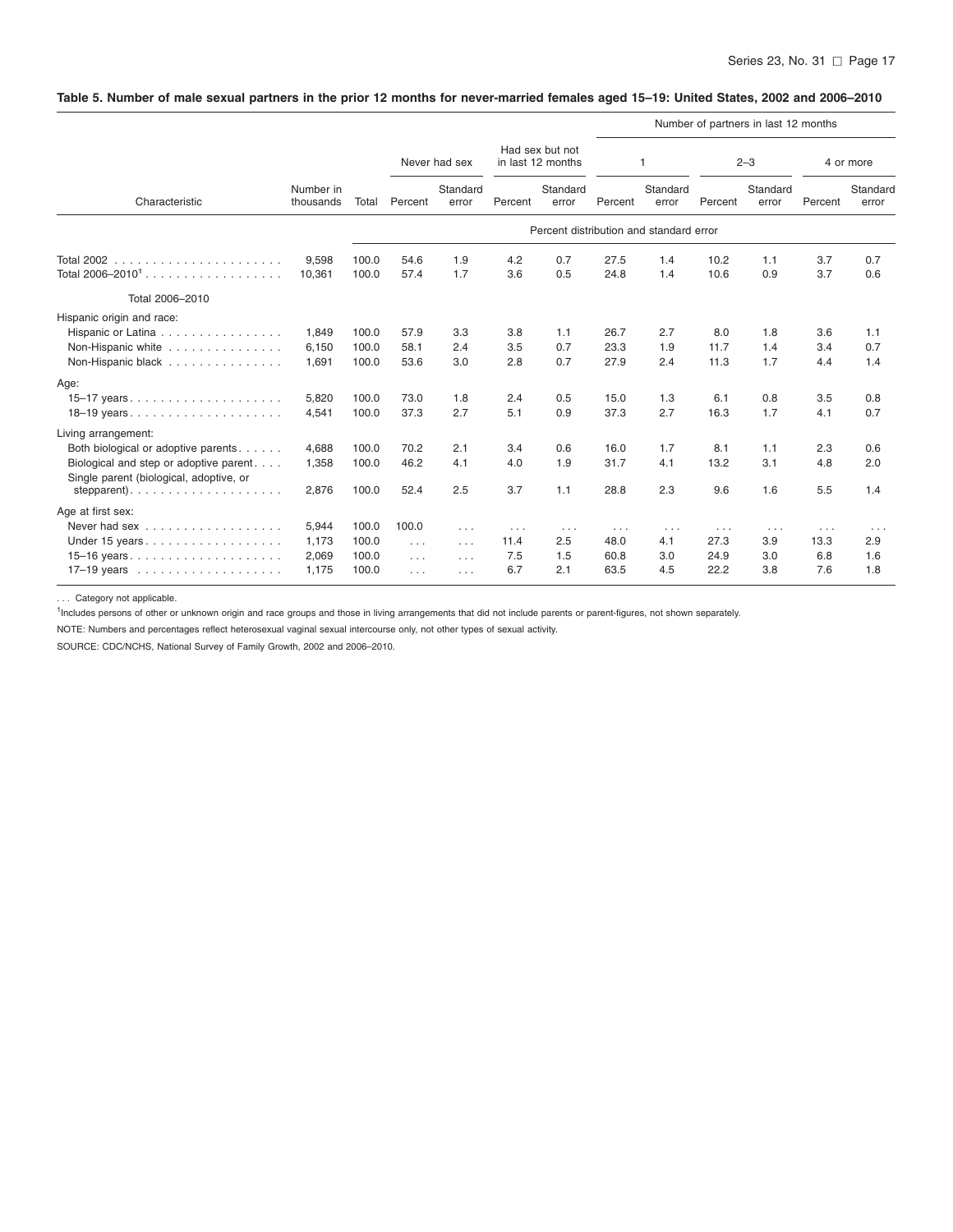#### <span id="page-24-0"></span>Table 6. Number of female sexual partners in the prior 12 months for never-married males aged 15-19: United States, 2002 and 2006-2010

|                                                                                             |                        |          |                      |                      |                                      |                   |                      |                                         |          | Number of partners in last 12 months |          |                   |
|---------------------------------------------------------------------------------------------|------------------------|----------|----------------------|----------------------|--------------------------------------|-------------------|----------------------|-----------------------------------------|----------|--------------------------------------|----------|-------------------|
|                                                                                             |                        | Total    |                      | Never had sex        | Had sex but not<br>in last 12 months |                   | 1                    |                                         | $2 - 3$  |                                      |          | 4 or more         |
| Characteristic                                                                              | Number in<br>thousands |          | Percent              | Standard<br>error    | Percent                              | Standard<br>error | Percent              | Standard<br>error                       | Percent  | Standard<br>error                    | Percent  | Standard<br>error |
|                                                                                             |                        |          |                      |                      |                                      |                   |                      | Percent distribution and standard error |          |                                      |          |                   |
|                                                                                             | 10.139                 | 100.0    | 54.4                 | 2.1                  | 6.3                                  | 0.8               | 21.4                 | 1.5                                     | 14.5     | 1.3                                  | 3.5      | 0.6               |
| Total 2006–2010 <sup>1</sup>                                                                | 10,766                 | 100.0    | 58.2                 | 1.6                  | 4.4                                  | 0.5               | 20.8                 | 1.2                                     | 12.0     | 1.0                                  | 4.5      | 0.5               |
| Total 2006-2010                                                                             |                        |          |                      |                      |                                      |                   |                      |                                         |          |                                      |          |                   |
| Hispanic origin and race:                                                                   |                        |          |                      |                      |                                      |                   |                      |                                         |          |                                      |          |                   |
| Hispanic or Latino.                                                                         | 2,000                  | 100.0    | 54.0                 | 3.0                  | 4.5                                  | 1.0               | 25.3                 | 2.3                                     | 13.2     | 2.4                                  | 3.1      | 0.8               |
| Non-Hispanic white                                                                          | 6,405                  | 100.0    | 63.3                 | 2.2                  | 3.2                                  | 0.6               | 18.5                 | 1.7                                     | 10.6     | 1.3                                  | 4.3      | 0.7               |
| Non-Hispanic black                                                                          | 1,673                  | 100.0    | 41.6                 | 3.0                  | 9.1                                  | 1.6               | 23.9                 | 2.3                                     | 18.3     | 2.2                                  | 7.1      | 1.7               |
| Age:                                                                                        |                        |          |                      |                      |                                      |                   |                      |                                         |          |                                      |          |                   |
| 15-17 years                                                                                 | 6,623                  | 100.0    | 72.0                 | 1.8                  | 3.0                                  | 0.5               | 14.7                 | 1.4                                     | 7.3      | 0.8                                  | 3.0      | 0.6               |
| 18-19 years                                                                                 | 4,143                  | 100.0    | 36.1                 | 2.4                  | 6.7                                  | 1.1               | 30.6                 | 2.1                                     | 19.7     | 1.9                                  | 6.9      | 1.0               |
| Living arrangement:                                                                         |                        |          |                      |                      |                                      |                   |                      |                                         |          |                                      |          |                   |
| Both biological or adoptive parents                                                         | 5,282                  | 100.0    | 70.7                 | 2.2                  | 3.8                                  | 0.7               | 16.1                 | 1.6                                     | 6.9      | 1.1                                  | 2.5      | 0.6               |
| Biological and step or adoptive parent.                                                     | 1,540                  | 100.0    | 53.2                 | 3.6                  | 4.6                                  | 1.3               | 23.8                 | 3.3                                     | 12.1     | 2.4                                  | 6.3      | 1.8               |
| Single parent (biological, adoptive, or<br>stepparent) $\ldots \ldots \ldots \ldots \ldots$ | 2,828                  | 100.0    | 49.6                 | 2.7                  | 5.2                                  | 0.9               | 24.9                 | 2.4                                     | 16.0     | 1.9                                  | 4.3      | 1.1               |
| Age at first sex:                                                                           |                        |          |                      |                      |                                      |                   |                      |                                         |          |                                      |          |                   |
| Never had sex                                                                               | 6,266                  | 100.0    | 100.0                | $\cdots$             | $\cdots$                             | $\cdots$          | $\sim$ $\sim$ $\sim$ | $\cdots$                                | $\cdots$ | $\sim$ $\sim$ $\sim$                 | $\cdots$ | $\cdots$          |
| Under 15 years                                                                              | 1,482                  | $\cdots$ | $\cdots$             | $\sim$ $\sim$ $\sim$ | 12.5                                 | 2.2               | 37.0                 | 3.2                                     | 31.9     | 3.5                                  | 18.5     | 2.7               |
| 15-16 years                                                                                 | 1,978                  | $\ldots$ | $\sim$ $\sim$ $\sim$ | $\cdots$             | 10.5                                 | 1.7               | 46.5                 | 3.7                                     | 33.1     | 3.3                                  | 9.8      | 2.1               |
| 17-19 years                                                                                 | 1,041                  | $\cdots$ | $\cdots$             | $\cdots$             | 8.2                                  | 2.3               | 74.1                 | 3.5                                     | 16.2     | 3.0                                  | 1.5      | 0.8               |

. . . Category not applicable.

<sup>1</sup>Includes persons of other or unknown origin and race groups and those in living arrangements that did not include parents or parent-figures, not shown separately.

NOTE: Numbers and percentages reflect heterosexual vaginal sexual intercourse only, not other types of sexual activity.

SOURCE: CDC/NCHS, National Survey of Family Growth, 2002 and 2006–2010.

#### Table 7. Number of male sexual partners in lifetime among sexually experienced never-married females aged 15-19: United States, 1988, **1995, 2002, and 2006–2010**

|                                |                        |       | Number of partners |                   |                |                                         |         |                   |           |                   |  |  |  |
|--------------------------------|------------------------|-------|--------------------|-------------------|----------------|-----------------------------------------|---------|-------------------|-----------|-------------------|--|--|--|
|                                |                        |       | $\mathbf{1}$       |                   | $\overline{c}$ |                                         | $3 - 5$ |                   | 6 or more |                   |  |  |  |
| Characteristic                 | Number in<br>thousands | Total | Percent            | Standard<br>error | Percent        | Standard<br>error                       | Percent | Standard<br>error | Percent   | Standard<br>error |  |  |  |
|                                |                        |       |                    |                   |                | Percent distribution and standard error |         |                   |           |                   |  |  |  |
|                                | 4.410                  | 100.0 | 40.9               | 2.1               | 15.6           | 1.6                                     | 28.7    | 2.1               | 14.9      | 1.8               |  |  |  |
|                                | 4.195                  | 100.0 | 36.9               | 1.6               | 22.2           | 1.6                                     | 27.1    | 1.6               | 13.8      | 1.3               |  |  |  |
|                                | 4,362                  | 100.0 | 39.0               | 2.2               | 14.4           | 1.6                                     | 29.3    | 2.3               | 17.3      | 2.0               |  |  |  |
|                                | 4,417                  | 100.0 | 35.0               | 2.1               | 16.4           | 1.6                                     | 31.9    | 2.0               | 16.7      | 1.9               |  |  |  |
| Total 2006-2010                |                        |       |                    |                   |                |                                         |         |                   |           |                   |  |  |  |
| Hispanic origin and race:      |                        |       |                    |                   |                |                                         |         |                   |           |                   |  |  |  |
|                                | 778                    | 100.0 | 43.4               | 5.1               | 17.4           | 3.1                                     | 28.3    | 4.6               | 11.0      | 2.4               |  |  |  |
| Non-Hispanic white             | 2,577                  | 100.0 | 32.3               | 2.9               | 17.8           | 2.3                                     | 32.7    | 2.8               | 17.2      | 2.6               |  |  |  |
| Non-Hispanic black             | 785                    | 100.0 | 28.7               | 3.0               | 13.8           | 3.0                                     | 37.9    | 3.8               | 19.5      | 3.5               |  |  |  |
| Age:                           |                        |       |                    |                   |                |                                         |         |                   |           |                   |  |  |  |
|                                | 1,569                  | 100.0 | 43.9               | 3.2               | 16.7           | 2.6                                     | 21.8    | 3.1               | 17.6      | 2.7               |  |  |  |
|                                | 2,848                  | 100.0 | 30.1               | 2.6               | 16.3           | 2.0                                     | 37.5    | 2.5               | 16.1      | 2.1               |  |  |  |
| Mother's education:            |                        |       |                    |                   |                |                                         |         |                   |           |                   |  |  |  |
| No high school diploma or GED. | 811                    | 100.0 | 32.5               | 4.1               | 17.5           | 3.2                                     | 31.5    | 4.9               | 18.5      | 3.6               |  |  |  |
| High school diploma or GED.    | 1,329                  | 100.0 | 30.3               | 3.5               | 17.8           | 3.2                                     | 33.1    | 3.6               | 18.8      | 3.4               |  |  |  |
|                                | 2,274                  | 100.0 | 38.7               | 2.9               | 15.3           | 2.1                                     | 31.4    | 3.0               | 14.6      | 2.2               |  |  |  |
| Age at first sex:              |                        |       |                    |                   |                |                                         |         |                   |           |                   |  |  |  |
|                                | 1.173                  | 100.0 | 15.7               | 2.8               | 12.2           | 2.5                                     | 36.9    | 3.8               | 35.2      | 3.8               |  |  |  |
|                                | 2,069                  | 100.0 | 35.0               | 2.7               | 17.9           | 2.2                                     | 33.7    | 3.3               | 13.5      | 2.8               |  |  |  |
|                                | 1,175                  | 100.0 | 54.4               | 4.9               | 18.1           | 3.4                                     | 23.8    | 3.8               | 3.7       | 1.9               |  |  |  |

<sup>1</sup>Includes persons of other or unknown origin and race groups and those who reported no mother-figure, not shown separately.

NOTES: Numbers and percentages reflect heterosexual vaginal sexual intercourse only, not other types of sexual activity. Percentages may not add to 100 due to rounding. GED is General Educational Development high school equivalency diploma.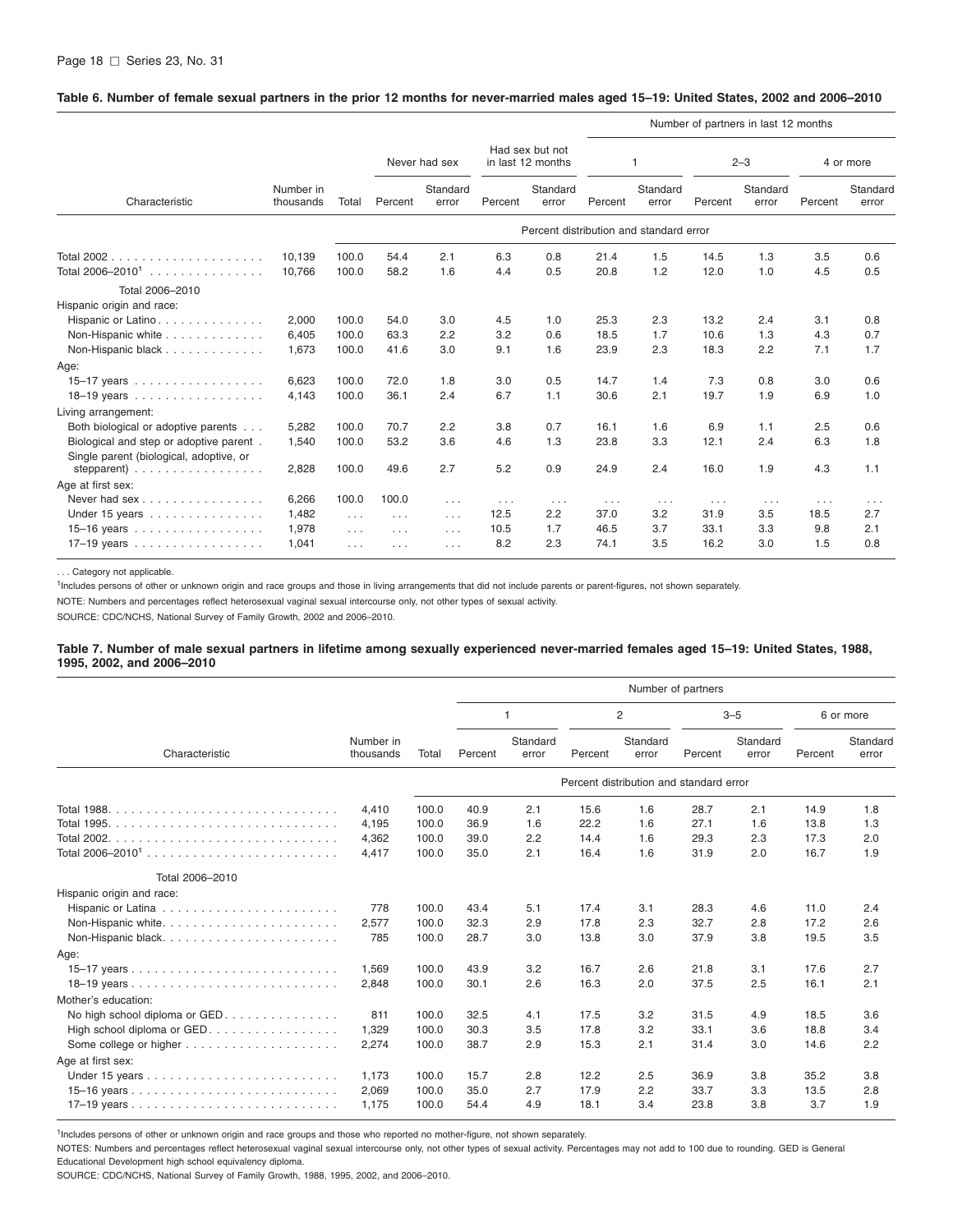<span id="page-25-0"></span>Table 8. Number of female sexual partners in lifetime among sexually experienced never-married males aged 15-19: United States, 1988, **1995, 2002, and 2006–2010**

|                                |                        |       |              | Number of partners |                |                                         |         |                   |           |                   |
|--------------------------------|------------------------|-------|--------------|--------------------|----------------|-----------------------------------------|---------|-------------------|-----------|-------------------|
|                                |                        |       | $\mathbf{1}$ |                    | $\overline{c}$ |                                         | $3 - 5$ |                   | 6 or more |                   |
| Characteristic                 | Number in<br>thousands | Total | Percent      | Standard<br>error  | Percent        | Standard<br>error                       | Percent | Standard<br>error | Percent   | Standard<br>error |
|                                |                        |       |              |                    |                | Percent distribution and standard error |         |                   |           |                   |
|                                | 5,379                  | 100.0 | 27.7         | 2.1                | 16.9           | 1.9                                     | 28.6    | 2.2               | 26.7      | 1.8               |
| <b>Total 1995.</b>             | 4,989                  | 100.0 | 26.9         | 1.8                | 18.1           | 1.7                                     | 30.8    | 2.4               | 24.3      | 1.9               |
|                                | 4,629                  | 100.0 | 34.0         | 2.7                | 14.8           | 2.1                                     | 30.6    | 2.8               | 20.5      | 1.8               |
|                                | 4,501                  | 100.0 | 30.2         | 2.1                | 14.8           | 1.5                                     | 32.6    | 1.9               | 22.4      | 1.5               |
| Total 2006-2010                |                        |       |              |                    |                |                                         |         |                   |           |                   |
| Hispanic origin and race:      |                        |       |              |                    |                |                                         |         |                   |           |                   |
|                                | 920                    | 100.0 | 25.9         | 3.5                | 17.7           | 2.9                                     | 31.2    | 3.6               | 25.3      | 3.5               |
|                                | 2,348                  | 100.0 | 35.0         | 3.4                | 14.4           | 2.3                                     | 30.6    | 2.9               | 19.9      | 2.5               |
|                                | 977                    | 100.0 | 22.5         | 3.6                | 13.9           | 2.7                                     | 38.2    | 3.9               | 25.5      | 3.0               |
| Age:                           |                        |       |              |                    |                |                                         |         |                   |           |                   |
|                                | 1,854                  | 100.0 | 38.1         | 3.3                | 18.4           | 2.6                                     | 28.6    | 2.9               | 14.9      | 2.0               |
|                                | 2,647                  | 100.0 | 24.6         | 2.6                | 12.3           | 1.7                                     | 35.4    | 2.5               | 27.7      | 2.1               |
| Mother's education:            |                        |       |              |                    |                |                                         |         |                   |           |                   |
| No high school diploma or GED. | 677                    | 100.0 | 21.7         | 3.7                | 16.1           | 3.5                                     | 35.0    | 4.5               | 27.2      | 4.7               |
| High school diploma or GED.    | 1.673                  | 100.0 | 27.0         | 3.1                | 13.4           | 2.3                                     | 33.3    | 3.0               | 26.3      | 3.0               |
|                                | 2,119                  | 100.0 | 35.7         | 3.4                | 15.8           | 2.2                                     | 31.5    | 2.9               | 17.0      | 2.1               |
| Age at first sex:              |                        |       |              |                    |                |                                         |         |                   |           |                   |
|                                | 1,482                  | 100.0 | 13.5         | 2.7                | 10.3           | 2.1                                     | 35.6    | 3.0               | 40.6      | 2.6               |
|                                | 1,978                  | 100.0 | 26.0         | 3.5                | 15.6           | 2.4                                     | 39.2    | 3.0               | 19.2      | 2.7               |
|                                | 1,041                  | 100.0 | 61.8         | 3.8                | 19.7           | 3.4                                     | 15.9    | 2.4               | 2.6       | 1.0               |

<sup>1</sup>Includes persons of other or unknown origin and race groups and those who reported no mother-figure, not shown separately.

NOTES: Numbers and percentages reflect heterosexual vaginal sexual intercourse only, not other types of sexual activity. Percentages may not add to 100 due to rounding. GED is General Educational Development high school equivalency diploma.

SOURCES: CDC/NCHS, National Survey of Family Growth, 2002 and 2006–2010 and Urban Institute, National Survey of Adolescent Males (1988 and 1995).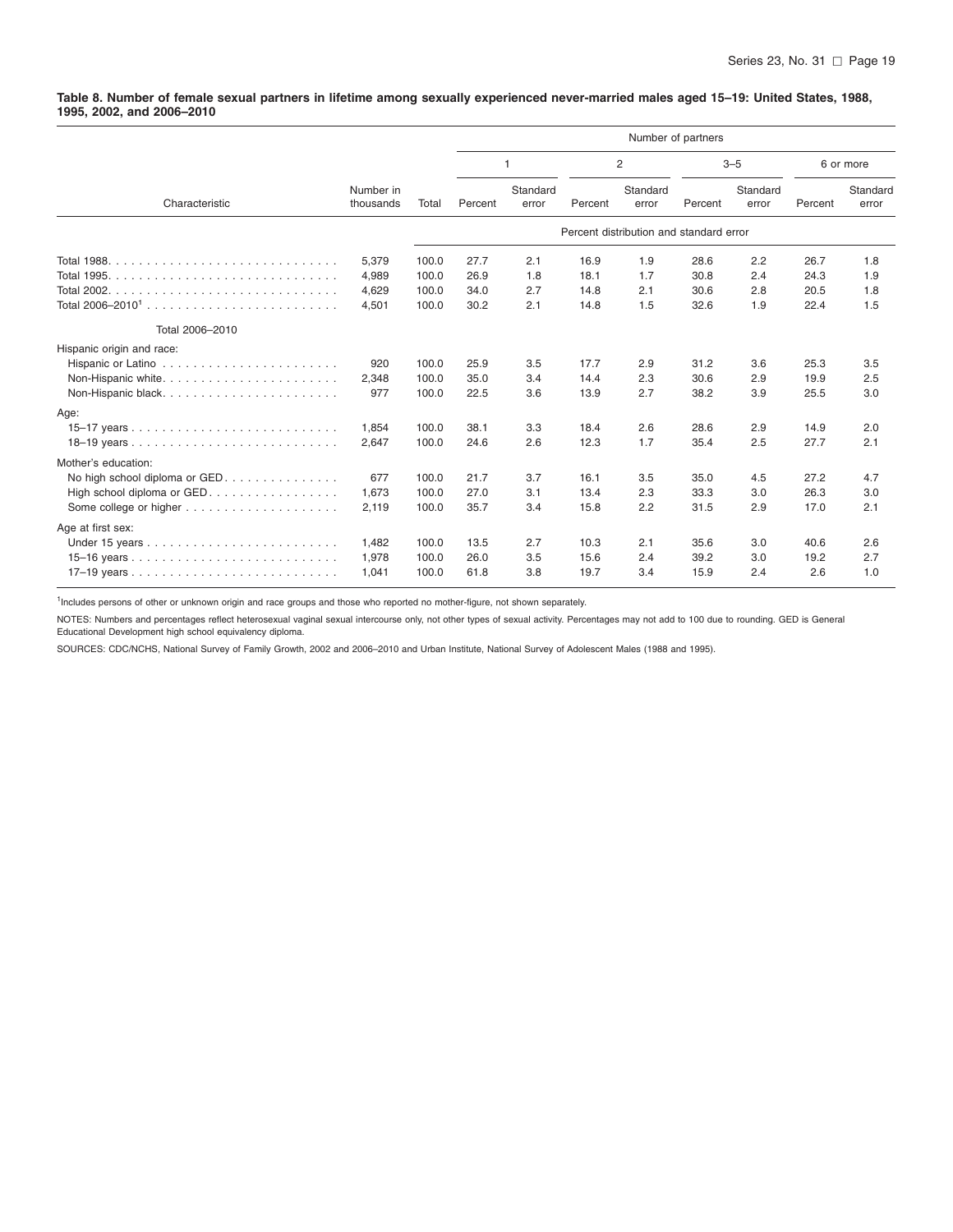#### <span id="page-26-0"></span>Table 9. Feelings about first sex for females and males aged 18-24 at interview who had first sex before age 20: United States, 2006-2010

|                                                             |                        |       |         |                                                     |                                         | How much first sex was wanted <sup>1</sup>                                                         |         |                                                |
|-------------------------------------------------------------|------------------------|-------|---------|-----------------------------------------------------|-----------------------------------------|----------------------------------------------------------------------------------------------------|---------|------------------------------------------------|
|                                                             |                        |       |         | I really didn't want<br>it to happen at<br>the time |                                         | I had mixed feelings-<br>part of me wanted<br>it to happen at the<br>time and part of<br>me didn't |         | I really wanted<br>it to happen<br>at the time |
| Characteristic                                              | Number in<br>thousands | Total | Percent | Standard<br>error                                   | Percent                                 | Standard<br>error                                                                                  | Percent | Standard<br>error                              |
| Female                                                      |                        |       |         |                                                     | Percent distribution and standard error |                                                                                                    |         |                                                |
|                                                             | 10,784                 | 100.0 | 10.8    | 0.9                                                 | 48.0                                    | 1.8                                                                                                | 41.2    | 1.6                                            |
| Hispanic origin and race:                                   |                        |       |         |                                                     |                                         |                                                                                                    |         |                                                |
| Hispanic or Latina                                          | 1,780                  | 100.0 | 13.5    | 2.3                                                 | 44.3                                    | 2.6                                                                                                | 42.2    | 2.6                                            |
| Non-Hispanic white                                          | 6,460                  | 100.0 | 8.9     | 1.1                                                 | 47.4                                    | 2.4                                                                                                | 43.7    | 2.3                                            |
| Non-Hispanic black                                          | 1,879                  | 100.0 | 13.6    | 2.2                                                 | 55.5                                    | 3.0                                                                                                | 30.9    | 3.1                                            |
| Age at first sex:                                           |                        |       |         |                                                     |                                         |                                                                                                    |         |                                                |
| 14 years or under $\ldots \ldots \ldots \ldots$             | 1,922                  | 100.0 | 18.4    | 2.6                                                 | 51.6                                    | 3.8                                                                                                | 30.1    | 2.9                                            |
|                                                             | 6,280                  | 100.0 | 9.4     | 1.0                                                 | 50.3                                    | 2.1                                                                                                | 40.3    | 1.9                                            |
| 18-19 years                                                 | 2,583                  | 100.0 | 8.9     | 1.7                                                 | 39.5                                    | 3.1                                                                                                | 51.7    | 3.1                                            |
| Age of male partner:                                        |                        |       |         |                                                     |                                         |                                                                                                    |         |                                                |
|                                                             | 577                    | 100.0 | 10.0    | 3.7                                                 | 37.9                                    | 6.4                                                                                                | 52.1    | 6.3                                            |
| Same age                                                    | 2,281                  | 100.0 | 10.7    | 1.9                                                 | 45.2                                    | 3.7                                                                                                | 44.1    | 3.4                                            |
| $1-2$ years older.                                          | 4,702                  | 100.0 | 6.9     | 1.1                                                 | 49.2                                    | 2.6                                                                                                | 44.0    | 2.4                                            |
| 3 or more years older                                       | 3,225                  | 100.0 | 17.0    | 1.8                                                 | 50.0                                    | 2.8                                                                                                | 33.0    | 2.4                                            |
| Male                                                        |                        |       |         |                                                     |                                         |                                                                                                    |         |                                                |
|                                                             | 10,451                 | 100.0 | 5.0     | 0.7                                                 | 32.5                                    | 1.7                                                                                                | 62.5    | 1.9                                            |
| Hispanic origin and race:                                   |                        |       |         |                                                     |                                         |                                                                                                    |         |                                                |
| Hispanic or Latino                                          | 2,154                  | 100.0 | 7.3     | 1.9                                                 | 33.2                                    | 3.7                                                                                                | 59.5    | 3.4                                            |
| Non-Hispanic white                                          | 6,157                  | 100.0 | 3.2     | 0.7                                                 | 29.8                                    | 2.2                                                                                                | 67.0    | 2.3                                            |
| Non-Hispanic black                                          | 1,748                  | 100.0 | 9.0     | 2.6                                                 | 39.5                                    | 3.2                                                                                                | 51.5    | 3.6                                            |
| Age at first sex:                                           |                        |       |         |                                                     |                                         |                                                                                                    |         |                                                |
| 14 years or under $\ldots \ldots \ldots \ldots$             | 2,453                  | 100.0 | 8.9     | 2.0                                                 | 34.3                                    | 2.7                                                                                                | 56.8    | 2.9                                            |
|                                                             | 5,660                  | 100.0 | 3.7     | 0.8                                                 | 30.7                                    | 2.3                                                                                                | 65.7    | 2.5                                            |
|                                                             | 2,338                  | 100.0 | 4.0     | 1.3                                                 | 35.2                                    | 4.1                                                                                                | 60.8    | 4.1                                            |
| Age of female partner:                                      |                        |       |         |                                                     |                                         |                                                                                                    |         |                                                |
| 3 or more years younger                                     | 1,359                  | 100.0 | 8.6     | 2.8                                                 | 24.8                                    | 3.8                                                                                                | 66.6    | 4.6                                            |
| 1 to 2 years younger                                        | 2,617                  | 100.0 | 4.0     | 1.1                                                 | 33.7                                    | 3.9                                                                                                | 62.3    | 3.9                                            |
| Same age $\ldots \ldots \ldots \ldots \ldots \ldots \ldots$ | 4,513                  | 100.0 | 4.7     | 1.0                                                 | 35.2                                    | 2.9                                                                                                | 60.1    | 3.1                                            |
|                                                             | 1,962                  | 100.0 | 4.5     | 1.4                                                 | 30.1                                    | 3.7                                                                                                | 65.4    | 3.5                                            |
|                                                             |                        |       |         |                                                     |                                         |                                                                                                    |         |                                                |

<sup>1</sup>Based on a response to a question in the self-administered portion of the questionnaire asking which of the three reponses comes closest to describing how much he/she wanted the first intercourse to happen.

<sup>2</sup>Includes persons of other or unknown origin and race groups, not shown separately.

NOTE: Numbers and percentages reflect heterosexual vaginal sexual intercourse only, not other types of sexual activity.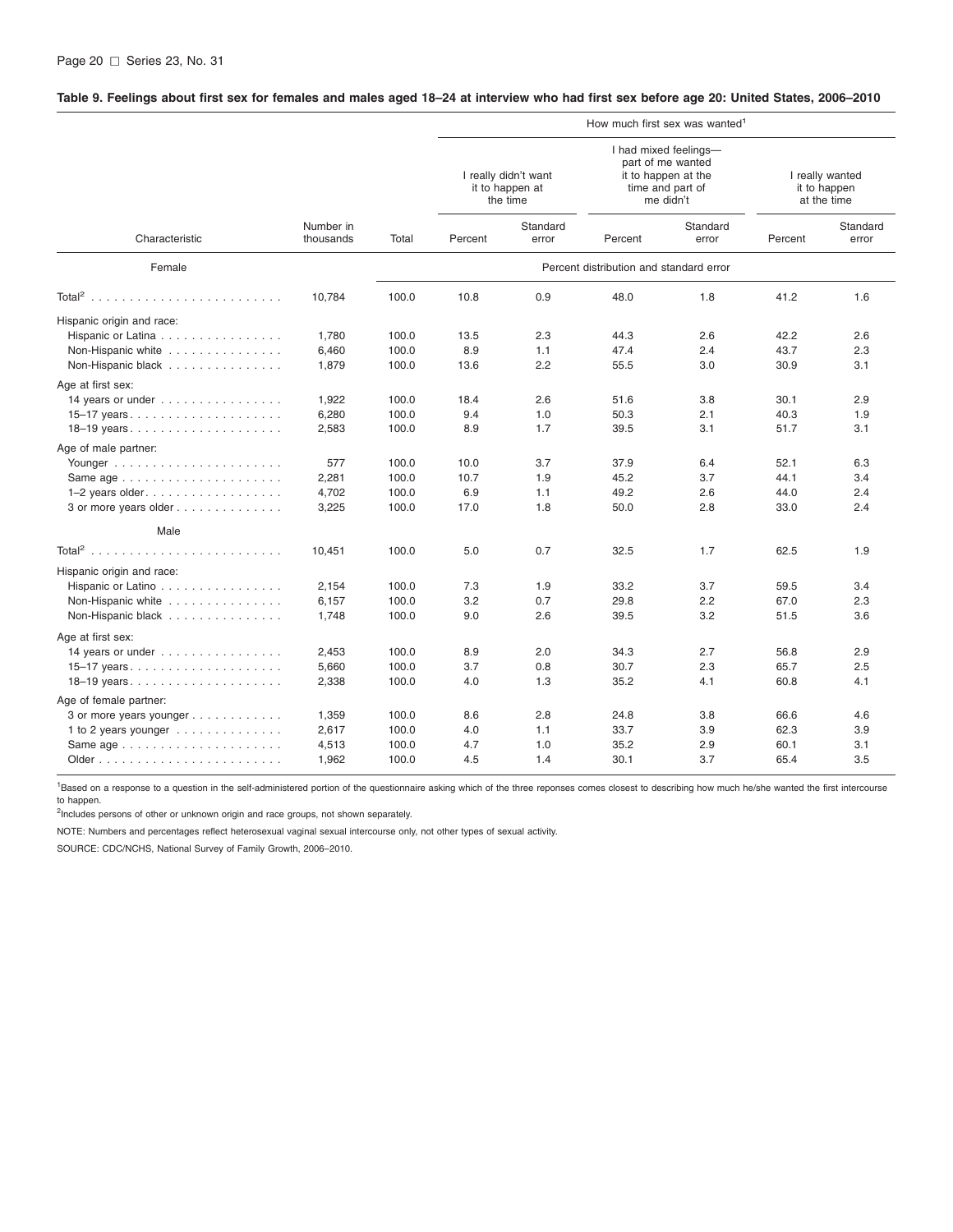<span id="page-27-0"></span>Table 10. Ever use of contraception among sexually experienced females aged 15-19, by method of contraception: United States, 1995, **2002, and 2006–2010**

| Method                                                                                     |          | 1995              |          | 2002                  | 2006-2010 |                   |  |
|--------------------------------------------------------------------------------------------|----------|-------------------|----------|-----------------------|-----------|-------------------|--|
|                                                                                            |          |                   |          |                       |           |                   |  |
| Total.                                                                                     |          | 4,552             |          | 4,598                 | 4,532     |                   |  |
|                                                                                            |          |                   |          | Percent who ever used |           |                   |  |
|                                                                                            | Percent  | Standard<br>error | Percent  | Standard<br>error     | Percent   | Standard<br>error |  |
|                                                                                            | 96.2     | 0.9               | 97.7     | 0.5                   | 98.9      | 0.5               |  |
|                                                                                            | 51.6     | 1.9               | 61.4     | 2.8                   | 55.6      | 2.4               |  |
| $Injectable. \ldots \ldots \ldots \ldots \ldots \ldots \ldots \ldots \ldots \ldots \ldots$ | 9.7      | 1.1               | 20.7     | 2.6                   | 20.3      | 1.5               |  |
|                                                                                            | $\star$  | $\star$           | 8.1      | 1.7                   | 13.7      | 1.3               |  |
|                                                                                            | $\cdots$ | $\cdots$          | 1.5      | 1.1                   | 10.3      | 1.3               |  |
|                                                                                            | $\cdots$ | $\cdots$          | $\cdots$ | $\cdots$              | 5.2       | 1.0               |  |
|                                                                                            | 93.5     | 1.1               | 93.7     | 1.0                   | 95.9      | 0.9               |  |
|                                                                                            | 1.1      | 0.4               | 1.7      | 0.8                   | 1.5       | 0.4               |  |
|                                                                                            | 13.2     | 1.3               | 10.8     | 1.7                   | 15.0      | 1.3               |  |
| Withdrawal                                                                                 | 42.3     | 2.0               | 55.0     | 2.3                   | 57.3      | 2.3               |  |
|                                                                                            | 14.5     | 1.4               | 9.9      | 1.6                   | 7.1       | 0.9               |  |

\* Figure does not meet standards of reliability or precision.

. . . Category not applicable.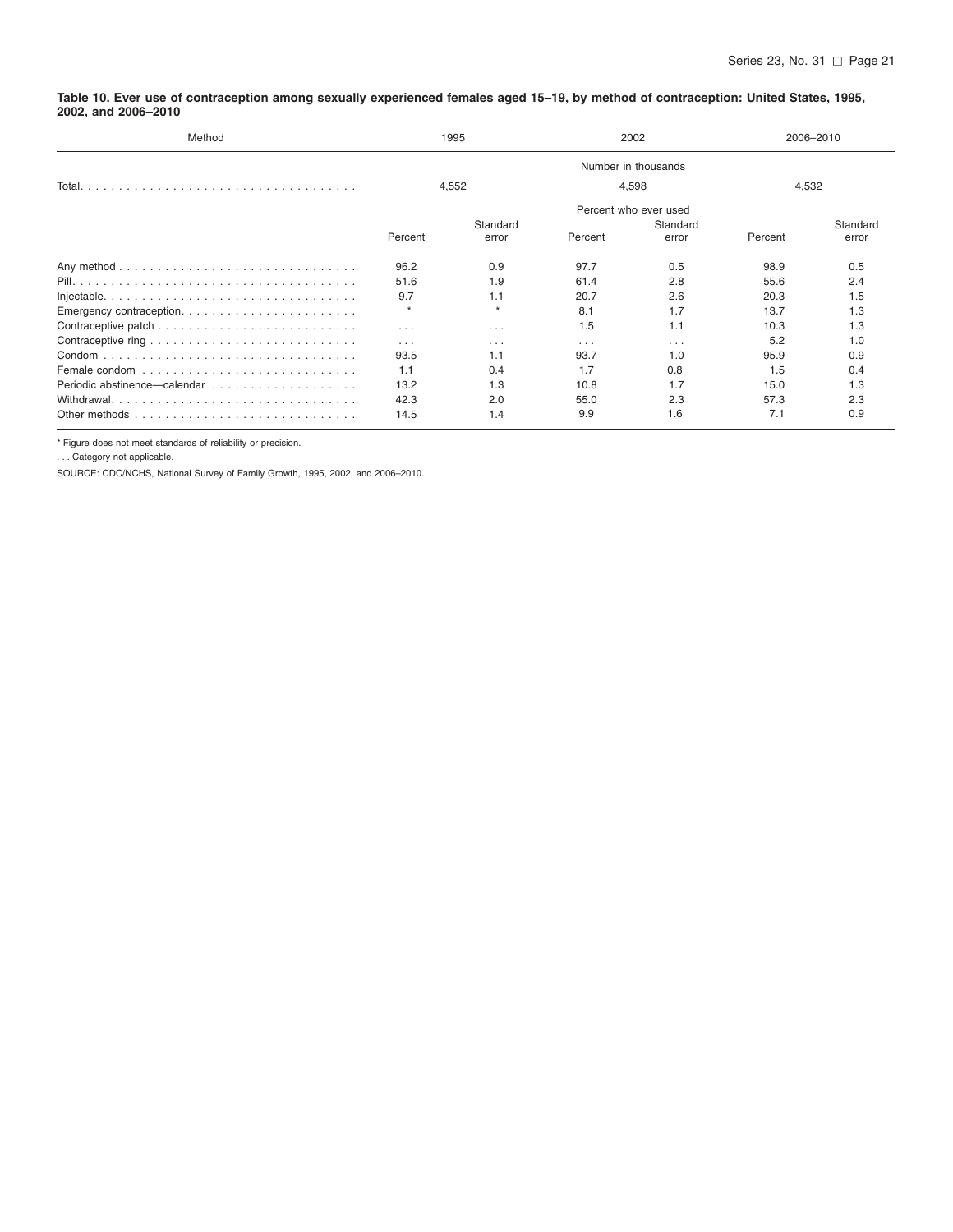| Characteristic                                           | Number in<br>thousands | Any<br>method | Standard<br>error | No<br>method | Standard<br>error | Pill<br>(at all) | Standard<br>error | Other<br>hormonal <sup>1</sup> | Standard<br>error    | Condom<br>(at all) | Standard<br>error | All other<br>methods <sup>2</sup> | Standard<br>error | Dual methods<br>(hormonal<br>and condom) | Standard<br>error |
|----------------------------------------------------------|------------------------|---------------|-------------------|--------------|-------------------|------------------|-------------------|--------------------------------|----------------------|--------------------|-------------------|-----------------------------------|-------------------|------------------------------------------|-------------------|
| Female                                                   |                        |               |                   |              |                   |                  |                   |                                |                      |                    |                   |                                   |                   |                                          |                   |
|                                                          | 4,410                  | 66.9          | 1.1               | 33.1         | 1.1               | 8.0              | 1.1               | $\sim$ $\sim$ $\sim$           | $\sim$ $\sim$ $\sim$ | 50.4               | 2.5               | 10.0                              | 1.2               | 1.8                                      | 0.6               |
|                                                          | 4,598                  | 74.5          | 2.0               | 25.5         | 2.0               | 16.5             | 1.9               | 2.1                            | 0.7                  | 66.4               | 2.0               | 2.6                               | 0.8               | 13.1                                     | 1.9               |
|                                                          | 4,532                  | 78.3          | 1.9               | 21.7         | 1.9               | 15.7             | 1.6               | 6.1                            | 1.1                  | 68.0               | 2.0               | 3.4                               | 0.8               | 14.8                                     | 1.5               |
| Female 2006-2010                                         |                        |               |                   |              |                   |                  |                   |                                |                      |                    |                   |                                   |                   |                                          |                   |
| Hispanic origin and race:                                |                        |               |                   |              |                   |                  |                   |                                |                      |                    |                   |                                   |                   |                                          |                   |
|                                                          | 833                    | 74.0          | 3.9               | 26.0         | 3.9               | 7.2              | 2.4               | 5.8                            | 2.3                  | 65.4               | 3.5               | 1.3                               | 0.7               | 5.7                                      | 1.7               |
| Non-Hispanic white                                       | 2.633                  | 82.3          | 2.3               | 17.7         | 2.3               | 21.8             | 2.5               | 6.3                            | 1.7                  | 70.7               | 2.6               | 4.3                               | 1.3               | 20.8                                     | 2.3               |
| Non-Hispanic black                                       | 785                    | 71.1          | 4.6               | 28.9         | 4.6               | 8.9              | 2.4               | 6.6                            | 2.1                  | 64.1               | 4.6               | $\star$                           | $\star$           | 9.5                                      | 2.8               |
| Age at first sex:                                        |                        |               |                   |              |                   |                  |                   |                                |                      |                    |                   |                                   |                   |                                          |                   |
|                                                          | 1,244                  | 59.1          | 4.0               | 40.9         | 4.0               | 7.1              | 1.6               | 2.4                            | 1.7                  | 53.5               | 4.2               | 2.3                               | 1.2               | 6.3                                      | 1.5               |
|                                                          | 2,108                  | 83.1          | 2.5               | 16.9         | 2.5               | 16.7             | 2.6               | 9.0                            | 2.1                  | 69.6               | 2.7               | 3.6                               | 1.3               | 15.8                                     | 2.2               |
|                                                          | 1,180                  | 90.1          | 2.4               | 9.9          | 2.4               | 22.8             | 3.8               | 4.7                            | 1.6                  | 80.5               | 3.2               | 4.2                               | 1.6               | 22.0                                     | 3.7               |
| Age difference between female and first male<br>partner: |                        |               |                   |              |                   |                  |                   |                                |                      |                    |                   |                                   |                   |                                          |                   |
| Male partner same age or younger                         | 1,252                  | 82.9          | 2.8               | 17.1         | 2.8               | 17.3             | 3.4               | 7.6                            | 2.5                  | 71.8               | 3.4               | 1.0                               | 0.5               | 14.7                                     | 3.1               |
| Male partner 1 year older                                | 1,222                  | 78.7          | 3.6               | 21.3         | 3.6               | 14.4             | 3.0               | 6.5                            | 2.1                  | 71.0               | 4.0               | 4.5                               | 1.7               | 17.6                                     | 3.0               |
| Male partner 2-3 years older                             | 1,326                  | 81.7          | 3.0               | 18.3         | 3.0               | 16.6             | 2.8               | 5.3                            | 1.6                  | 68.3               | 3.4               | 5.6                               | 2.0               | 14.0                                     | 2.6               |
| Male partner 4 or more years older                       | 732                    | 63.7          | 5.5               | 36.3         | 5.5               | 13.4             | 4.6               | 4.2                            | 1.3                  | 56.3               | 5.8               | 1.7                               | 0.9               | 11.7                                     | 4.6               |
| Male                                                     |                        |               |                   |              |                   |                  |                   |                                |                      |                    |                   |                                   |                   |                                          |                   |
|                                                          | 5,379                  | 71.4          | 2.0               | 28.6         | 2.0               | 9.5              | 1.4               | $\sim 100$                     | $\sim$ $\sim$ $\sim$ | 55.0               | 2.0               | 10.6                              | 1.5               | 2.6                                      | 0.7               |
|                                                          | 4,989                  | 75.7          | 2.0               | 24.3         | 2.0               | 10.3             | 1.4               | 0.4                            | 0.2                  | 69.3               | 2.2               | 4.4                               | 0.9               | 6.8                                      | 1.1               |
|                                                          | 4,697                  | 82.0          | 2.2               | 18.0         | 2.2               | 14.9             | 1.9               | 2.1                            | 0.7                  | 70.9               | 2.4               | 4.7                               | 1.2               | 10.4                                     | 1.4               |
|                                                          | 4,551                  | 85.4          | 1.6               | 14.6         | 1.6               | 17.9             | 2.0               | 1.4                            | 0.6                  | 79.6               | 2.0               | 2.7                               | 0.7               | 16.2                                     | 1.8               |
| Male 2006-2010                                           |                        |               |                   |              |                   |                  |                   |                                |                      |                    |                   |                                   |                   |                                          |                   |
| Hispanic origin and race:                                |                        |               |                   |              |                   |                  |                   |                                |                      |                    |                   |                                   |                   |                                          |                   |
|                                                          | 931                    | 84.1          | 3.1               | 15.9         | 3.1               | 9.1              | 2.8               | $\star$                        | $\star$              | 78.5               | 3.2               | 4.5                               | 1.4               | 8.3                                      | 2.8               |
| Non-Hispanic white                                       | 2,387                  | 88.5          | 2.1               | 11.5         | 2.1               | 24.8             | 3.1               | 2.4                            | 1.1                  | 80.9               | 2.9               | 2.6                               | 1.3               | 22.3                                     | 2.7               |
| Non-Hispanic black                                       | 977                    | 81.7          | 3.1               | 18.3         | 3.1               | 11.7             | 2.5               | $\star$                        | $^\star$             | 79.6               | 3.3               | $\star$                           | $\star$           | 11.1                                     | 2.6               |
| Age at first sex:                                        |                        |               |                   |              |                   |                  |                   |                                |                      |                    |                   |                                   |                   |                                          |                   |
|                                                          | 1,513                  | 74.9          | 3.1               | 25.1         | 3.1               | 8.0              | 1.8               | $\star$                        | $\star$              | 71.0               | 3.4               | 3.3                               | 1.5               | 9.0                                      | 1.9               |
|                                                          | 1,994                  | 89.3          | 1.9               | 10.7         | 1.9               | 19.8             | 2.8               | 1.8                            | 1.1                  | 82.2               | 2.7               | 3.5                               | 1.2               | 18.0                                     | 2.8               |
|                                                          | 1,044                  | 93.3          | 2.6               | 6.7          | 2.6               | 28.7             | 5.0               | $\star$                        | $\star$              | 86.9               | 3.8               | $\star$                           | $\star$           | 23.2                                     | 4.9               |
| Age difference between male and first female<br>partner: |                        |               |                   |              |                   |                  |                   |                                |                      |                    |                   |                                   |                   |                                          |                   |
| Female partner younger                                   | 723                    | 88.3          | 3.1               | 11.7         | 3.1               | 14.5             | 4.6               |                                |                      | 79.6               | 3.8               | 5.0                               | 2.1               | 15.1                                     | 4.4               |

#### <span id="page-28-0"></span>Table 11. Use of contraception at first sex among females and males aged 15-19, by method used: United States, 1988, 2002, and 2006-2010

... Category not applicable.

– Quantity zero.

\* Figure does not meet standards of reliability or precision.

<sup>1</sup>Includes Lunelle injectable, emergency contraception, and contraceptive patch in 2002; adds contraceptive ring (Nuva-Ring) and Implanon implant in 2006–2010.

<sup>2</sup>Excludes condom and hormonal methods. Thus, if other method was combined with condom or hormonal method, it is not counted. Other methods include withdrawal, sterilization, IUD, female condom, diaphragm, cervical cap, s cream or suppository, sponge, calendar rhythm method, and ''other'' methods.

Female partner same age................. 2,034 89.4 1.9 10.6 1.9 16.1 2.7 1.3 0.7 85.2 2.4 1.9 1.1 15.1 2.7 Female partner 1 year older ............ 1,011 83.2 3.5 16.8 3.5 22.4 4.3 \* \* 78.5 4.0 \* \* \* 19.1 3.6 Female partner 2 or more years older ...... 783 75.4 4.6 24.6 4.6 20.1 4.2 – – 66.4 5.1 5.1 2.7 16.2 3.9

<sup>3</sup>Includes persons of other or unknown origin and race groups.

NOTES: Statistics for condom "at all," pill "at all," and other hormonal reflect use of that method regardless of whether it was used alone or in combination with another method. Statistics not available for females in 199 universe of respondents asked the questions.

SOURCES: CDC/NCHS, National Survey of Family Growth (females, 1988, 2002, and 2006–2010 and males, 2002 and 2006–2010) and Urban Institute, National Survey of Adolescent Males (males, 1988 and 1995).

 $\overset{\textstyle\rm o}{=}$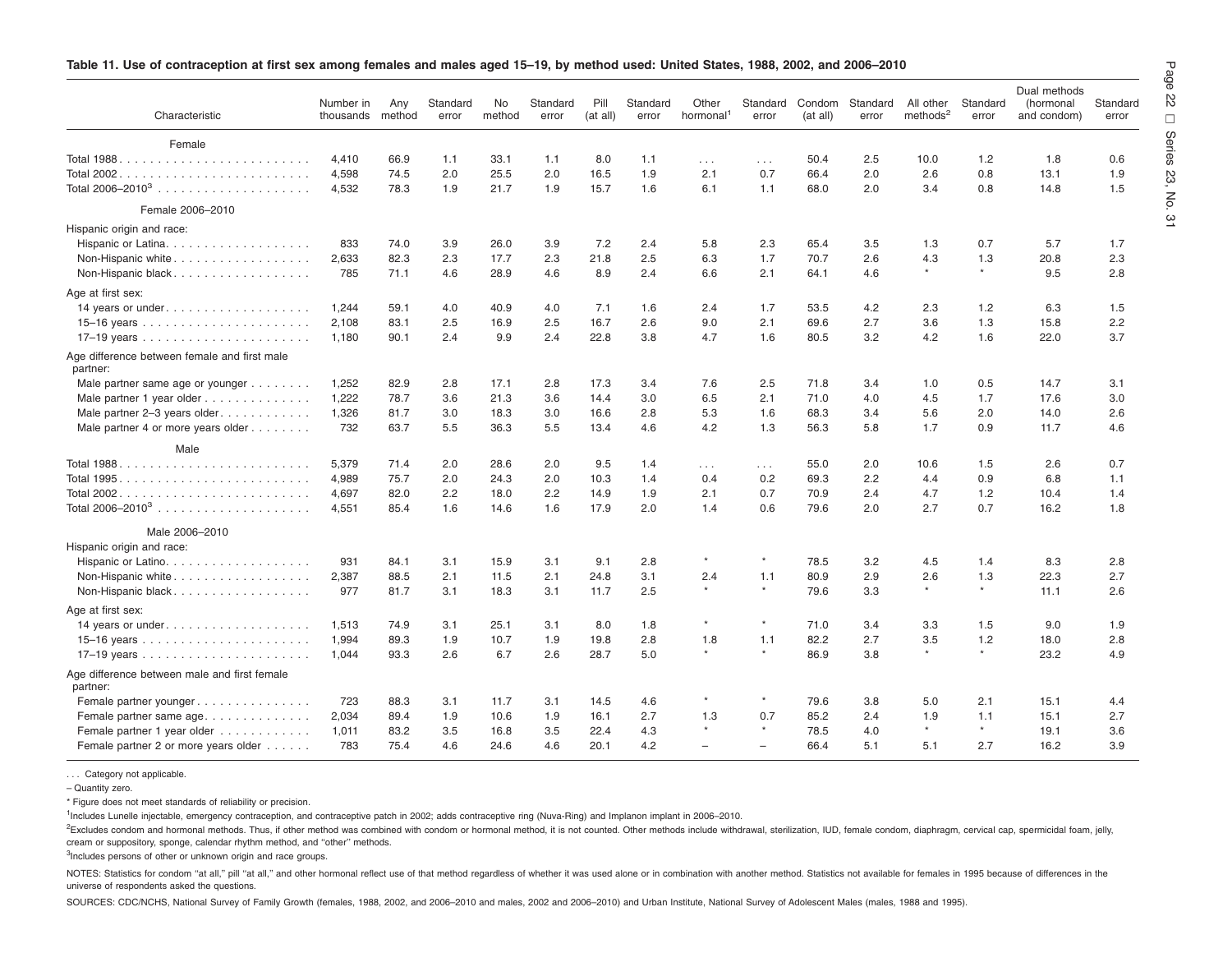<span id="page-29-0"></span>

| Table 12. Use of contraception at last sex in the prior 3 months among never-married females and males aged 15-19, by method used: United States, 1988, 1995, 2002, and |  |
|-------------------------------------------------------------------------------------------------------------------------------------------------------------------------|--|
| 2006-2010                                                                                                                                                               |  |

| Number of females and males and<br>contraceptive use at last sex | Number in<br>thousands | Any<br>method | Standard<br>error | No<br>method | Standard<br>error | Pill<br>(at all) | Standard<br>error | Other<br>hormonal <sup>1</sup> | Standard<br>error    | Condom<br>(at all) | Standard<br>error | All other<br>methods <sup>2</sup> | Standard<br>error | Dual methods<br>(hormonal<br>and condom) | Standard<br>error |
|------------------------------------------------------------------|------------------------|---------------|-------------------|--------------|-------------------|------------------|-------------------|--------------------------------|----------------------|--------------------|-------------------|-----------------------------------|-------------------|------------------------------------------|-------------------|
| Female                                                           |                        |               |                   |              |                   |                  |                   |                                |                      |                    |                   |                                   |                   |                                          |                   |
|                                                                  | 3.521                  | 79.9          | 2.3               | 20.1         | 2.3               | 42.7             | 2.5               | $\sim 100$                     | $\sim$ $\sim$ $\sim$ | 31.3               | 2.4               | 9.3                               | 1.3               | 3.3                                      | 0.8               |
|                                                                  | 3.225                  | 70.7          | 2.4               | 29.3         | 2.4               | 25.0             | 1.9               | 7.0                            | 1.2                  | 38.2               | 2.2               | 9.6                               | 1.5               | 8.4                                      | 1.3               |
|                                                                  | 3,304                  | 83.2          | 2.2               | 16.8         | 2.2               | 34.2             | 3.0               | 9.1                            | 1.8                  | 54.3               | 3.0               | 5.1                               | 1.2               | 19.5                                     | 2.5               |
|                                                                  | 3,175                  | 85.6          | 1.9               | 14.4         | 1.9               | 30.5             | 2.3               | 12.2                           | 1.7                  | 52.0               | 2.8               | 11.0                              | 1.8               | 20.1                                     | 2.2               |
| Female 2006-2010                                                 |                        |               |                   |              |                   |                  |                   |                                |                      |                    |                   |                                   |                   |                                          |                   |
| Hispanic origin and race:                                        |                        |               |                   |              |                   |                  |                   |                                |                      |                    |                   |                                   |                   |                                          |                   |
|                                                                  | 539                    | 79.5          | 5.0               | 20.5         | 5.0               | 17.2             | 3.9               | 18.0                           | 4.3                  | 47.7               | 6.1               | 10.6                              | 3.6               | 14.0                                     | 4.9               |
|                                                                  | 1.873                  | 89.3          | 2.2               | 10.7         | 2.2               | 38.6             | 3.5               | 10.5                           | 2.1                  | 52.4               | 3.7               | 12.3                              | 2.6               | 24.4                                     | 3.2               |
| Non-Hispanic black                                               | 564                    | 81.1          | 3.9               | 18.9         | 3.9               | 14.4             | 3.4               | 16.2                           | 3.6                  | 57.6               | 5.4               | 5.7                               | 1.8               | 12.8                                     | 3.3               |
| Age at first sex:                                                |                        |               |                   |              |                   |                  |                   |                                |                      |                    |                   |                                   |                   |                                          |                   |
|                                                                  | 835                    | 73.0          | 4.7               | 27.0         | 4.7               | 18.0             | 3.3               | 11.6                           | 2.6                  | 38.3               | 4.5               | 16.7                              | 4.5               | 11.7                                     | 2.3               |
|                                                                  | 1,528                  | 88.7          | 2.5               | 11.3         | 2.5               | 33.5             | 3.4               | 12.9                           | 2.3                  | 50.1               | 3.9               | 10.9                              | 2.6               | 18.7                                     | 2.5               |
|                                                                  | 812                    | 92.8          | 2.6               | 7.2          | 2.6               | 37.9             | 5.2               | 11.3                           | 3.4                  | 69.6               | 5.0               | 5.5                               | 2.2               | 31.4                                     | 5.4               |
| Male                                                             |                        |               |                   |              |                   |                  |                   |                                |                      |                    |                   |                                   |                   |                                          |                   |
|                                                                  | 3,847                  | 84.2          | 2.3               | 15.8         | 2.3               | 37.4             | 2.4               | $\sim$ $\sim$ $\sim$           | $\cdots$             | 53.3               | 2.8               | 13.6                              | 2.1               | 15.2                                     | 1.6               |
| Total 1995.                                                      | 3,416                  | 81.8          | 2.5               | 18.2         | 2.5               | 28.2             | 3.1               | 2.8                            | 0.6                  | 63.9               | 2.8               | 10.0                              | 1.7               | 16.5                                     | 2.3               |
| Total 2002.                                                      | 3,165                  | 90.7          | 2.4               | 9.3          | 2.4               | 31.0             | 2.8               | 6.3                            | 1.5                  | 70.7               | 3.0               | 2.0                               | 4.2               | 23.9                                     | 2.4               |
|                                                                  | 2,970                  | 92.5          | 1.3               | 7.5          | 1.3               | 39.0             | 2.6               | 9.3                            | 1.6                  | 74.7               | 2.2               | 3.4                               | 0.7               | 33.9                                     | 2.8               |
| Male 2006-2010                                                   |                        |               |                   |              |                   |                  |                   |                                |                      |                    |                   |                                   |                   |                                          |                   |
| Hispanic origin and race:                                        |                        |               |                   |              |                   |                  |                   |                                |                      |                    |                   |                                   |                   |                                          |                   |
|                                                                  | 593                    | 86.2          | 3.1               | 13.8         | 3.1               | 29.4             | 4.5               | 6.8                            | 2.9                  | 65.5               | 4.2               | 4.3                               | 2.1               | 19.6                                     | 4.0               |
| Non-Hispanic white                                               | 1.567                  | 96.8          | 1.2               | 3.2          | 1.2               | 49.6             | 4.0               | 11.0                           | 2.6                  | 76.8               | 3.6               | 2.9                               | 1.1               | 43.4                                     | 4.3               |
| Non-Hispanic black                                               | 638                    | 91.6          | 2.7               | 8.4          | 2.7               | 25.6             | 3.8               | 9.8                            | 3.2                  | 79.0               | 4.0               | 4.1                               | 1.2               | 26.9                                     | 4.1               |
| Age at first sex:                                                |                        |               |                   |              |                   |                  |                   |                                |                      |                    |                   |                                   |                   |                                          |                   |
|                                                                  | 1,009                  | 85.3          | 2.8               | 14.7         | 2.8               | 31.1             | 3.6               | 11.1                           | 3.0                  | 68.0               | 3.2               | 5.0                               | 1.5               | 29.7                                     | 3.7               |
|                                                                  | 1.363                  | 95.3          | 1.4               | 4.7          | 1.4               | 41.3             | 3.9               | 10.1                           | 2.6                  | 74.4               | 3.5               | 3.6                               | 1.2               | 34.2                                     | 4.0               |
|                                                                  | 598                    | 98.1          | 1.2               | $\star$      | $\star$           | 47.2             | 6.5               | 4.5                            | 2.3                  | 86.3               | 4.2               | $\star$                           | $\star$           | 40.2                                     | 6.6               |

. . . Category not applicable.

\* Figure does not meet standards of reliability or precision.

<sup>1</sup>Includes Depo-Provera injectible and Norplant implants in 1995; adds Lunelle injectable, emergency contraception, and contraceptive patch in 2002; adds contraceptive ring (Nuva-Ring) and Implanon implant in 2006–2010. <sup>2</sup>Excludes condom and hormonal methods. Thus, if other method was combined with condom or hormonal method, it is not counted. Other methods include withdrawal, sterilization, IUD, female condom, diaphragm, cervical cap, s cream or suppository, sponge, calendar rhythm method, and ''other'' methods.

<sup>3</sup>Includes persons of other or unknown origin and race groups.

NOTE: Statistics for condom "at all," pill "at all," and other hormonal reflect use of that method regardless of whether it was used alone or in combination with another method.

SOURCES: CDC/NCHS, National Survey of Family Growth (females, 1988, 2002, and 2006–2010 and males, 2002 and 2006–2010) and Urban Institute, National Survey of Adolescent Males (males, 1988 and 1995).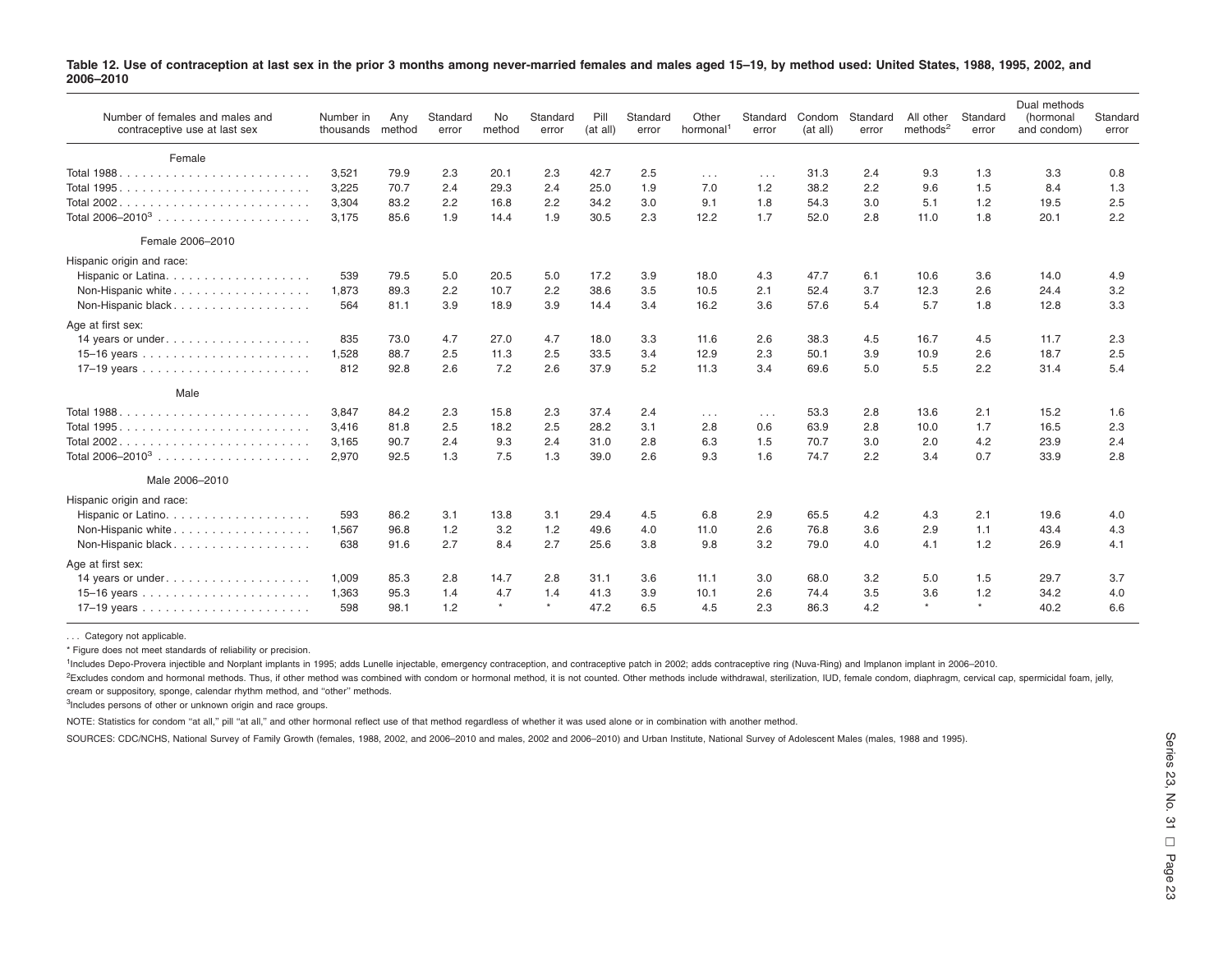<span id="page-30-0"></span>Table 13. Consistency of condom use in the 4 weeks prior to the interview among never-married females and males aged 15-19: **United States, 2002 and 2006–2010**

|                                                 |                        |                         | Percent of times a condom was used |                   |                      |                                         |                      |                   |  |  |
|-------------------------------------------------|------------------------|-------------------------|------------------------------------|-------------------|----------------------|-----------------------------------------|----------------------|-------------------|--|--|
|                                                 |                        |                         |                                    | 0                 | Some                 |                                         | 100                  |                   |  |  |
| Characteristic                                  | Number in<br>thousands | Total                   | Percent                            | Standard<br>error | Percent              | Standard<br>error                       | Percent              | Standard<br>error |  |  |
| Female                                          |                        |                         |                                    |                   |                      | Percent distribution and standard error |                      |                   |  |  |
| Total 2002.                                     | 2,552<br>2,646         | 100.0<br>100.0          | 42.8<br>39.2                       | 3.7<br>2.6        | 15.7<br>11.9         | 2.5<br>1.8                              | 41.4<br>49.0         | 3.6<br>3.1        |  |  |
| Hispanic origin and race:<br>Hispanic or Latina | 437<br>1,555<br>483    | 100.0<br>100.0<br>100.0 | 42.9<br>41.0<br>31.9               | 6.1<br>4.0<br>5.2 | 13.8<br>10.2<br>16.8 | 4.2<br>2.2<br>4.0                       | 43.3<br>48.7<br>51.2 | 6.3<br>4.3<br>5.3 |  |  |
| Number of partners in the past 12 months:       | 1,542<br>1,085         | 100.0<br>100.0          | 44.9<br>31.1                       | 3.4<br>4.3        | 7.0<br>18.7          | 1.2<br>3.8                              | 48.1<br>50.2         | 3.4<br>5.4        |  |  |
| Male                                            |                        |                         |                                    |                   |                      |                                         |                      |                   |  |  |
|                                                 | 2,525<br>2,312         | 100.0<br>100.0          | 26.5<br>22.7                       | 2.8<br>2.4        | 5.3<br>10.8          | 2.2<br>1.9                              | 68.2<br>66.5         | 3.5<br>2.6        |  |  |
| Hispanic origin and race:                       | 432<br>1,247<br>490    | 100.0<br>100.0<br>100.0 | 30.9<br>21.0<br>15.8               | 5.1<br>3.7<br>4.2 | 11.4<br>12.3<br>9.1  | 2.6<br>3.1<br>2.6                       | 57.6<br>66.7<br>75.1 | 5.1<br>4.3<br>4.4 |  |  |
| Number of partners in the past 12 months:       |                        |                         |                                    |                   |                      |                                         |                      |                   |  |  |
|                                                 | 976<br>1,336           | 100.0<br>100.0          | 22.1<br>23.1                       | 3.1<br>3.6        | 11.2<br>10.5         | 2.8<br>2.3                              | 66.7<br>66.4         | 3.7<br>3.4        |  |  |

<sup>1</sup>Includes persons of other or unknown origin and race groups, not shown separately.

NOTE: Numbers and percentages reflect heterosexual vaginal sexual intercourse only, not other types of sexual activity. Percentages may not add to 100 due to rounding.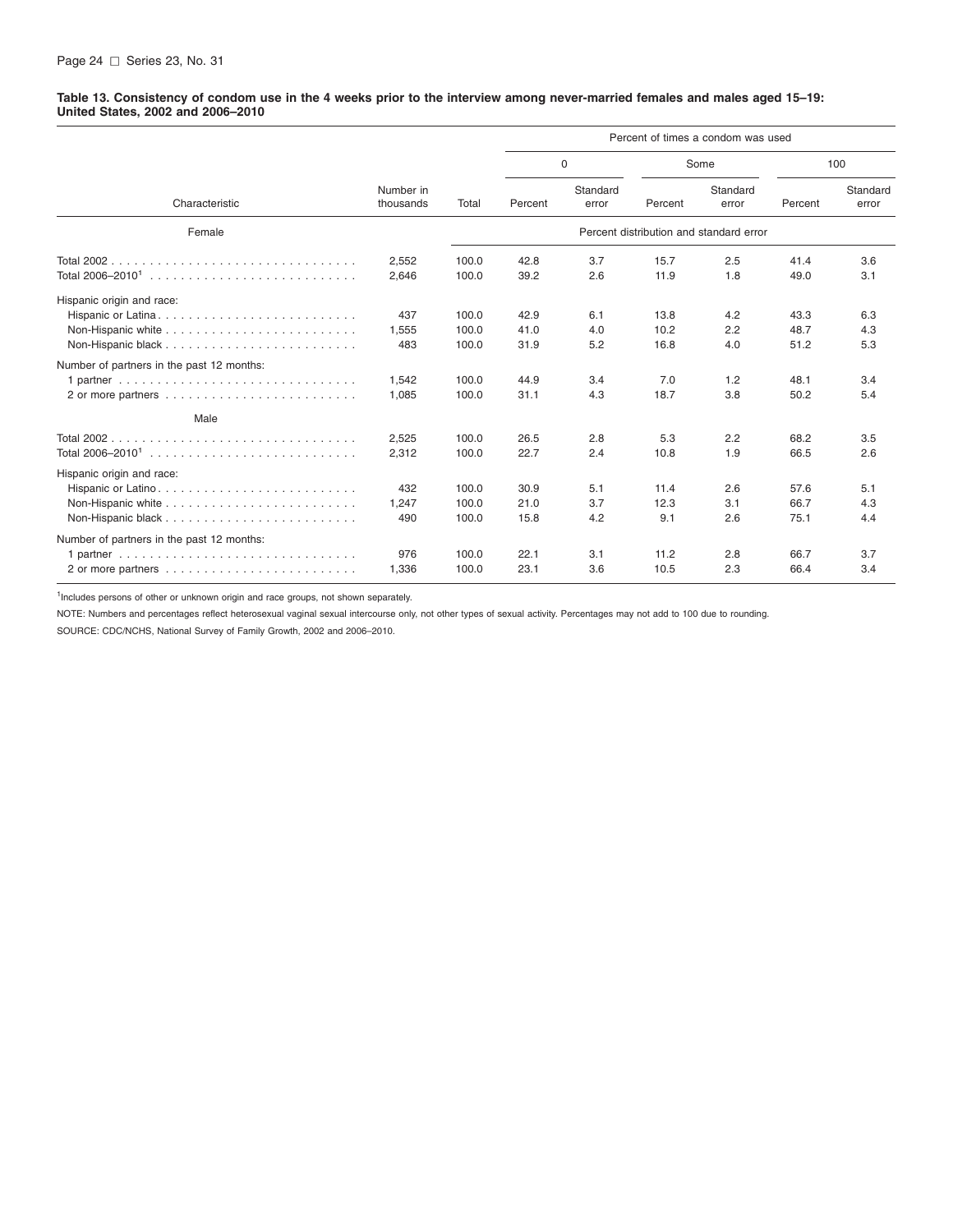#### <span id="page-31-0"></span>Table 14. Probability of a first birth by age 15, 16, 17, 18, 19, and 20 for females aged 15-24: United States, 2002 and 2006-2010

|                                        | Probability of a first birth by age: |      |      |      |      |      |  |  |  |  |  |
|----------------------------------------|--------------------------------------|------|------|------|------|------|--|--|--|--|--|
| Characteristic                         | 15                                   | 16   | 17   | 18   | 19   | 20   |  |  |  |  |  |
|                                        | 0.01                                 | 0.02 | 0.04 | 0.09 | 0.13 | 0.18 |  |  |  |  |  |
|                                        | 0.00                                 | 0.01 | 0.04 | 0.08 | 0.13 | 0.18 |  |  |  |  |  |
| 2006-2010                              |                                      |      |      |      |      |      |  |  |  |  |  |
| Hispanic origin and race:              |                                      |      |      |      |      |      |  |  |  |  |  |
| Hispanic or Latina                     | 0.01                                 | 0.03 | 0.09 | 0.16 | 0.23 | 0.30 |  |  |  |  |  |
|                                        | 0.00                                 | 0.01 | 0.03 | 0.05 | 0.09 | 0.14 |  |  |  |  |  |
|                                        | 0.00                                 | 0.01 | 0.04 | 0.10 | 0.17 | 0.26 |  |  |  |  |  |
| Contraceptive use at first sex:        |                                      |      |      |      |      |      |  |  |  |  |  |
|                                        | 0.00                                 | 0.01 | 0.03 | 0.09 | 0.13 | 0.20 |  |  |  |  |  |
| Used more than one method at first sex | 0.00                                 | 0.00 | 0.01 | 0.02 | 0.06 | 0.07 |  |  |  |  |  |
| Did not use contraception at first sex | 0.02                                 | 0.05 | 0.12 | 0.18 | 0.32 | 0.37 |  |  |  |  |  |
| Mother's age at first birth:           |                                      |      |      |      |      |      |  |  |  |  |  |
|                                        | 0.01                                 | 0.02 | 0.07 | 0.14 | 0.22 | 0.29 |  |  |  |  |  |
| 20 years or over                       | 0.00                                 | 0.01 | 0.02 | 0.05 | 0.09 | 0.14 |  |  |  |  |  |
| Mother's education:                    |                                      |      |      |      |      |      |  |  |  |  |  |
| No high school diploma or GED          | 0.01                                 | 0.04 | 0.11 | 0.18 | 0.28 | 0.37 |  |  |  |  |  |
|                                        | 0.00                                 | 0.01 | 0.04 | 0.09 | 0.14 | 0.19 |  |  |  |  |  |
|                                        | 0.00                                 | 0.01 | 0.01 | 0.04 | 0.07 | 0.12 |  |  |  |  |  |
|                                        |                                      |      |      |      |      |      |  |  |  |  |  |
| Family structure at age 14:            |                                      |      |      |      |      |      |  |  |  |  |  |
| Both biological or adoptive parents    | 0.00                                 | 0.01 | 0.02 | 0.04 | 0.07 | 0.11 |  |  |  |  |  |
| Biological mom and step father         | 0.01                                 | 0.02 | 0.06 | 0.14 | 0.23 | 0.30 |  |  |  |  |  |
|                                        | 0.01                                 | 0.02 | 0.06 | 0.13 | 0.23 | 0.29 |  |  |  |  |  |

0.0 Quantity more than zero but less than 0.01.

<sup>1</sup>Includes persons of other or unknown origin and race groups, those with a mother-figure who had no births, and those who reported no mother-figure, not shown separately.

<sup>2</sup>Refers to anything other than two biological or adoptive parents or biological mother and stepfather, including one biological parent and no other parents(s)/parent-figures or no parent(s)/parentfigures.

NOTE: GED is General Educational Development high school equivalency diploma.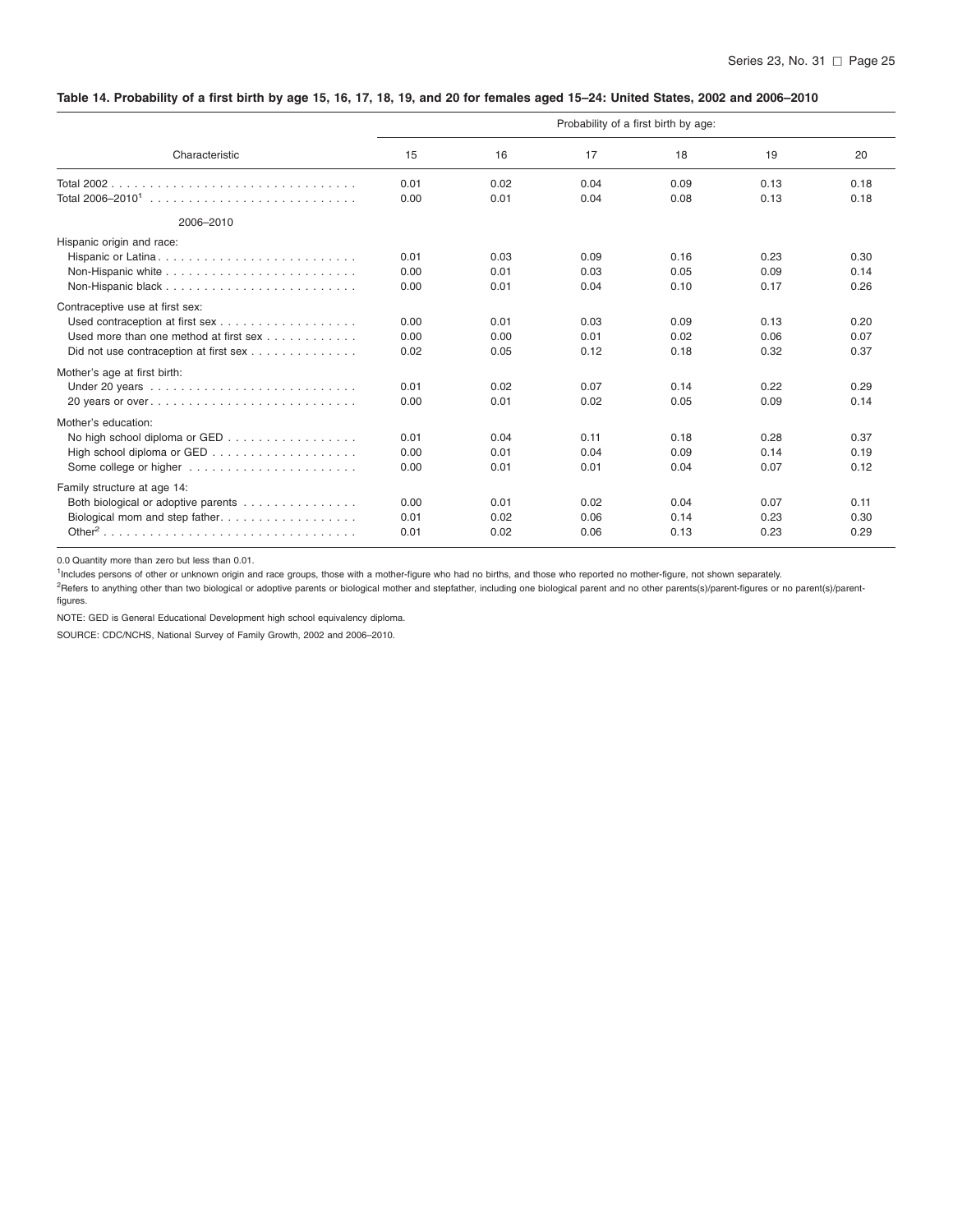## <span id="page-32-0"></span>Table 15. Main reason for never having had sex for females and males aged 15-19: United States, 2002 and 2006-2010

|                                                              |                                       |          | Year of interview |          | Hispanic origin and race 2006-2010 <sup>1</sup> |          |                       |          |                       |       |  |  |  |
|--------------------------------------------------------------|---------------------------------------|----------|-------------------|----------|-------------------------------------------------|----------|-----------------------|----------|-----------------------|-------|--|--|--|
| Gender and reason                                            | 2002                                  |          | 2006-2010         |          | Hispanic                                        |          | Non-Hispanic<br>white |          | Non-Hispanic<br>black |       |  |  |  |
| Female                                                       | Number in thousands <sup>1</sup>      |          |                   |          |                                                 |          |                       |          |                       |       |  |  |  |
|                                                              | 5,236                                 | $\cdots$ | 5,946             | $\cdots$ | 1,071                                           | $\cdots$ | 3,575                 | $\cdots$ | 906                   |       |  |  |  |
|                                                              | Percent distribution (standard error) |          |                   |          |                                                 |          |                       |          |                       |       |  |  |  |
|                                                              | 100.0                                 |          | 100.0             |          | 100.0                                           |          | 100.0                 |          | 100.0                 |       |  |  |  |
| Reason didn't have sex:                                      |                                       |          |                   |          |                                                 |          |                       |          |                       |       |  |  |  |
| Against religion or morals                                   | 37.8                                  | (2.5)    | 41.0              | (2.8)    | 28.2                                            | (3.0)    | 48.3                  | (3.4)    | 28.7                  | (4.3) |  |  |  |
| Don't want to get pregnant                                   | 18.7                                  | (1.8)    | 17.6              | (1.7)    | 22.4                                            | (2.9)    | 13.6                  | (2.0)    | 21.5                  | (4.4) |  |  |  |
| Don't want to get a sexually transmitted disease             | 7.4                                   | (1.0)    | 7.6               | (1.0)    | 10.1                                            | (2.1)    | 5.5                   | (1.4)    | 13.9                  | (2.4) |  |  |  |
| Haven't found the right person yet                           | 17.2                                  | (1.8)    | 18.7              | (1.7)    | 20.6                                            | (2.7)    | 20.2                  | (2.6)    | 15.4                  | (3.2) |  |  |  |
| In a relationship, but waiting for the right time            | 6.6                                   | (1.3)    | 5.6               | (0.9)    | 8.1                                             | (1.7)    | 4.7                   | (1.1)    | 7.4                   | (2.3) |  |  |  |
|                                                              | 12.4                                  | (1.9)    | 9.5               | (1.2)    | 10.7                                            | (2.0)    | 7.6                   | (1.4)    | 13.2                  | (3.6) |  |  |  |
| Male                                                         |                                       |          |                   |          | Number in thousands <sup>1</sup>                |          |                       |          |                       |       |  |  |  |
|                                                              | 5,511                                 | $\cdots$ | 6,266             |          | 1,079                                           | $\cdots$ | 4,057                 | $\cdots$ | 696                   |       |  |  |  |
|                                                              |                                       |          |                   |          | Percent distribution (standard error)           |          |                       |          |                       |       |  |  |  |
|                                                              | 100.0                                 |          | 100.0             |          | 100.0                                           |          | 100.0                 |          | 100.0                 |       |  |  |  |
| Reason didn't have sex:                                      |                                       |          |                   |          |                                                 |          |                       |          |                       |       |  |  |  |
| Against religion or morals                                   | 31.4                                  | (2.2)    | 31.0              | (2.1)    | 27.2                                            | (3.0)    | 33.3                  | (3.0)    | 20.9                  | (4.3) |  |  |  |
| Don't want to get (a female) pregnant                        | 25.2                                  | (2.3)    | 12.6              | (1.2)    | 16.8                                            | (1.9)    | 11.1                  | (1.7)    | 13.6                  | (3.3) |  |  |  |
| Don't want to get a sexually transmitted disease             | 9.9                                   | (1.4)    | 6.3               | (1.0)    | 7.0                                             | (2.0)    | 4.7                   | (1.2)    | 16.3                  | (3.6) |  |  |  |
| Haven't found the right person yet                           | 20.8                                  | (2.0)    | 29.4              | (1.7)    | 31.8                                            | (3.6)    | 29.0                  | (2.3)    | 25.9                  | (4.2) |  |  |  |
| In a relationship, but waiting for the right time $\ldots$ . | 4.8                                   | (1.2)    | 10.8              | (1.4)    | 7.5                                             | (2.2)    | 12.0                  | (1.8)    | 12.7                  | (3.9) |  |  |  |
|                                                              | 7.9                                   | (1.3)    | 9.9               | (1.2)    | 9.7                                             | (2.6)    | 9.8                   | (1.5)    | 10.6                  | (2.6) |  |  |  |

. . . Category not applicable.

. . . Category not applicable.<br><sup>1</sup>Includes persons of other or unknown origin and race groups, not shown separately.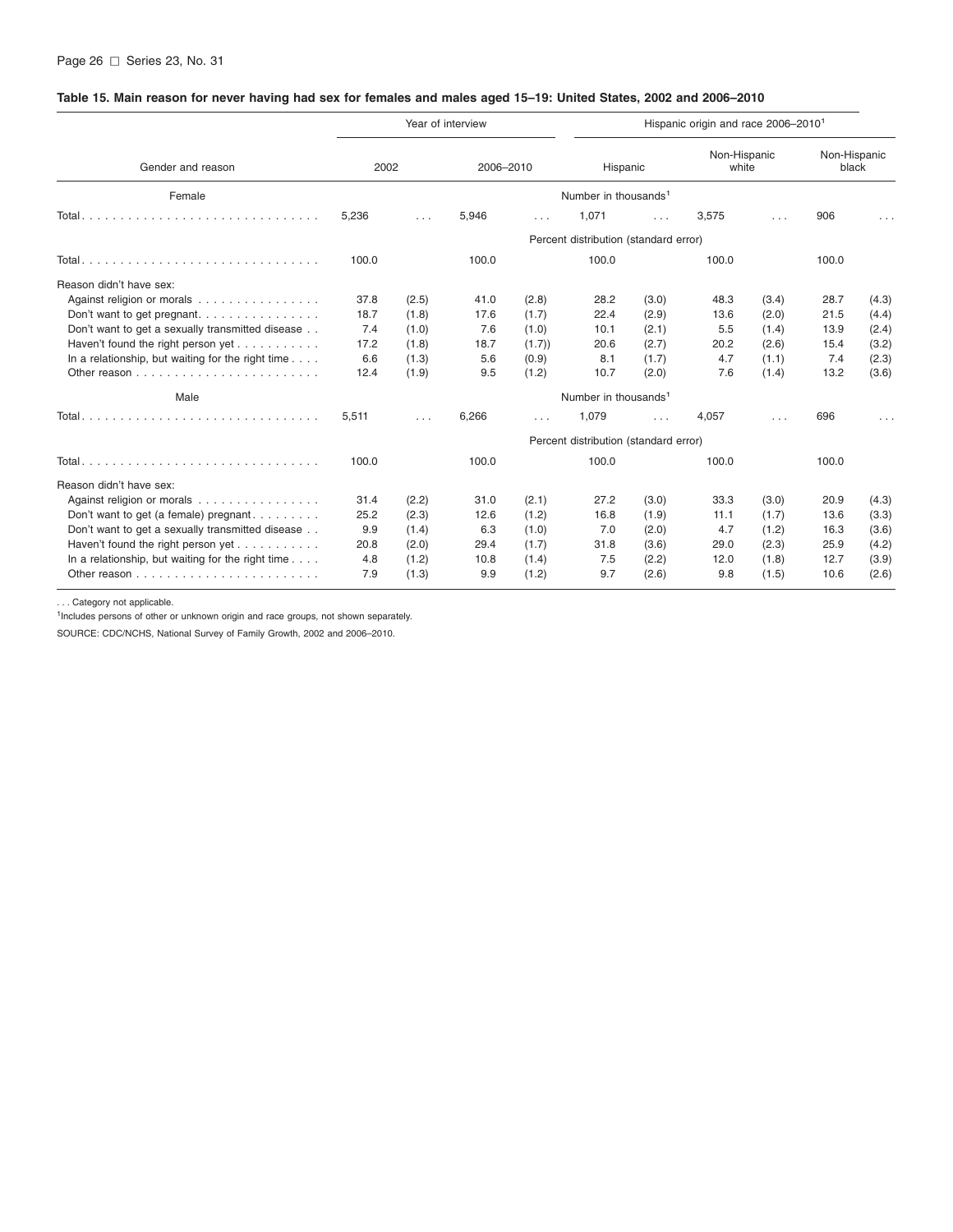<span id="page-33-0"></span>Table 16. Responses to the statement "If you got pregnant now/got a female pregnant now, how would you feel?" for never-married females **and males aged 15–19: United States, 2002 and 2006–2010**

|                                     |                        |       |         | Very upset        | A little upset |                                         | A little pleased |                   | Very pleased |                   |
|-------------------------------------|------------------------|-------|---------|-------------------|----------------|-----------------------------------------|------------------|-------------------|--------------|-------------------|
| Characteristic                      | Number in<br>thousands | Total | Percent | Standard<br>error | Percent        | Standard<br>error                       | Percent          | Standard<br>error | Percent      | Standard<br>error |
| Female                              |                        |       |         |                   |                | Percent distribution and standard error |                  |                   |              |                   |
|                                     | 9,598                  | 100.0 | 60.2    | 1.8               | 26.7           | 1.6                                     | 8.0              | 0.9               | 4.7          | 0.8               |
|                                     | 10,361                 | 100.0 | 57.5    | 1.5               | 29.1           | 1.3                                     | 8.2              | 0.8               | 4.8          | 0.7               |
| Female 2006-2010                    |                        |       |         |                   |                |                                         |                  |                   |              |                   |
| Hispanic origin and race:           |                        |       |         |                   |                |                                         |                  |                   |              |                   |
|                                     | 1,849                  | 100.0 | 47.7    | 3.0               | 32.5           | 3.0                                     | 13.2             | 2.5               | 6.0          | 1.3               |
| Non-Hispanic white                  | 6,150                  | 100.0 | 63.1    | 2.0               | 28.2           | 1.9                                     | 5.4              | 1.0               | 3.2          | 0.8               |
| Non-Hispanic black                  | 1,691                  | 100.0 | 48.9    | 3.0               | 30.6           | 2.4                                     | 9.9              | 1.6               | 9.5          | 1.7               |
| Age:                                |                        |       |         |                   |                |                                         |                  |                   |              |                   |
|                                     | 5,820                  | 100.0 | 63.3    | 1.9               | 28.6           | 1.6                                     | 5.7              | 1.0               | 2.2          | 0.5               |
|                                     | 4,541                  | 100.0 | 50.0    | 2.3               | 29.7           | 2.1                                     | 11.5             | 1.1               | 8.3          | 1.4               |
| Ever had sex:                       |                        |       |         |                   |                |                                         |                  |                   |              |                   |
|                                     | 4,417                  | 100.0 | 44.2    | 2.1               | 33.9           | 1.9                                     | 12.7             | 1.4               | 8.6          | 1.4               |
|                                     | 5,944                  | 100.0 | 67.3    | 2.0               | 25.5           | 1.8                                     | 4.9              | 0.9               | 2.1          | 0.6               |
| Family structure at age 14:         |                        |       |         |                   |                |                                         |                  |                   |              |                   |
| Both biological or adoptive parents | 6,317                  | 100.0 | 63.7    | 2.0               | 25.2           | 1.8                                     | 7.1              | 1.0               | 3.8          | 0.8               |
|                                     | 4,044                  | 100.0 | 47.7    | 2.1               | 35.2           | 1.8                                     | 10.1             | 1.3               | 6.6          | 1.1               |
| Male                                |                        |       |         |                   |                |                                         |                  |                   |              |                   |
| Total 2002.                         | 10,139                 | 100.0 | 51.4    | 2.0               | 33.4           | 1.8                                     | 11.0             | 1.4               | 3.7          | 0.6               |
|                                     | 10,766                 | 100.0 | 46.4    | 1.8               | 34.0           | 1.5                                     | 14.3             | 1.2               | 4.3          | 0.5               |
| Male 2006-2010                      |                        |       |         |                   |                |                                         |                  |                   |              |                   |
| Hispanic origin and race:           |                        |       |         |                   |                |                                         |                  |                   |              |                   |
|                                     | 2,000                  | 100.0 | 26.6    | 2.9               | 37.8           | 2.6                                     | 23.3             | 3.2               | 11.7         | 2.2               |
| Non-Hispanic white                  | 6,405                  | 100.0 | 56.0    | 2.1               | 32.1           | 2.0                                     | 9.7              | 1.2               | 1.5          | 0.5               |
|                                     | 1,673                  | 100.0 | 29.9    | 3.3               | 40.0           | 3.3                                     | 22.4             | 2.4               | 6.5          | 1.3               |
| Age:                                |                        |       |         |                   |                |                                         |                  |                   |              |                   |
| 15-17 years                         | 6,623                  | 100.0 | 53.1    | 2.2               | 32.3           | 2.0                                     | 11.1             | 1.4               | 2.8          | 0.5               |
|                                     | 4,143                  | 100.0 | 35.8    | 2.4               | 36.9           | 2.0                                     | 19.2             | 1.9               | 6.8          | 1.1               |
| Ever had sex:                       |                        |       |         |                   |                |                                         |                  |                   |              |                   |
|                                     | 4,501                  | 100.0 | 32.8    | 2.0               | 37.5           | 1.8                                     | 21.1             | 2.2               | 6.9          | 1.0               |
|                                     | 6,266                  | 100.0 | 56.2    | 2.2               | 31.5           | 2.1                                     | 9.3              | 1.1               | 2.5          | 0.6               |
| Family structure at age 14:         |                        |       |         |                   |                |                                         |                  |                   |              |                   |
| Both biological or adoptive parents | 6,737                  | 100.0 | 52.0    | 2.1               | 32.5           | 1.6                                     | 11.5             | 1.3               | 3.3          | 0.6               |
|                                     | 4,029                  | 100.0 | 37.1    | 2.0               | 36.7           | 2.3                                     | 18.9             | 1.8               | 6.0          | 0.8               |
|                                     |                        |       |         |                   |                |                                         |                  |                   |              |                   |

<sup>1</sup>Includes persons of other or unknown origin and race groups, not shown separately.

<sup>2</sup>Refers to anything other than two biological or adoptive parents or biological mother and stepfather, including one biological parent and no other parents(s)/parent-figures or no parent(s)/parentfigures.

NOTE: Percentages may not add to 100 because responses of ''would not care'' (coded only if respondent insisted) are not shown separately.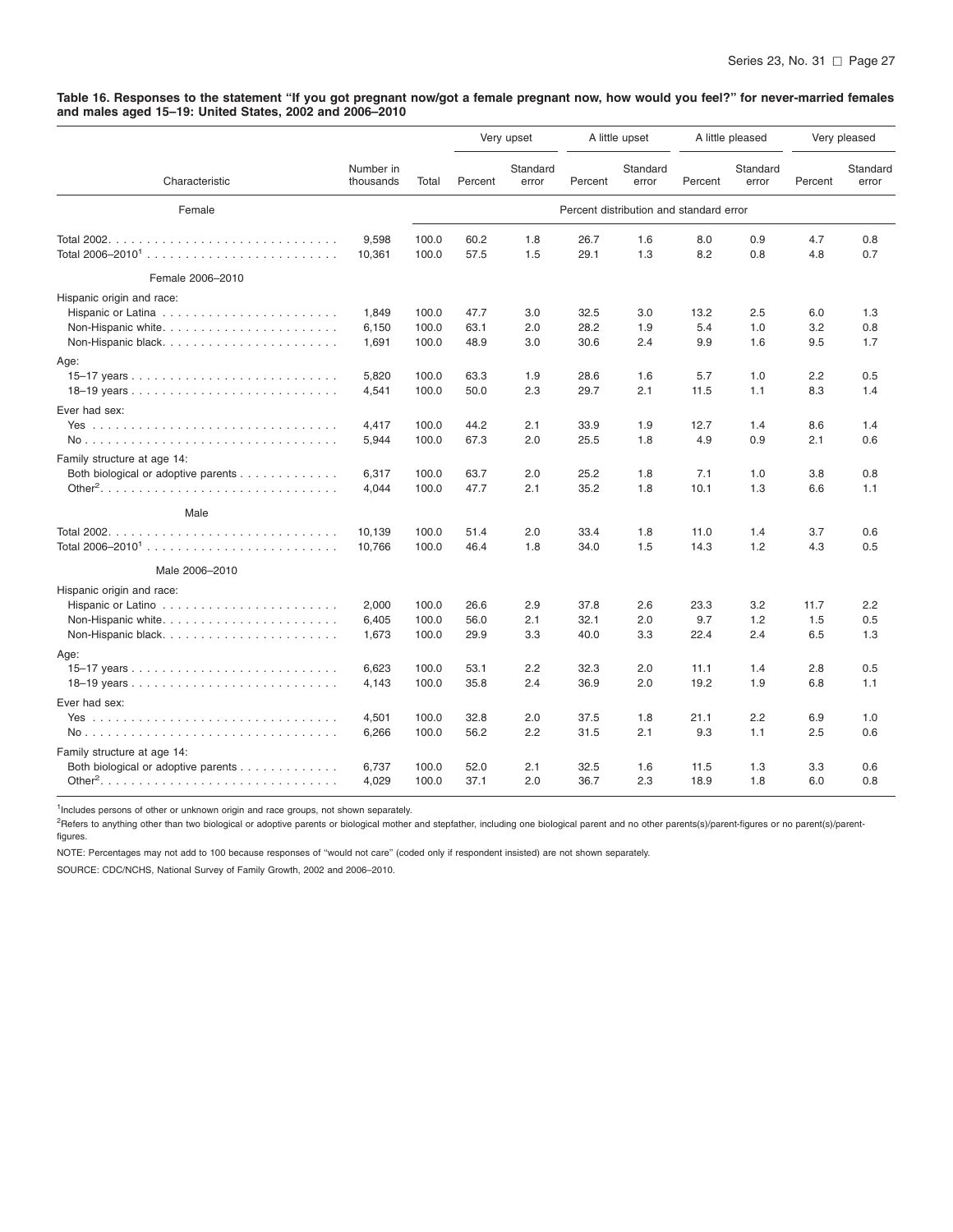# <span id="page-34-0"></span>Appendix. Data by Hispanic Origin and Race Using the 1997 Guidelines From the Office of Management and Budget

#### Table I. Never-married females and males aged 15-19 who have ever had sexual intercourse: United States, 2006-2010

| Characteristic                                       | Number in<br>thousands | Percent | Standard<br>error |
|------------------------------------------------------|------------------------|---------|-------------------|
| Female                                               |                        |         |                   |
|                                                      | 10,361                 | 42.6    | 1.7               |
| Hispanic origin and race:<br>Not Hispanic or Latina: | 1,849                  | 42.1    | 3.3               |
|                                                      | 5,979                  | 41.7    | 2.3               |
|                                                      | 1,566                  | 45.1    | 2.9               |
| Male                                                 |                        |         |                   |
|                                                      | 10.766                 | 41.8    | 1.6               |
| Hispanic origin and race:<br>Not Hispanic or Latino: | 2.000                  | 46.0    | 3.0               |
|                                                      | 6.187                  | 37.19   | 2.2               |
|                                                      | 1,582                  | 59.38   | 3.1               |

<sup>1</sup>Includes persons of other or multiple origin and race groups, not shown separately.

NOTE: Numbers and percentages reflect heterosexual vaginal sexual intercourse only, not other types of sexual activity.

SOURCE: CDC/NCHS, National Survey of Family Growth, 2006–2010.

#### Table II. Never-married females aged 15-19 who have ever had sex in the past 12 months, in the past 3 months, and in the past month: **United States, 2006–2010**

|                                               |                        | Ever had sex |                   | Had sex in<br>last 12 months |                   | Had sex in last<br>3 months |                   | Had sex last month |                   |
|-----------------------------------------------|------------------------|--------------|-------------------|------------------------------|-------------------|-----------------------------|-------------------|--------------------|-------------------|
| Characteristic                                | Number in<br>thousands | Percent      | Standard<br>error | Percent                      | Standard<br>error | Percent                     | Standard<br>error | Percent            | Standard<br>error |
| Total <sup>1</sup>                            | 10.361                 | 42.6         | 1.7               | 39.1                         | 1.7               | 30.6                        | 1.5               | 25.5               | 1.3               |
| Hispanic origin and race                      |                        |              |                   |                              |                   |                             |                   |                    |                   |
| Hispanic or Latina<br>Not Hispanic or Latina: | 1,849                  | 42.1         | 3.3               | 38.3                         | 3.7               | 29.1                        | 3.3               | 23.6               | 2.9               |
| Black or African American, single race        | 5,979<br>1,566         | 41.7<br>45.2 | 2.3<br>2.9        | 38.3<br>42.2                 | 2.2<br>2.9        | 30.6<br>31.9                | 2.0<br>2.8        | 25.4<br>27.3       | 1.8<br>2.8        |

<sup>1</sup>Includes persons of other or multiple origin and race groups, not shown separately.

NOTE: Numbers and percentages reflect heterosexual vaginal sexual intercourse only, not other types of sexual activity.

SOURCE: CDC/NCHS, National Survey of Family Growth, 2006–2010.

#### Table III. Never-married males aged 15–19 who have ever had sex in the past 12 months, in the past 3 months, and in the past month: **United States, 2006–2010**

|                                        |                        | Ever had sex |                   | Had sex in<br>last 12 months |                   | Had sex in last<br>3 months |                   | Had sex last month |                   |
|----------------------------------------|------------------------|--------------|-------------------|------------------------------|-------------------|-----------------------------|-------------------|--------------------|-------------------|
| Characteristic                         | Number in<br>thousands | Percent      | Standard<br>error | Percent                      | Standard<br>error | Percent                     | Standard<br>error | Percent            | Standard<br>error |
| Total <sup>1</sup>                     | 10.766                 | 41.8         | 1.6               | 37.4                         | 1.5               | 27.6                        | 1.5               | 21.5               | 1.2               |
| Hispanic origin and race               |                        |              |                   |                              |                   |                             |                   |                    |                   |
| Not Hispanic or Latino:                | 2,000                  | 46.0         | 3.0               | 41.5                         | 2.7               | 29.7                        | 2.5               | 22.1               | 2.4               |
| Black or African American, single race | 6,187<br>1,582         | 37.2<br>59.4 | 2.2<br>3.1        | 34.0<br>50.0                 | 2.2<br>2.8        | 24.8<br>38.4                | 2.2<br>2.5        | 19.8<br>29.8       | 1.6<br>2.4        |

<sup>1</sup>Includes persons of other or multiple origin and race groups, not shown separately.

NOTE: Numbers and percentages reflect heterosexual vaginal sexual intercourse only, not other types of sexual activity.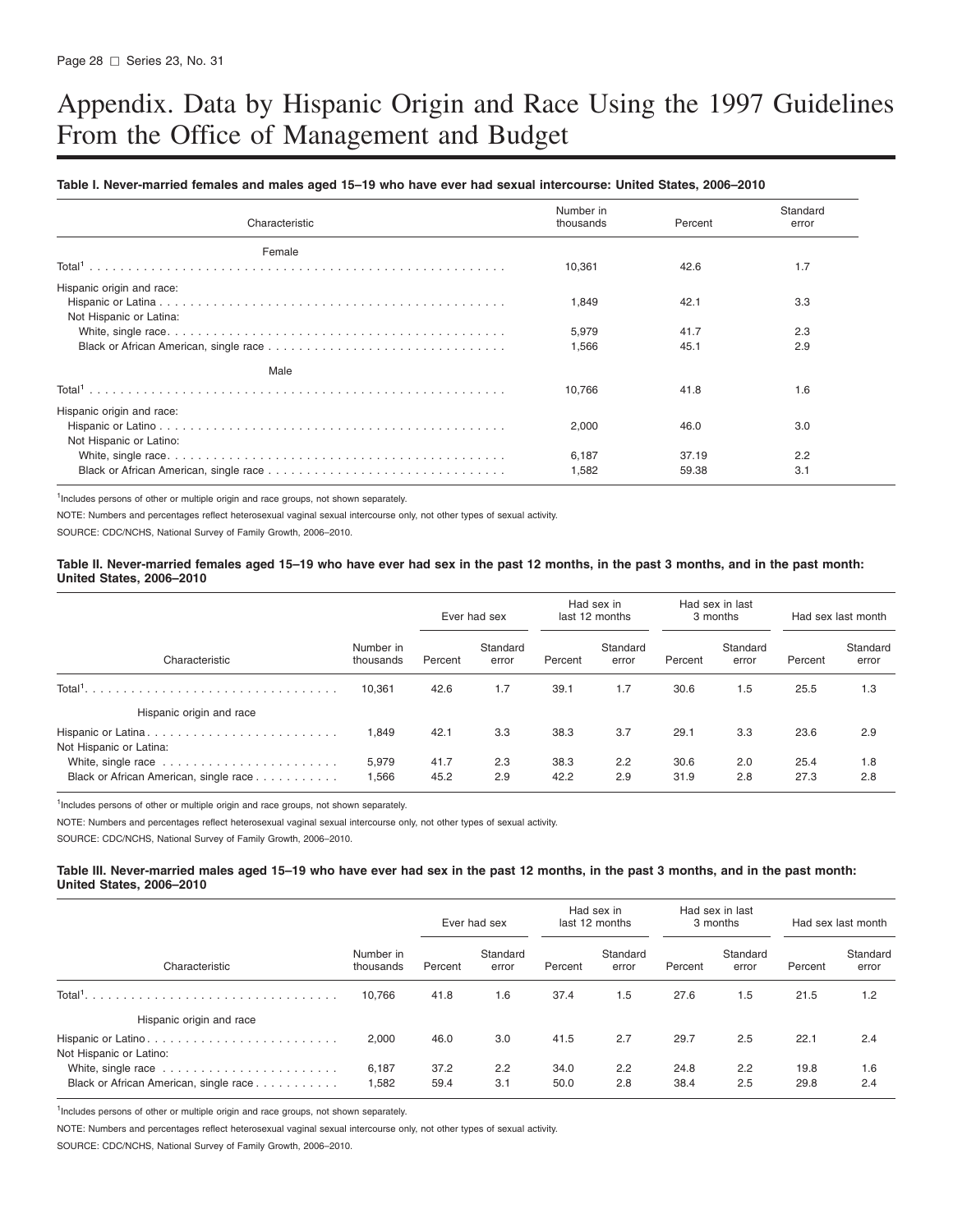#### <span id="page-35-0"></span>Table IV. Relationship with partner at first sex for females and males aged 15-19: United States, 2006-2010

| Characteristic                                       | Number in<br>thousands | Total          | Just met<br>or just friends | Standard<br>error | Going out<br>once in<br>a while | Standard<br>error | Going<br>steady | Standard<br>error | Cohabiting,<br>engaged, or<br>married | Standard<br>error |
|------------------------------------------------------|------------------------|----------------|-----------------------------|-------------------|---------------------------------|-------------------|-----------------|-------------------|---------------------------------------|-------------------|
| Female                                               |                        |                |                             |                   |                                 |                   |                 |                   |                                       |                   |
| $Total1$                                             | 4,531                  | 100.0          | 15.7                        | 1.6               | 8.6                             | 1.2               | 69.8            | 2.1               | 2.6                                   | 0.6               |
| Hispanic origin and race:                            |                        |                |                             |                   |                                 |                   |                 |                   |                                       |                   |
| Not Hispanic or Latina:                              | 833                    | 100.0          | 8.7                         | 2.8               | 10.0                            | 2.4               | 75.7            | 3.8               | 3.8                                   | 1.6               |
|                                                      | 2,547                  | 100.0          | 15.9                        | 2.2               | 8.3                             | 1.7               | 69.3            | 3.2               | 2.6                                   | 0.9               |
| Black or African American, single race               | 707                    | 100.0          | 20.7                        | 3.4               | 5.6                             | 1.6               | 68.5            | 3.3               | 1.6                                   | 1.3               |
| Male                                                 |                        |                |                             |                   |                                 |                   |                 |                   |                                       |                   |
|                                                      | 4,551                  | 100.0          | 27.8                        | 1.8               | 11.7                            | 1.1               | 56.2            | 2                 | 1.7                                   | 0.7               |
| Hispanic origin and race:<br>Not Hispanic or Latino: | 931                    | 100.0          | 32.5                        | 3.5               | 11.3                            | 2.1               | 49.2            | 3.7               | 5.3                                   | 2.3               |
| Black or African American, single race               | 2,340<br>939           | 100.0<br>100.0 | 26.2<br>30.1                | 2.9<br>3.8        | 8.9<br>16.0                     | 1.6<br>3.1        | 61.5<br>49.1    | 3.4<br>3.8        | $\star$<br>$\star$                    | $\pm$<br>$\star$  |

<sup>1</sup>Includes persons of other or multiple origin and race groups, not shown separately.

NOTE: Numbers and percentages reflect heterosexual vaginal sexual intercourse only, not other types of sexual activity.

SOURCE: CDC/NCHS, National Survey of Family Growth, 2006–2010.

#### Table V. Number of male sexual partners in the prior 12 months among never-married females aged 15-19: United States, 2006-2010

|                                                  |                        |       |               |                   |                                      |                   |         |                   |         | Number of partners in last 12 months |           |                   |
|--------------------------------------------------|------------------------|-------|---------------|-------------------|--------------------------------------|-------------------|---------|-------------------|---------|--------------------------------------|-----------|-------------------|
|                                                  |                        |       | Never had sex |                   | Had sex but not<br>in last 12 months |                   |         |                   | $2 - 3$ |                                      | 4 or more |                   |
| Characteristic                                   | Number in<br>thousands | Total | Percent       | Standard<br>error | Percent                              | Standard<br>error | Percent | Standard<br>error | Percent | Standard<br>error                    | Percent   | Standard<br>error |
| Total <sup>1</sup><br>.                          | 10,361                 | 100.0 | 57.4          | 1.7               | 3.6                                  | 0.5               | 24.8    | 1.4               | 10.6    | 0.9                                  | 3.7       | 0.6               |
| Hispanic origin and race                         |                        |       |               |                   |                                      |                   |         |                   |         |                                      |           |                   |
| Hispanic or Latina<br>Not Hispanic or Latina:    | 1.849                  | 100.0 | 57.9          | 3.3               | 3.8                                  | 1.1               | 26.7    | 2.6               | 8.0     | 1.8                                  | 3.6       | 1.1               |
| White, single race                               | 5,979                  | 100.0 | 58.3          | 2.3               | 3.4                                  | 0.67              | 23.2    | 1.9               | 11.6    | 1.4                                  | 3.4       | 0.7               |
| Black or African American, single<br><b>race</b> | 1,566                  | 100.0 | 54.8          | 2.9               | 2.9                                  | 0.75              | 28.3    | 2.4               | 10.6    | 1.8                                  | 3.2       | 1.2               |

<sup>1</sup>Includes persons of other or multiple origin and race groups, not shown separately.

NOTE: Numbers and percentages reflect heterosexual vaginal sexual intercourse only, not other types of sexual activity.

SOURCE: CDC/NCHS, National Survey of Family Growth, 2006–2010.

#### Table VI. Number of female sexual partners in the prior 12 months among never-married males aged 15-19: United States, 2006-2010

|                                                |                        |       |         |                   |         |                                      |         |                   |         | Number of partners in last 12 months |         |                   |  |
|------------------------------------------------|------------------------|-------|---------|-------------------|---------|--------------------------------------|---------|-------------------|---------|--------------------------------------|---------|-------------------|--|
|                                                |                        |       |         | Never had sex     |         | Had sex but not<br>in last 12 months |         |                   |         | $2 - 3$                              |         | 4 or more         |  |
| Characteristic                                 | Number in<br>thousands | Total | Percent | Standard<br>error | Percent | Standard<br>error                    | Percent | Standard<br>error | Percent | Standard<br>error                    | Percent | Standard<br>error |  |
| Total <sup>1</sup><br>.                        | 10,766                 | 100.0 | 58.2    | 1.6               | 4.4     | 0.5                                  | 20.8    | 1.2               | 12.0    | 1.0                                  | 4.5     | 0.5               |  |
| Hispanic origin and race                       |                        |       |         |                   |         |                                      |         |                   |         |                                      |         |                   |  |
| Hispanic or Latino<br>Not Hispanic or Latino:  | 2,000                  | 100.0 | 54.0    | 3.0               | 4.5     | 0.97                                 | 25.3    | 2.3               | 13.1    | 2.4                                  | 3.1     | 0.8               |  |
| White, single race                             | 6,187                  | 100.0 | 62.8    | 2.2               | 3.2     | 0.66                                 | 18.6    | 1.7               | 11.0    | 1.3                                  | 4.4     | 0.7               |  |
| Black or African American, single<br>race<br>. | 1,582                  | 100.0 | 40.6    | 3.1               | 9.4     | 1.7                                  | 24.5    | 2.3               | 18.0    | 2.2                                  | 7.5     | 1.8               |  |

<sup>1</sup>Includes persons of other or multiple origin and race groups, not shown separately.

NOTE: Numbers and percentages reflect heterosexual vaginal sexual intercourse only, not other types of sexual activity.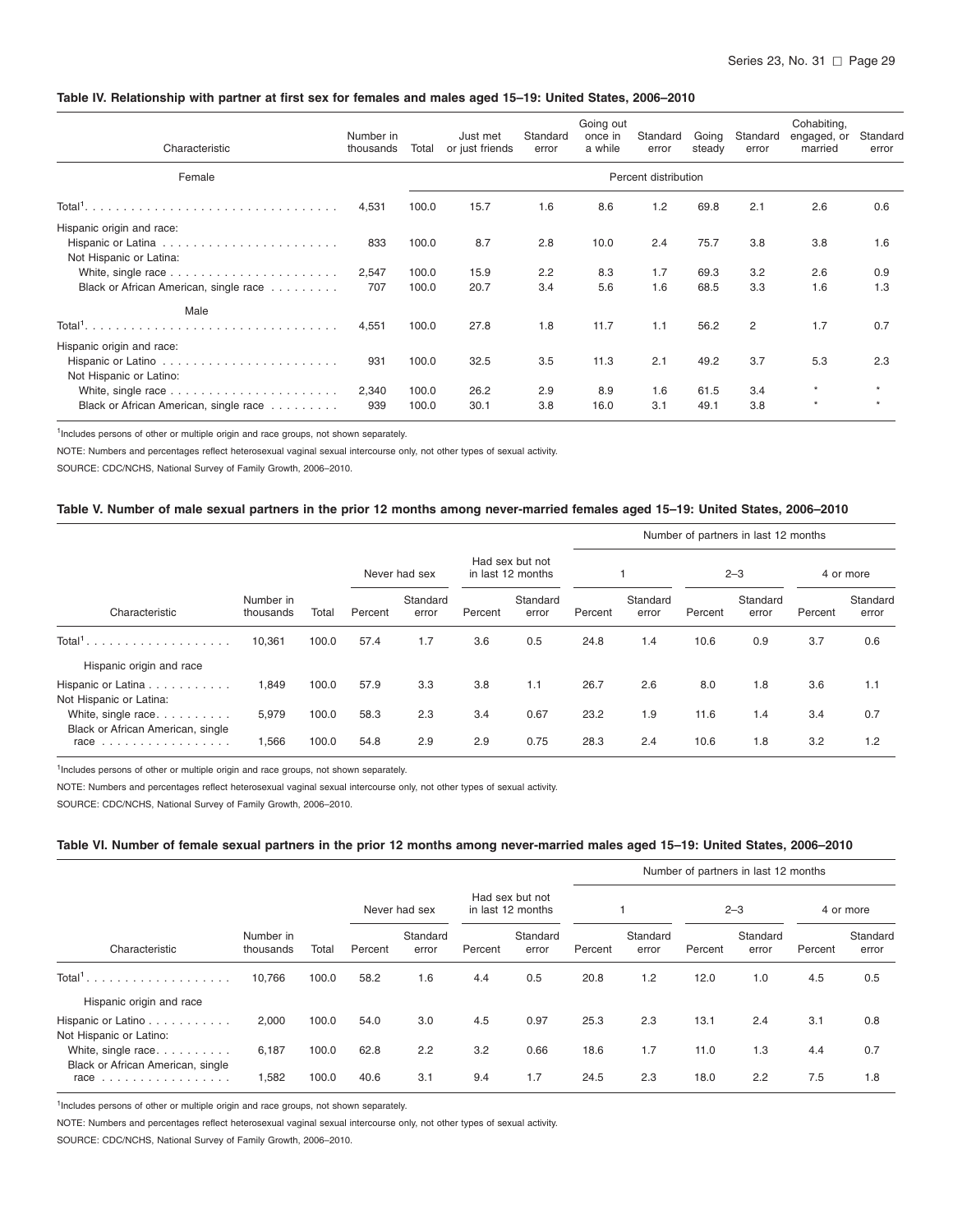#### <span id="page-36-0"></span>Table VII. Number of male sexual partners in lifetime among sexually experienced never-married females aged 15-19: United States, **2006–2010**

|                                                              |                        |                | Number of partners in lifetime |                   |              |                   |              |                   |              |                   |  |  |
|--------------------------------------------------------------|------------------------|----------------|--------------------------------|-------------------|--------------|-------------------|--------------|-------------------|--------------|-------------------|--|--|
|                                                              |                        |                |                                |                   | 2            |                   | $3 - 5$      |                   | 6 or more    |                   |  |  |
| Characteristic                                               | Number in<br>thousands | Total          | Percent                        | Standard<br>error | Percent      | Standard<br>error | Percent      | Standard<br>error | Percent      | Standard<br>error |  |  |
| Total <sup>1</sup><br>Hispanic origin and race               | 4.417                  | 100.0          | 35.0                           | 2.1               | 16.4         | 1.6               | 31.9         | 2.0               | 16.7         | 1.9               |  |  |
| Hispanic or Latina.<br>Not Hispanic or Latina:               | 778                    | 100.0          | 43.4                           | 5.1               | 17.4         | 3.1               | 28.3         | 4.6               | 11.0         | 2.4               |  |  |
| White, single race<br>Black or African American, single race | 2.494<br>707           | 100.0<br>100.0 | 32.3<br>29.0                   | 3.0<br>3.1        | 18.3<br>13.9 | 2.4<br>3.1        | 32.8<br>39.6 | 2.9<br>4.2        | 16.6<br>17.5 | 2.6<br>3.7        |  |  |

<sup>1</sup>Includes persons of other or multiple origin and race groups, not shown separately.

NOTE: Numbers and percentages reflect heterosexual vaginal sexual intercourse only, not other types of sexual activity.

SOURCE: CDC/NCHS, National Survey of Family Growth, 2006–2010.

#### Table VIII. Number of female sexual partners in lifetime among sexually experienced never-married males aged 15-19: United States, **2006–2010**

|                                        |                        | Number of partners in lifetime |              |                   |              |                   |              |                   |              |                   |  |  |  |
|----------------------------------------|------------------------|--------------------------------|--------------|-------------------|--------------|-------------------|--------------|-------------------|--------------|-------------------|--|--|--|
|                                        |                        |                                |              |                   | 2            |                   | $3 - 5$      |                   | 6 or more    |                   |  |  |  |
| Characteristic                         | Number in<br>thousands | Total                          | Percent      | Standard<br>error | Percent      | Standard<br>error | Percent      | Standard<br>error | Percent      | Standard<br>error |  |  |  |
|                                        | 4,501                  | 100.0                          | 30.2         | 2.1               | 14.8         | 1.5               | 32.6         | 1.9               | 22.4         | 1.5               |  |  |  |
| Hispanic origin and race               |                        |                                |              |                   |              |                   |              |                   |              |                   |  |  |  |
| Not Hispanic or Latino:                | 920                    | 100.0                          | 25.9         | 3.5               | 17.7         | 2.9               | 31.2         | 3.6               | 25.3         | 3.5               |  |  |  |
| Black or African American, single race | 2,301<br>939           | 100.0<br>100.0                 | 34.4<br>22.7 | 3.5<br>3.6        | 14.6<br>13.4 | 2.3<br>2.8        | 30.9<br>37.7 | 2.9<br>4.0        | 20.1<br>26.3 | 2.5<br>3.0        |  |  |  |

<sup>1</sup>Includes persons of other or multiple origin and race groups, not shown separately.

NOTE: Numbers and percentages reflect heterosexual vaginal sexual intercourse only, not other types of sexual activity.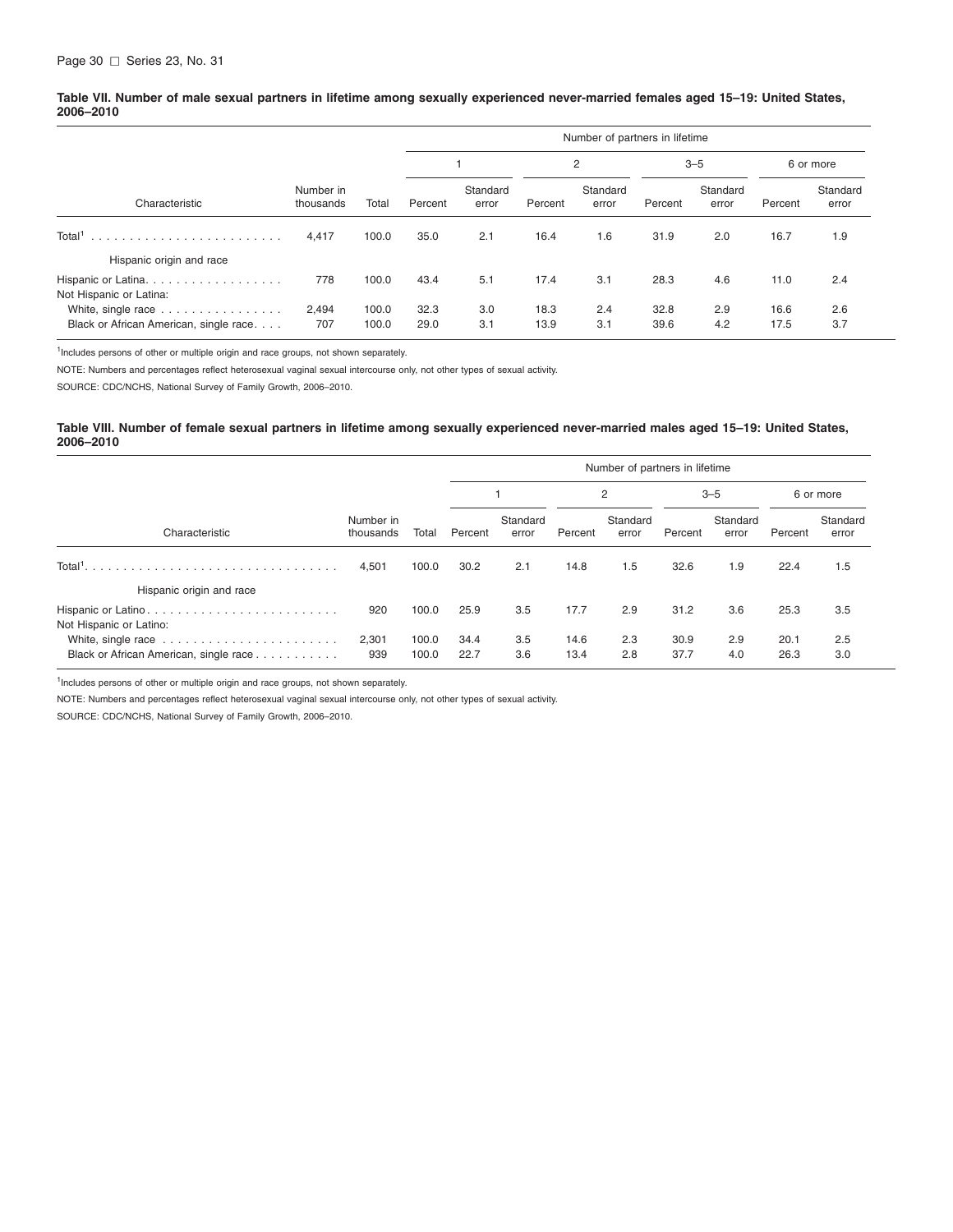#### <span id="page-37-0"></span>Table IX. Feelings about first sex for females and males aged 18-24 at interview who had first sex before age 20: United States, 2006-2010

|                                                      |                        |       | How much first sex was wanted <sup>1</sup> |                                                     |         |                                                                                                 |                                                |                   |  |  |  |  |  |
|------------------------------------------------------|------------------------|-------|--------------------------------------------|-----------------------------------------------------|---------|-------------------------------------------------------------------------------------------------|------------------------------------------------|-------------------|--|--|--|--|--|
|                                                      |                        |       |                                            | I really didn't want<br>it to happen<br>at the time |         | I had mixed feelings-<br>part of me wanted it<br>to happen at the time<br>and part of me didn't | I really wanted<br>it to happen at<br>the time |                   |  |  |  |  |  |
| Characteristic                                       | Number in<br>thousands | Total | Percent                                    | Standard<br>error                                   | Percent | Standard<br>error                                                                               | Percent                                        | Standard<br>error |  |  |  |  |  |
| Female                                               |                        |       |                                            |                                                     |         |                                                                                                 |                                                |                   |  |  |  |  |  |
|                                                      | 10,784                 | 100.0 | 10.8                                       | 0.9                                                 | 48.0    | 1.8                                                                                             | 41.2                                           | 1.6               |  |  |  |  |  |
| Hispanic origin and race:                            |                        |       |                                            |                                                     |         |                                                                                                 |                                                |                   |  |  |  |  |  |
| Not Hispanic or Latina:                              | 1,780                  | 100.0 | 13.5                                       | 2.3                                                 | 44.3    | 2.6                                                                                             | 42.2                                           | 2.6               |  |  |  |  |  |
|                                                      | 6,171                  | 100.0 | 8.2                                        | 1.0                                                 | 48.0    | 2.4                                                                                             | 43.8                                           | 2.3               |  |  |  |  |  |
| Black or African American, single race               | 1,723                  | 100.0 | 14.2                                       | 2.3                                                 | 56.8    | 3.0                                                                                             | 29.0                                           | 2.86              |  |  |  |  |  |
| Male                                                 |                        |       |                                            |                                                     |         |                                                                                                 |                                                |                   |  |  |  |  |  |
|                                                      | 10,214                 | 100.0 | 5.0                                        | 0.7                                                 | 32.5    | 1.7                                                                                             | 62.5                                           | 1.9               |  |  |  |  |  |
| Hispanic origin and race:<br>Not Hispanic or Latino: | 2,154                  | 100.0 | 7.3                                        | 1.9                                                 | 33.2    | 3.7                                                                                             | 59.5                                           | 3.4               |  |  |  |  |  |
|                                                      | 6,049                  | 100.0 | 3.0                                        | 0.7                                                 | 29.4    | 2.3                                                                                             | 67.5                                           | 2.4               |  |  |  |  |  |
| Black or African American, single race               | 1,657                  | 100.0 | 9.3                                        | 2.7                                                 | 40.4    | 3.3                                                                                             | 50.3                                           | 3.8               |  |  |  |  |  |

<sup>1</sup>Based on a response to a question in the self-administered portion of the questionnaire asking which of the three reponses comes closest to describing how much he/she wanted the first intercourse to happen. to happen.<br><sup>2</sup>Includes persons of other or multiple origin and race groups, not shown separately.

NOTE: Numbers and percentages reflect heterosexual vaginal sexual intercourse only, not other types of sexual activity.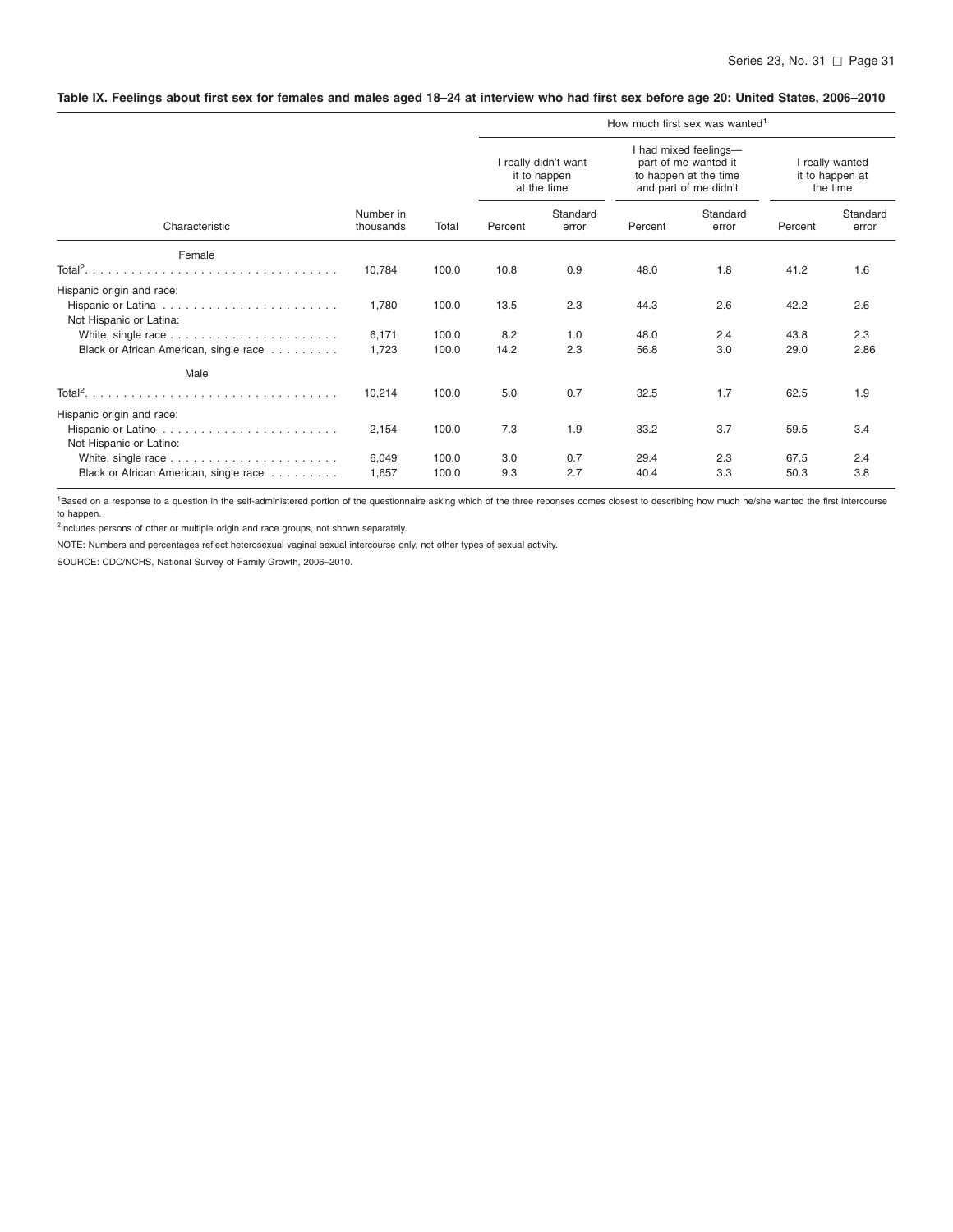<span id="page-38-0"></span>

| Characteristic                                                               | Number in<br>thousands | Any<br>method | Standard<br>error | No<br>method | Standard<br>error | Pill<br>(at all) | Standard<br>error | Other<br>hormonal <sup>1</sup> | Standard<br>error | Condom<br>(at all) | Standard<br>error | All other<br>methods <sup>2</sup> | Standard<br>error | Dual<br>methods<br>(hormonal<br>and condom) | Standard<br>error |
|------------------------------------------------------------------------------|------------------------|---------------|-------------------|--------------|-------------------|------------------|-------------------|--------------------------------|-------------------|--------------------|-------------------|-----------------------------------|-------------------|---------------------------------------------|-------------------|
| Female                                                                       |                        |               |                   |              |                   |                  |                   |                                |                   |                    |                   |                                   |                   |                                             |                   |
|                                                                              | 4,532                  | 78.3          | 1.9               | 21.7         | 1.9               | 15.7             | 1.6               | 6.1                            | 1.1               | 68.0               | 2.0               | 3.4                               | 0.8               | 14.8                                        | 1.5               |
| Hispanic origin and race:<br>Hispanic or Latina<br>Not Hispanic or Latina:   | 833                    | 74.0          | 3.9               | 26.0         | 3.9               | 7.2              | 2.4               | 5.8                            | 2.3               | 65.4               | 3.5               | 1.3                               | 0.7               | 5.7                                         | 1.7               |
| White, single race                                                           | 2,547                  | 82.7          | 2.3               | 17.3         | 2.3               | 22.2             | 2.5               | 6.4                            | 1.8               | 71.3               | 2.7               | 4.2                               | 1.3               | 21.3                                        | 2.3               |
| Black or African American, single<br>$race. \ldots. \ldots. \ldots. \ldots.$ | 707                    | 72.7          | 4.6               | 27.3         | 4.6               | 9.4              | 2.6               | 6.9                            | 2.2               | 65.9               | 4.7               |                                   |                   | 10.0                                        | 2.9               |
| Male                                                                         |                        |               |                   |              |                   |                  |                   |                                |                   |                    |                   |                                   |                   |                                             |                   |
|                                                                              | 4,551                  | 85.4          | 1.6               | 14.6         | 1.6               | 17.9             | 2.0               | 1.4                            | 0.6               | 79.6               | 2.0               | 2.7                               | 0.7               | 16.2                                        | 1.8               |
| Hispanic origin and race:<br>Hispanic or Latino<br>Not Hispanic or Latino:   | 931                    | 84.1          | 3.1               | 15.9         | 3.1               | 9.1              | 2.8               | $\star$                        |                   | 78.5               | 3.2               | 4.5                               | 1.4               | 8.3                                         | 2.8               |
| White, single race                                                           | 2,340                  | 88.2          | 2.2               | 11.8         | 2.2               | 25.2             | 3.2               | 2.5                            | 1.1               | 80.7               | 2.9               | 2.5                               | 1.3               | 22.6                                        | 2.7               |
| Black or African American, single<br>$race. \ldots \ldots \ldots \ldots$     | 939                    | 81.7          | 3.2               | 18.3         | 3.2               | 10.8             | 2.5               | $\star$                        |                   | 79.6               | 3.5               |                                   |                   | 10.2                                        | 2.5               |

\* Figure does not meet standards of reliability or precision.

1Includes Lunelle injectable, emergency contraception, and contraceptive patch in 2002; adds contraceptive ring (Nuva-Ring) and Implanon implant in 2006–2010.

<sup>2</sup>Excludes condom and hormonal methods. Thus, if other method was combined with condom or hormonal method, it is not counted. Other methods include withdrawal, sterilization, IUD, female condom, diaphragm, cervical cap, s cream or suppository, sponge, calendar rhythm method, and ''other'' methods.

<sup>3</sup>Includes persons of other or multiple origin and race groups, not shown separately.

NOTE: Statistics for condom "at all," pill "at all," and other hormonal reflect use of that method regardless of whether it was used alone or in combination with another method.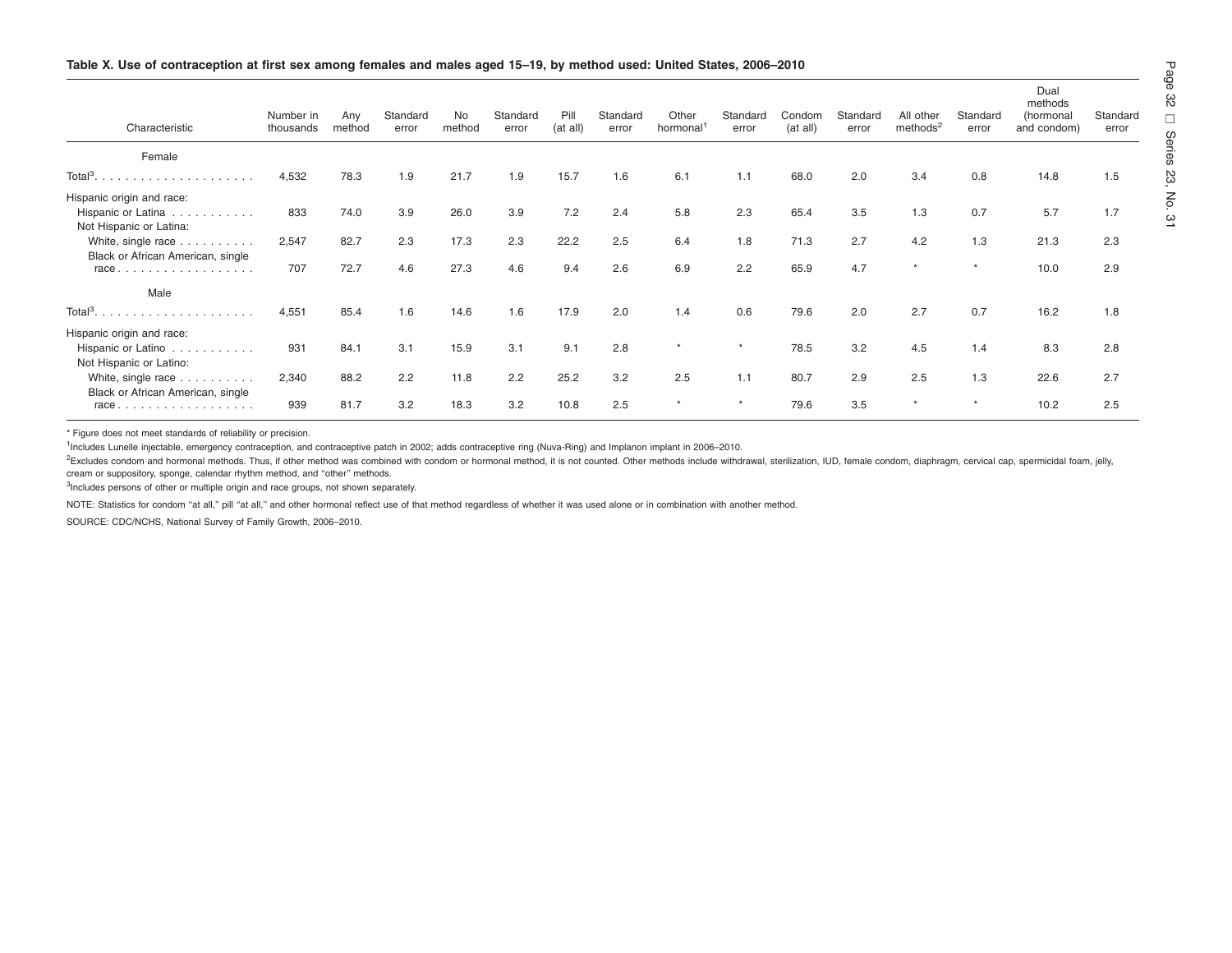<span id="page-39-0"></span>

| Table XI. Use of contraception at last sex in the prior 3 months among never-married females and males aged 15-19, by method used: United States, 2006-2010 |  |
|-------------------------------------------------------------------------------------------------------------------------------------------------------------|--|
|                                                                                                                                                             |  |

| Characteristic                                                             | Number in<br>thousands | Any<br>method | Standard<br>error | <b>No</b><br>method | Standard<br>error | Pill<br>(at all) | Standard<br>error | Other<br>hormonal <sup>1</sup> | Standard<br>error | Condom<br>(at all) | Standard<br>error | All other<br>methods <sup>2</sup> | Standard<br>error | Dual<br>methods<br>(hormonal<br>and condom) | Standard<br>error |
|----------------------------------------------------------------------------|------------------------|---------------|-------------------|---------------------|-------------------|------------------|-------------------|--------------------------------|-------------------|--------------------|-------------------|-----------------------------------|-------------------|---------------------------------------------|-------------------|
| Female                                                                     |                        |               |                   |                     |                   |                  |                   |                                |                   |                    |                   |                                   |                   |                                             |                   |
|                                                                            | 3,175                  | 85.6          | 1.9               | 14.4                | 1.9               | 30.5             | 2.3               | 12.2                           | 1.7               | 52.0               | 2.8               | 11.0                              | 1.8               | 20.1                                        | 2.2               |
| Hispanic origin and race:<br>Hispanic or Latina<br>Not Hispanic or Latina: | 539                    | 79.5          | 5.0               | 20.5                | 5.0               | 17.2             | 3.9               | 18.0                           | 4.3               | 47.7               | 6.1               | 10.6                              | 3.6               | 14.0                                        | 4.9               |
| White, single race                                                         | 1,829                  | 89.7          | 2.2               | 10.3                | 2.2               | 38.9             | 3.5               | 10.8                           | 2.1               | 52.8               | 3.6               | 11.7                              | 2.5               | 24.5                                        | 3.2               |
| Black or African American, single<br>$race.$                               | 499                    | 81.0          | 4.0               | 19.0                | 4.0               | 15.5             | 4.0               | 13.8                           | 3.2               | 58.6               | 5.5               | 6.5                               | 2.0               | 13.3                                        | 3.6               |
| Male                                                                       |                        |               |                   |                     |                   |                  |                   |                                |                   |                    |                   |                                   |                   |                                             |                   |
|                                                                            | 2,970                  | 92.5          | 1.3               | 7.5                 | 1.3               | 39.0             | 2.6               | 9.3                            | 1.6               | 74.7               | 2.2               | 3.4                               | 0.7               | 33.9                                        | 2.8               |
| Hispanic origin and race:<br>Hispanic or Latino<br>Not Hispanic or Latino: | 593                    | 86.2          | 3.1               | 13.8                | 3.1               | 29.4             | 4.5               | 6.8                            | 2.9               | 65.5               | 4.2               | 4.3                               | 2.1               | 19.6                                        | 4.0               |
| White, single race                                                         | 1,537                  | 96.7          | 1.3               | 3.3                 | 1.3               | 49.4             | 4.1               | 11.0                           | 2.6               | 76.7               | 3.6               | 2.9                               | 1.1               | 43.3                                        | 4.4               |
| Black or African American, single<br>$race.$                               | 607                    | 91.2          | 2.9               | 8.8                 | 2.9               | 24.1             | 4.0               | 10.0                           | 3.3               | 78.9               | 4.4               | 3.8                               | 1.2               | 25.6                                        | 4.3               |

<sup>1</sup>Includes Depo-Provera injectible and Norplant implants in 1995; adds Lunelle injectable, emergency contraception, and contraceptive patch in 2002; adds contraceptive ring (Nuva-Ring) and Implanon implant in 2006–2010.

<sup>2</sup>Excludes condom and hormonal methods. Thus, if other method was combined with condom or hormonal method, it is not counted. Other methods include withdrawal, sterilization, IUD, female condom, diaphragm, cervical cap, s cream or suppository, sponge, calendar rhythm method, and ''other'' methods.

<sup>3</sup>Includes persons of other or multiple origin and race groups, not shown separately.

NOTE: Statistics for condom "at all," pill "at all," and other hormonal reflect use of that method regardless of whether it was used alone or in combination with another method.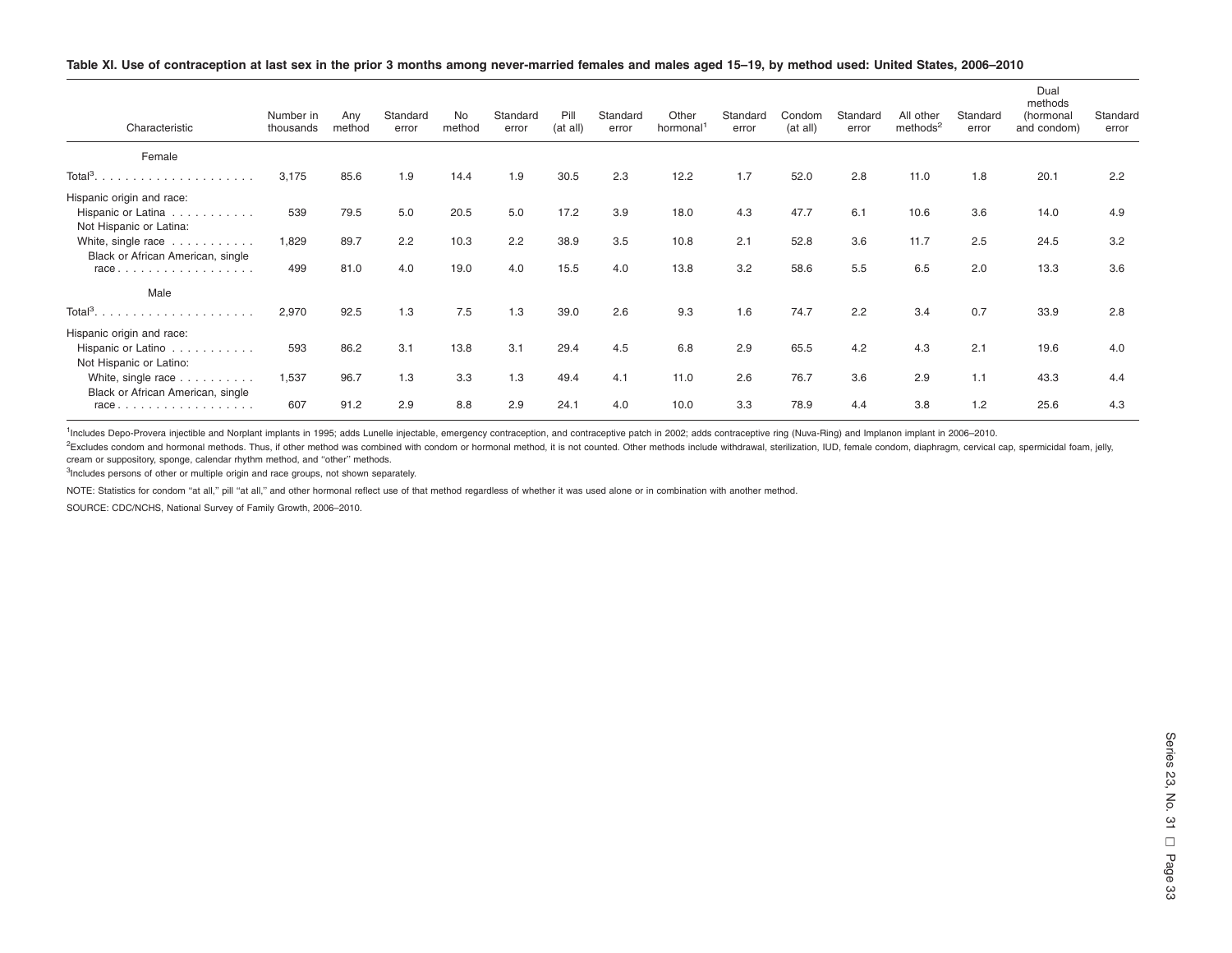#### <span id="page-40-0"></span>Table XII. Consistency of condom use in the 4 weeks prior to the interview among never-married females and males aged 15-19: **United States, 2006–2010**

|                                                                                                |                        |                         | Percent of times a condom was used |                   |                      |                   |                      |                   |  |  |
|------------------------------------------------------------------------------------------------|------------------------|-------------------------|------------------------------------|-------------------|----------------------|-------------------|----------------------|-------------------|--|--|
|                                                                                                |                        | Total                   | $0\%$                              |                   |                      | Some              | 100%                 |                   |  |  |
| Characteristic                                                                                 | Number in<br>thousands |                         | Percent                            | Standard<br>error | Percent              | Standard<br>error | Percent              | Standard<br>error |  |  |
| Female                                                                                         |                        |                         |                                    |                   |                      |                   |                      |                   |  |  |
|                                                                                                | 2,646                  | 100.0                   | 39.2                               | 2.6               | 11.9                 | 1.8               | 49.0                 | 3.1               |  |  |
| Hispanic origin and race:<br>Not Hispanic or Latina:<br>Black or African American, single race | 437<br>1,516<br>428    | 100.0<br>100.0<br>100.0 | 42.9<br>41.5<br>31.6               | 6.1<br>4.0<br>5.3 | 13.8<br>10.5<br>17.2 | 4.2<br>2.3<br>4.2 | 43.3<br>48.0<br>51.1 | 6.3<br>4.4<br>5.2 |  |  |
| Male                                                                                           |                        |                         |                                    |                   |                      |                   |                      |                   |  |  |
|                                                                                                | 2,312                  | 100.0                   | 22.7                               | 2.4               | 10.8                 | 1.9               | 66.5                 | 2.6               |  |  |
| Hispanic origin and race:<br>Not Hispanic or Latino:                                           | 432                    | 100.0                   | 30.9                               | 5.1               | 11.4                 | 2.6               | 57.6                 | 5.1               |  |  |
| Black or African American, single race                                                         | 1,225<br>465           | 100.0<br>100.0          | 20.1<br>16.7                       | 3.7<br>4.4        | 12.4<br>8.1          | 3.1<br>2.6        | 67.5<br>75.2         | 4.3<br>4.8        |  |  |

<sup>1</sup>Includes persons of other or unknown origin and race groups, not shown separately.

NOTE: Numbers and percentages reflect heterosexual vaginal sexual intercourse only, not other types of sexual activity. Percentages may not add to 100 due to rounding.

SOURCE: CDC/NCHS, National Survey of Family Growth, 2006–2010.

#### Table XIII. Probability of a first birth by age 15, 16, 17, 18, 19, and 20 for females aged 15-24: United States, 2006-2010

|                                        | Probability of a first birth by age: |              |              |              |              |              |  |  |  |  |
|----------------------------------------|--------------------------------------|--------------|--------------|--------------|--------------|--------------|--|--|--|--|
| Characteristic                         | 15                                   | 16           | 17           | 18           | 19           | 20           |  |  |  |  |
| Total <sup>1</sup>                     | 0.00                                 | 0.01         | 0.04         | 0.08         | 0.13         | 0.18         |  |  |  |  |
| Hispanic origin and race               |                                      |              |              |              |              |              |  |  |  |  |
| Not Hispanic or Latina:                | 0.01                                 | 0.03         | 0.09         | 0.16         | 0.23         | 0.30         |  |  |  |  |
| Black or African American, single race | 0.00<br>0.00                         | 0.01<br>0.01 | 0.02<br>0.04 | 0.05<br>0.10 | 0.09<br>0.18 | 0.13<br>0.27 |  |  |  |  |

0.0 Quantity more than zero but less than 0.01.

<sup>1</sup>Includes persons of other or unknown origin and race groups, not shown separately.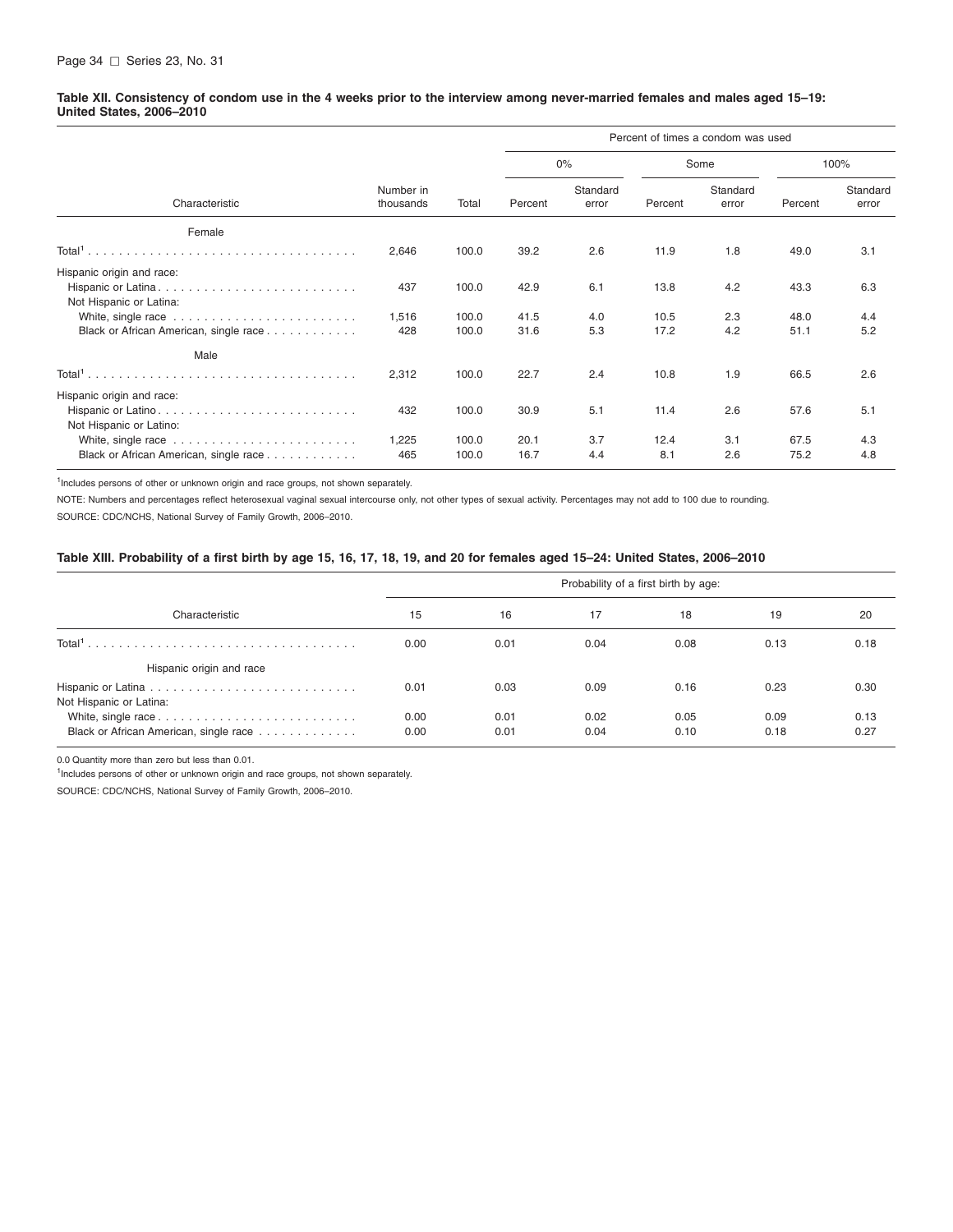# <span id="page-41-0"></span>Table XIV. Main reason for never having had sex for females and males aged 15-19: United States, 2006-2010

|                                                                                                                                                                                                          |                                                                                                       | Hispanic origin and race <sup>1</sup>                                                                                                                                   |                                                                                                |  |  |  |  |
|----------------------------------------------------------------------------------------------------------------------------------------------------------------------------------------------------------|-------------------------------------------------------------------------------------------------------|-------------------------------------------------------------------------------------------------------------------------------------------------------------------------|------------------------------------------------------------------------------------------------|--|--|--|--|
|                                                                                                                                                                                                          |                                                                                                       | Not Hispanic or Latina or Latino                                                                                                                                        |                                                                                                |  |  |  |  |
| Gender and reason                                                                                                                                                                                        | Hispanic                                                                                              | White, single race                                                                                                                                                      | Black, single race                                                                             |  |  |  |  |
| Female                                                                                                                                                                                                   |                                                                                                       | Number in thousands <sup>1</sup>                                                                                                                                        |                                                                                                |  |  |  |  |
|                                                                                                                                                                                                          | 1,071                                                                                                 | 3,487<br>Percent distribution (standard error)                                                                                                                          | 859                                                                                            |  |  |  |  |
|                                                                                                                                                                                                          | 100.0                                                                                                 | 100.0                                                                                                                                                                   | 100.0                                                                                          |  |  |  |  |
| Reason didn't have sex                                                                                                                                                                                   |                                                                                                       |                                                                                                                                                                         |                                                                                                |  |  |  |  |
| Don't want to get pregnant<br>Don't want to get a sexually transmitted disease<br>Haven't found the right person yet<br>In a relationship, but waiting for the right time $\ldots \ldots \ldots$<br>Male | 28.2(3.0)<br>22.4(2.9)<br>10.1(2.1)<br>$20.6$ $(2.7)$<br>8.1(1.7)<br>$10.7$ $(2.0)$<br>1.079<br>100.0 | 48.3 (3.3)<br>13.6(2.0)<br>5.5(1.4)<br>20.1(2.6)<br>4.8(1.2)<br>7.6(1.4)<br>Number in thousands <sup>1</sup><br>3.886<br>Percent distribution (standard error)<br>100.0 | 27.2(4.2)<br>21.5(4.4)<br>14.7(2.5)<br>$16.2$ $(3.4)$<br>7.8(2.4)<br>12.6(3.8)<br>642<br>100.0 |  |  |  |  |
|                                                                                                                                                                                                          |                                                                                                       |                                                                                                                                                                         |                                                                                                |  |  |  |  |
| Reason didn't have sex                                                                                                                                                                                   |                                                                                                       |                                                                                                                                                                         |                                                                                                |  |  |  |  |
|                                                                                                                                                                                                          | 27.2(3.0)                                                                                             | 34.0(3.0)                                                                                                                                                               | 20.1(4.4)                                                                                      |  |  |  |  |
| Don't want to get pregnant                                                                                                                                                                               | 16.8(1.9)                                                                                             | 11.2(1.7)                                                                                                                                                               | 14.8(3.6)                                                                                      |  |  |  |  |
| Don't want to get a sexually transmitted disease                                                                                                                                                         | 7.0(2.0)                                                                                              | 4.8(1.3)                                                                                                                                                                | 15.7(3.6)                                                                                      |  |  |  |  |
| Haven't found the right person yet                                                                                                                                                                       | 31.8(3.6)                                                                                             | 29.1(2.3)                                                                                                                                                               | 27.3(4.5)                                                                                      |  |  |  |  |
| In a relationship, but waiting for the right time $\dots \dots \dots$                                                                                                                                    | 7.5(2.2)                                                                                              | 11.6(1.8)                                                                                                                                                               | 11.8(3.8)                                                                                      |  |  |  |  |
|                                                                                                                                                                                                          | 9.7(2.6)                                                                                              | 9.3(1.4)                                                                                                                                                                | $10.2$ (2.9)                                                                                   |  |  |  |  |

<sup>1</sup>Includes persons of other or unknown origin and race groups, not shown separately.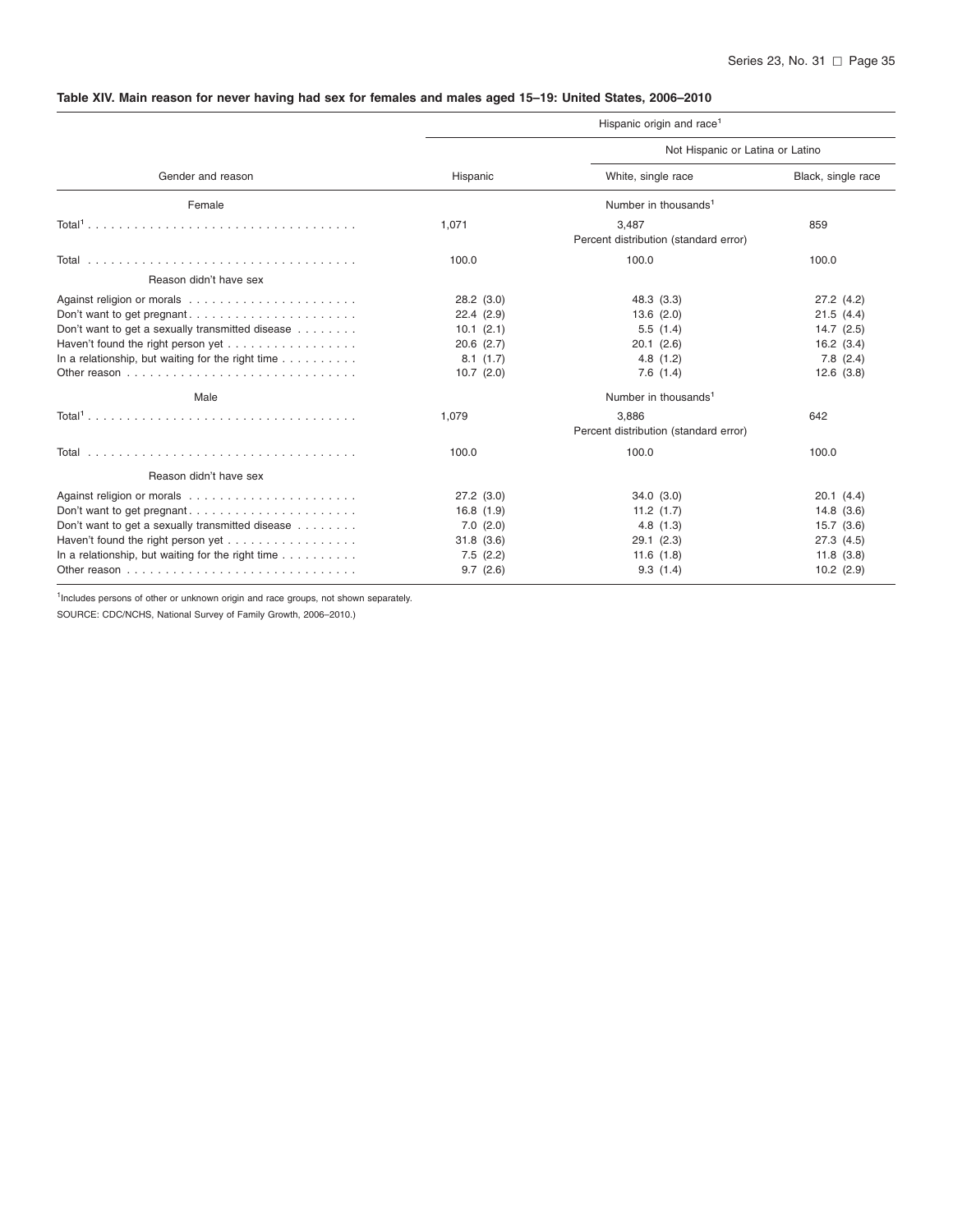# **Vital and Health Statistics Series Descriptions**

#### **ACTIVE SERIES**

- Series 1. **Programs and Collection Procedures**—This type of report describes the data collection programs of the National Center for Health Statistics. Series 1 includes descriptions of the methods used to collect and process the data, definitions, and other material necessary for understanding the data.
- Series 2. **Data Evaluation and Methods Research**—This type of report concerns statistical methods and includes analytical techniques, objective evaluations of reliability of collected data, and contributions to statistical theory. Also included are experimental tests of new survey methods, comparisons of U.S. methodologies with those of other countries, and as of 2009, studies of cognition and survey measurement, and final reports of major committees concerning vital and health statistics measurement and methods.
- Series 3. **Analytical and Epidemiological Studies**—This type of report presents analytical or interpretive studies based on vital and health statistics. As of 2009, Series 3 also includes studies based on surveys that are not part of continuing data systems of the National Center for Health Statistics and international vital and health statistics reports.
- Series 10. **Data From the National Health Interview Survey**—This type of report contains statistics on illness; unintentional injuries; disability; use of hospital, medical, and other health services; and a wide range of special current health topics covering many aspects of health behaviors, health status, and health care utilization. Series 10 is based on data collected in this continuing national household interview survey.
- Series 11. **Data From the National Health Examination Survey, the National Health and Nutrition Examination Surveys, and the Hispanic Health and Nutrition Examination Survey**— In this type of report, data from direct examination, testing, and measurement on representative samples of the civilian noninstitutionalized population provide the basis for (1) medically defined total prevalence of specific diseases or conditions in the United States and the distributions of the population with respect to physical, physiological, and psychological characteristics, and (2) analyses of trends and relationships among various measurements and between survey periods.
- Series 13. **Data From the National Health Care Survey**—This type of report contains statistics on health resources and the public's use of health care resources including ambulatory, hospital, and long-term care services based on data collected directly from health care providers and provider records.
- Series 20. **Data on Mortality**—This type of report contains statistics on mortality that are not included in regular, annual, or monthly reports. Special analyses by cause of death, age, other demographic variables, and geographic and trend analyses are included.
- Series 21. **Data on Natality, Marriage, and Divorce**—This type of report contains statistics on natality, marriage, and divorce that are not included in regular, annual, or monthly reports. Special analyses by health and demographic variables and geographic and trend analyses are included.
- Series 23. **Data From the National Survey of Family Growth**—These reports contain statistics on factors that affect birth rates, including contraception and infertility; factors affecting the formation and dissolution of families, including cohabitation, marriage, divorce, and remarriage; and behavior related to the risk of HIV and other sexually transmitted diseases. These statistics are based on national surveys of women and men of childbearing age.

#### **DISCONTINUED SERIES**

- Series 4. **Documents and Committee Reports**—These are final reports of major committees concerned with vital and health statistics and documents. The last Series 4 report was published in 2002. As of 2009, this type of report is included in Series 2 or another appropriate series, depending on the report topic.
- Series 5. **International Vital and Health Statistics Reports**—This type of report compares U.S. vital and health statistics with those of other countries or presents other international data of relevance to the health statistics system of the United States. The last Series 5 report was published in 2003. As of 2009, this type of report is included in Series 3 or another series, depending on the report topic.
- Series 6. **Cognition and Survey Measurement**—This type of report uses methods of cognitive science to design, evaluate, and test survey instruments. The last Series 6 report was published in 1999. As of 2009, this type of report is included in Series 2.
- Series 12. **Data From the Institutionalized Population Surveys** The last Series 12 report was published in 1974. Reports from these surveys are included in Series 13.
- Series 14. **Data on Health Resources: Manpower and Facilities** The last Series 14 report was published in 1989. Reports on health resources are included in Series 13.
- Series 15. **Data From Special Surveys**—This type of report contains statistics on health and health-related topics collected in special surveys that are not part of the continuing data systems of the National Center for Health Statistics. The last Series 15 report was published in 2002. As of 2009, reports based on these surveys are included in Series 3.
- Series 16. **Compilations of Advance Data From Vital and Health Statistics**—The last Series 16 report was published in 1996. All reports are available online, and so compilations of Advance Data reports are no longer needed.
- Series 22. **Data From the National Mortality and Natality Surveys** The last Series 22 report was published in 1973. Reports from these sample surveys, based on vital records, are published in Series 20 or 21.
- Series 24. **Compilations of Data on Natality, Mortality, Marriage, and Divorce**—The last Series 24 report was published in 1996. All reports are available online, and so compilations of reports are no longer needed.

For answers to questions about this report or for a list of reports published in these series, contact:

> Information Dissemination Staff National Center for Health Statistics Centers for Disease Control and Prevention 3311 Toledo Road, Room 5412 Hyattsville, MD 20782 1–800–232–4636 E-mail: cdcinfo@cdc.gov Internet: http://www.cdc.gov/nchs